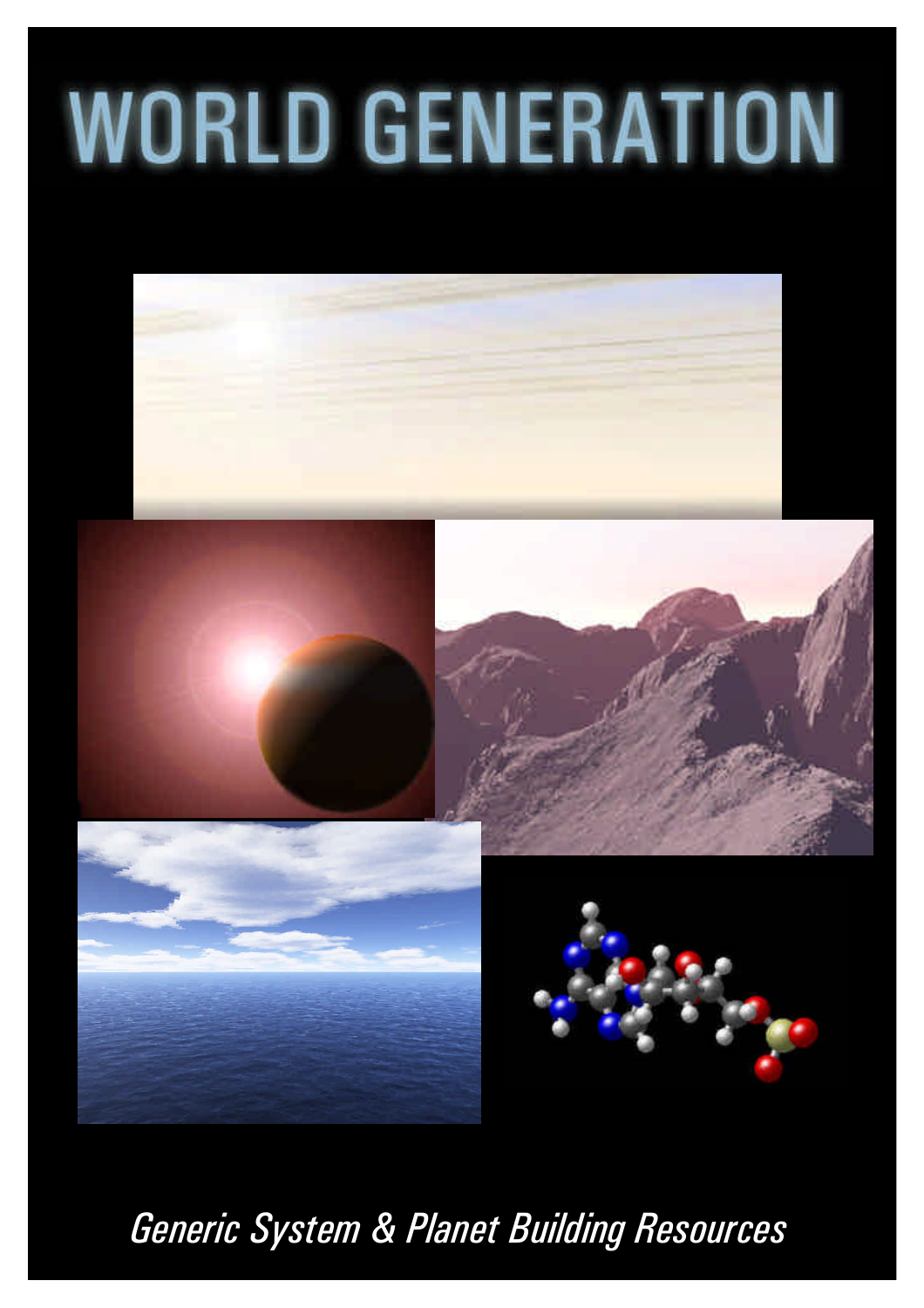## **INTRODUCTION**

### **PURPOSE**

There are a lot of systems for generating other solar systems and worlds out there, both as game rules and as web sites. However, I wasn't that happy with them. Many are good for space-opera settings, but not for hard SF. Other were limited in scope (only "garden" worlds) or out-dated. So I decided to put this together myself, more as a collection of ideas than anything else.

### **SCIENTIFIC ACCURACY**

I do not claim for this document to be scientifically correct. Many generation formulae include a random component, for instance, and others are constructed just to make "decent" results as I see it. The ideas are a collection of various sources from literature to news articles, and as always they may not be correct or interpreted correctly. Also, there may be problems with the equations I haven 't noted. Several of the formulae are however just ordinary physics, calculating the scale height or surface gravity is a straightforward thing.

There is a foundation in science, though. It may be simplified or skewed, or based upon inaccurate background data, but the intention has been "realism". If you don't like any of the charts or equations, change them by all means. And if you find any errors or strange things, do contact me.

### **HOW TO USE THIS DOCUMENT**

Part I is in many ways designed as a "manual". There are steps in the beginning of each section, which can be followed to generate a system. Often some of the generation isn't necessary, if you already have background data or an idea you can use it just to flesh things out a bit. References to "1D10"'s and "1D100" and so on are relating to a random number from 1 to the number after the "D", as symbolized by rolling a die. Most calculators and computer math programs are capable of generating random numbers. If you intend to generate several systems I suggest you make a simple spreadsheet program to speed up things. The steps are often involving a lot of math. Unbelievably as it may seem, things could be made even more complex than they are, but it you prefer a simpler version there are a lot of steps that can be ignored or simplified.

Part II is more of a descriptive section, and as such is mainly for inspiration about how planets work and what should be considered. There are also some templates which can be useful for planetary and system mapping.

### **CREDITS**

I have included a reference list at the end of the document, which contains many of the works that has served as inspiration for this document. Any misinterpretations of such works are entirely my own fault. Also, I'd like to thank Peter Trevor in particular and Even Sorgierd for their many valuable suggestions, corrections and questions, and Andy Goddard for his assistance with the Coordinate Systems section (5.3).

### *Written by Tyge Sjöstrand*

*This document may not be distributed, modified or copied without the permission of the author. This document is for non-commercial use only.*

*Terrain Scenes made in Terragen, copyright M.P. Fairclough, Planetside Software*

*Front Page ATP Molecule from PCMolecule2, Molecular Ventures Inc.*

*If you have any corrections, questions and/or suggestions, or if you just find the document useful, mail me: tyge.sjostrand@pi.se*

*This incomplete version of the document is dated 2000-08-06.*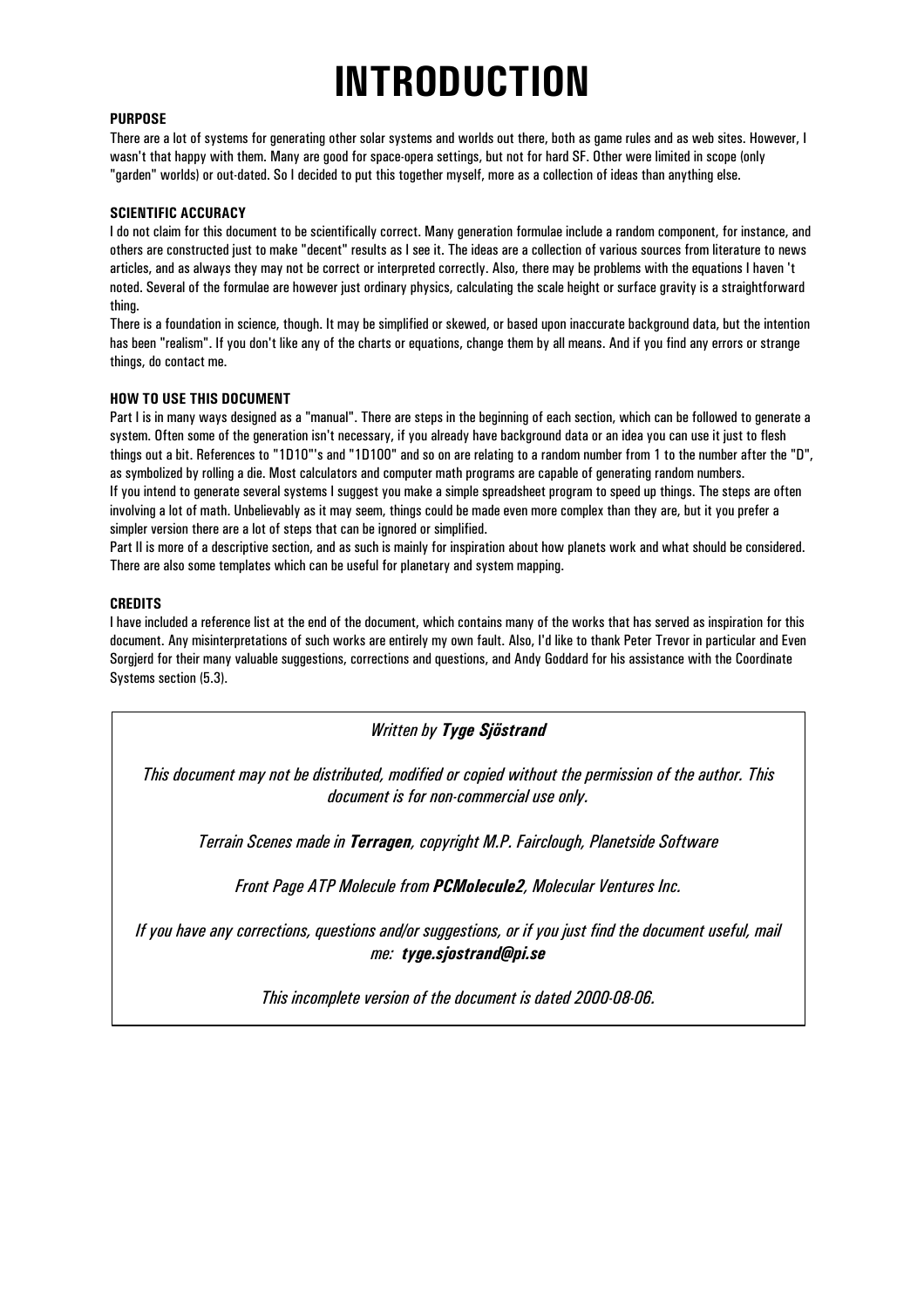## **TABLE OF CONTENTS**

## PART I GENERATING WORLDS

### **ONE: SYSTEM DATA**

- 1. Stellar data
- 2. System age and abundance
- 3. Multiple stars
- 4. Planetary orbits
- 5. Planetary types
- 6. Life zone

### **TWO: ORBITAL DATA**

- 1. Year and tidal lock
- 2. Eccentricity, day and axial tilt
- 3. Lunar objects

### **THREE: GEOPHYSICAL DATA**

- 1. Composition
- 2. Tectonic activity

## PART II – PLANETOLOGY

### **SIX: CLIMATE**

- 1. Climatology
- *2. Oceanography*
- *3. Weather*
- 4. *Long-term variations*

### **SEVEN: SURFACE MORPHOLOGY**

- *1. Endogenic & exogenic processes*
- *2. Weathering & erosion*
- *3. Landforms*
- *4. Geology*

### **EIGHT: BIOLOGY**

*1. Biochemistry*

### **REFERENCES**

*Sections in italics are not completed in this version.*

- 3. Magnetic field
- 4. Asteroids
- 5. Gas giants

### **FOUR: ATMOSPHERIC DATA**

- 1. Base temperature
- 2. Hydrosphere
- 3. Atmospheric composition
- 4. Albedo
- 5. Surface temperature

### **FIVE: ADDITIONAL DATA**

- 1. Conversion data
- 2. Rare stars
- 3. Coordinate systems
- *2. Evolution*
- *3. Ecology*

### **NINE: MAPPING**

- *1. Geodesy*
- *2. Generating terrain*
- *3. Map conventions & templates*

### **TEN: SPECIALS**

- *1. Tidally locked worlds*
- *2. Color*
- *3. Disasters*
- *4. Suggestions*
- *5. Glossary*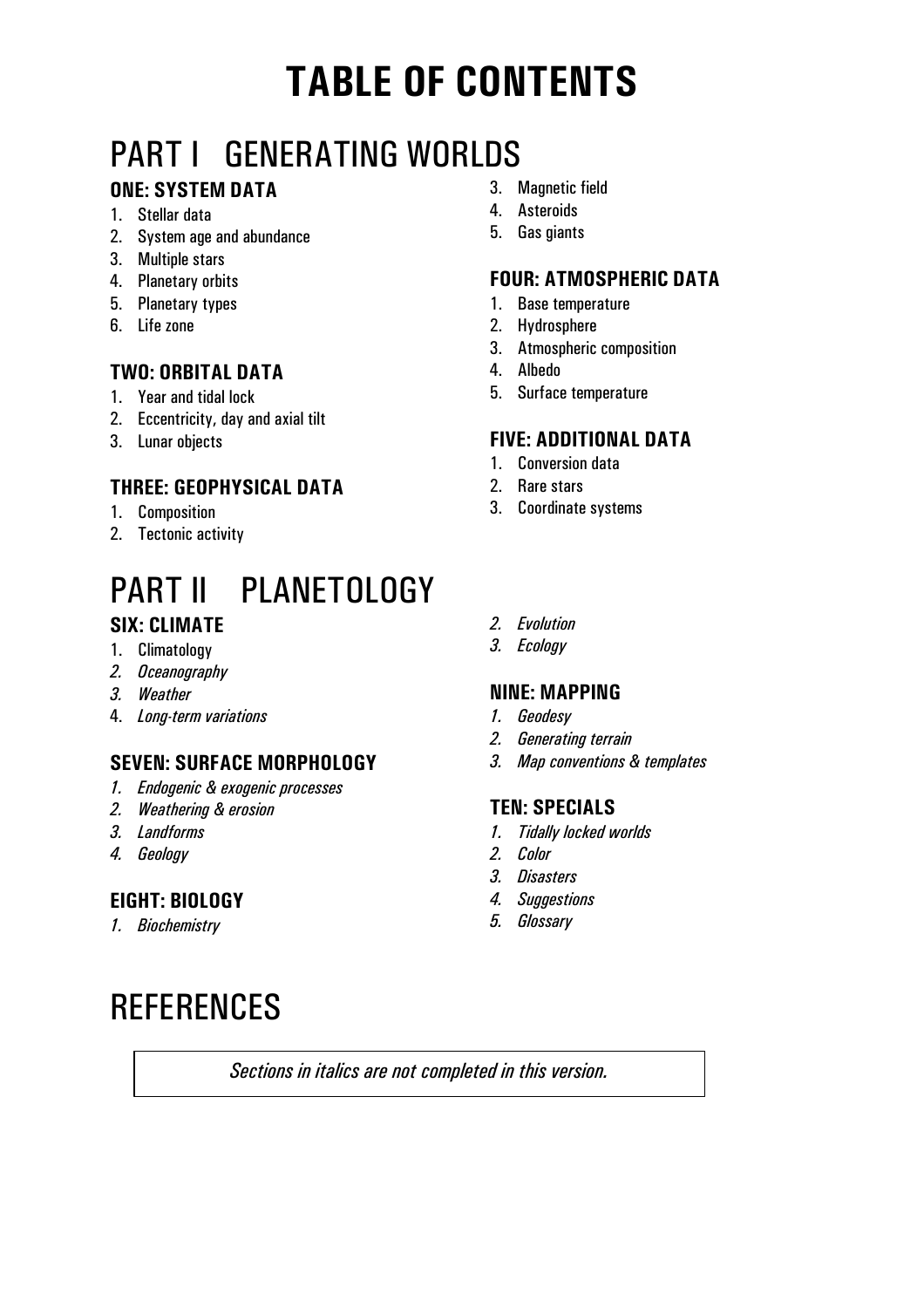## **PART I SYSTEM DATA 4** ONE/1 STELLAR DATA

**STEP ONE:** Determine what type the primary star of the system is. Generate a spectral class on Table 1.1.1. If you already know what class the star is, skip to STEP TWO. Note that the charts also generate brown dwarves.

**STEP TWO:** Determine if the star is a binary star by rolling 1D10. On a roll of 7 or more, the star is a binary. Roll again, every roll of 7+ on 1D10 resulting in another star added. Generate spectral class of additional stars normally after consulting Table 1.1.2. If you already know what the secondary stars - if any - are, skip to STEP THREE.

**STEP THREE:** Determine the basic luminosity and mass of all stars involved by consulting Table 1.1.3.

|           | <b>Table 1.1.1 Star Generation</b>                        |           |                                                                                                                    | Table 1.1.2 Binary Stars                   |
|-----------|-----------------------------------------------------------|-----------|--------------------------------------------------------------------------------------------------------------------|--------------------------------------------|
| 1D100     | <b>Basic Type</b>                                         | Size Code | <b>Specification Roll</b>                                                                                          | <b>Roll 1D10</b>                           |
|           | Spectral Class A V                                        |           | 1D10: $7+$ = Subgiant (IV)                                                                                         | 1-2: Second star is of identical           |
| 2-4       | Spectral Class F V                                        |           | $1D10: 9+ =$ Subgiant (IV)                                                                                         | spectral type and size class, though       |
| $5-12$    | Spectral Class G V                                        |           | 1D10: 10 = Subgiant $(IV)$                                                                                         | possibly of another higher numeric         |
| $13 - 26$ | <b>Spectral Class K</b>                                   | V         |                                                                                                                    | specification. Roll 1D10 - if lower than   |
| $27-36$   | <b>White Dwarf</b>                                        | VII       |                                                                                                                    | the original star, use the original star's |
| 37-85     | <b>Spectral Class M</b>                                   | V         |                                                                                                                    | number, otherwise use the rolled           |
| 86-98     | <b>Brown Dwarf</b>                                        |           |                                                                                                                    | number.                                    |
| 99        | Giant                                                     | Ш         | 1D10: $1 = F$ , $2 = G$ , $3 \cdot 7 = K$ , $8 + K$ (IV, subgiant)                                                 | $3 +$ : Second star is of random type,     |
| 100       | Special                                                   |           | Could be B-class stars, giants, neutron stars,                                                                     | determined by a roll on Table 1.1.1.       |
|           |                                                           |           | protostars or other rare stellar objects                                                                           | However, treat the Giant result and any    |
|           |                                                           |           |                                                                                                                    | result that would give a second star of    |
|           |                                                           |           | Specify spectral class by rolling 1D10 and put the number between the spectral class and size code. A roll of "10" | a higher type than the original star as    |
|           |                                                           |           | is treated as "0". Brown dwarves and white dwarves do not have proper spectral specifications, and they have       | <b>Brown Dwarf results.</b>                |
|           | their own section that should be consulted.               |           |                                                                                                                    |                                            |
|           | Exception: K-IV class subgiants are always of class KOIV. |           |                                                                                                                    |                                            |
|           |                                                           |           |                                                                                                                    |                                            |

**Table 1.1.3** Basic Luminosity & Mass Note: All numbers are in solar equivalents except temperature, in the form Luminosity/Mass and Surface Temperature (K)/Radius

|          | INULE. AN HUMBERS ALE IN SOME EQUIVAIENTS EXCEPT TEMPERATURE, IN THE TOTH LUMINOSITY/MASS AND SUITACE TEMPERATURE (N)/NAURUS |                   |                |              |                |              |             |               |             |             |
|----------|------------------------------------------------------------------------------------------------------------------------------|-------------------|----------------|--------------|----------------|--------------|-------------|---------------|-------------|-------------|
|          | $\mathbf{0}$                                                                                                                 |                   | $\overline{2}$ | 3            | $\overline{4}$ | 5            | 6           |               | 8           | 9           |
| B V      | 13000 / 17,5                                                                                                                 | 7800 / 15.1       | 4700 / 13.0    | 2800 / 11.1  | 1700 / 9.5     | 1000/8.2     | 600 / 7.0   | 370/6.0       | 220/5.0     | 130/4.0     |
|          | 28000 / 4.9                                                                                                                  | 25000 / 4.8       | 22000 / 4.8    | 19000 / 4.8  | 17000 / 4.8    | 15000 / 4.7  | 14000 / 4.2 | 13000 / 3.8   | 12000 / 3.5 | 11000 / 3.2 |
| A V      | 80/3.0                                                                                                                       | 62/2.8            | 48/2.6         | 38/2.5       | 29/2.3         | 23/2.2       | 18/2.0      | 14/1.9        | 11/1.8      | 8.211.7     |
|          | 10000/3                                                                                                                      | 9750/2.8          | 9500 / 2.6     | 9250/2.4     | 9000 / 2.2     | 8750/2.1     | 8500 / 2.0  | 8250/1.8      | 8000 / 1.7  | 7750 / 1.6  |
| F V      | 6.4 / 1.6                                                                                                                    | 5.5/1.53          | 4.7 / 1.47     | 4.0 / 1.42   | 3.4 / 1.36     | 2.9 / 1.31   | 2.5/1.26    | 2.16 / 1.21   | 1.85 / 1.17 | 1.58/1.12   |
|          | 7500 / 1.5                                                                                                                   | 7350 / 1.5        | 7200 / 1.4     | 7050/1.4     | 6900/1.3       | 6750/1.3     | 6600 / 1.2  | 6450/1.2      | 6300 / 1.2  | 6150 / 1.1  |
| G V      | 1.36 / 1.08                                                                                                                  | 1.21 / 1.05       | 1.09 / 1.02    | 0.98/0.99    | 0.88 / 0.96    | 0.79/0.94    | 0.71/0.92   | 0.64 / 0.89   | 0.57/0.87   | 0.51/0.85   |
|          | 6000 / 1.1                                                                                                                   | 5900/1.1          | 5800 / 1.0     | 5700 / 1.0   | 5600/1.0       | 5500/1.0     | 5400 / 1.0  | 5300 / 1.0    | 5200/0.9    | 5100/0.9    |
| K V      | 0.46 / 0.82                                                                                                                  | 0.39/0.79         | 0.32/0.75      | 0.27/0.72    | 0.23/0.69      | 0.19/0.66    | 0.16 / 0.63 | 0.14 / 0.61   | 0.11 / 0.56 | 0.10 / 0.49 |
|          | 5000/0.9                                                                                                                     | 4850 / 0.9        | 4700/0.9       | 4550/0.8     | 4400/0.8       | 4250/0.8     | 4100/0.8    | 3950/0.8      | 3800/0.8    | 3650/0.8    |
| M V      | 0.08 / 0.46                                                                                                                  | 0.04 / 0.38       | 0.02 / 0.32    | 0.012 / 0.26 | 0.006 / 0.21   | 0.003 / 0.18 | 0.0017/0.15 | 0.0009 / 0.12 | 0.0005/0.10 | 0.0002/0.08 |
|          | 3500/0.8                                                                                                                     | 3350/0.6          | 3200/0.5       | 3050/0.4     | 2900/0.3       | 2750/0.25    | 2600/0.2    | 2450 / 0.17   | 2300 / 0.14 | 2200 / 0.11 |
| A IV*    | 156/6                                                                                                                        | 127/5.1           | 102/4.6        | 83/4.3       | 67/4.0         | 54/3.7       | 44/3.4      | 36/3.1        | 29/2.9      | 2312.7      |
|          | 9700/4.5                                                                                                                     | 9450/4.2          | 9200 / 4.0     | 8950 / 3.8   | 8700 / 3.6     | 8450 / 3.5   | 8200 / 3.3  | 7950 / 3.2    | 7700 / 3.1  | 7500 / 2.9  |
| $F IV^*$ | 19/2.5                                                                                                                       | 16.9 / 2.4        | 15.1 / 2.3     | 13.4 / 2.2   | 12.0 / 2.1     | 10.7 / 2.0   | 9.5 / 1.95  | 8.5/1.90      | 7.6 / 1.80  | 6.7 / 1.70  |
|          | 7300 / 2.7                                                                                                                   | 7200 / 2.7        | 7100 / 2.6     | 6950/2.6     | 6800 / 2.5     | 6650/2.5     | 6500 / 2.5  | 6350/2.5      | 6200 / 2.4  | 6050 / 2.4  |
| $G IV*$  | 6.2 / 1.60                                                                                                                   | 5.9/1.55          | 5.6 / 1.52     | 5.4 / 1.49   | $5.2$ / 1.47   | 5.0 / 1.45   | 4.8 / 1.44  | 4.6 / 1.43    | 4.4 / 1.42  | 4.2 / 1.41  |
|          | 5900 / 2.4                                                                                                                   | 5750/2.4          | 5600 / 2.5     | 5450/2.6     | 5300 / 2.7     | 5200 / 2.8   | 5100 / 2.8  | 5000 / 2.9    | 4900 / 2.9  | 4800 / 3.0  |
| $K IV^*$ | 411.40                                                                                                                       |                   |                |              |                |              |             |               |             |             |
|          | 4700 / 3.0                                                                                                                   |                   |                |              |                |              |             |               |             |             |
| A III*   | 280 / 12                                                                                                                     | 240/11.5          | 200/11.0       | 170/10.5     | 140/10         | 120/9.6      | 100/9.2     | 87/8.9        | 74/8.6      | 63/8.3      |
|          | 9500 / 6.2                                                                                                                   | 9250/6.1          | 9000 / 5.9     | 8750/5.7     | 8500/5.6       | 8250/5.5     | 8000 / 5.3  | 7750 / 5.2    | 7500/5.1    | 7350 / 4.9  |
| F III*   | 53/8.0                                                                                                                       | 51/7.0            | 49/6.0         | 47/5.2       | 46 / 4.7       | 45/4.3       | 46 / 3.9    | 47/3.5        | 48 / 3.1    | 49/2.8      |
|          | 7200 / 4.7                                                                                                                   | 7050 / 4.8        | 6900/4.9       | 6750/5.1     | 6600 / 5.2     | 6450/5.4     | 6300 / 5.7  | 6150/6.1      | 6000 / 6.5  | 5900/6.8    |
| G III*   | 50/2.5                                                                                                                       | 55/2.4            | 60/2.5         | 65/2.5       | 70/2.6         | 77   2.7     | 85/2.7      | 92/2.8        | 101/2.8     | 110/2.9     |
|          | 5800 / 7.1                                                                                                                   | $5700$ $\mid$ 7.7 | 5600 / 8.3     | 5500/9.0     | 5400/9.7       | 5250/10.7    | 5100 / 11.9 | 4950 / 13.2   | 4800 / 14.7 | 4650 / 16.3 |
| K III*   | 120/3                                                                                                                        | 140/3.3           | 160 7 3.6      | 180/3.9      | 210/4.2        | 240/4.5      | 270/4.8     | 310/5.1       | 360/5.4     | 410/5.8     |
|          | 4500 / 18.2                                                                                                                  | 4400 / 20.4       | 4300 / 22.8    | 4200 / 25.6  | 4100 / 28.8    | 4000 / 32.4  | 3900 / 36.5 | 3800 / 41.2   | 3700 / 46.5 | 3550/54     |
| M III*   | 470/6.2                                                                                                                      | 600/6.4           | 900/6.6        | 1300/6.8     | 1800 / 7.2     | 2300 / 7.4   | 2400 / 7.8  | 2500 / 8.3    | 2600/8.8    | 2700/9.3    |
|          | 3400/63                                                                                                                      | 3200/80           | 3100 / 105     | 3000 / 135   | 2800 / 180     | 2650 / 230   | 2500 / 260  | 2400 / 290    | 2300 / 325  | 2200 / 360  |

**\*Randomizing subgiants (IV). Roll 1D10: 1-2 use listed value, 3: decrease mass 10%, 4: -20%, 5: -30%, 6: -40%, 7: +10%, 8: +20%, 9: +30% and 10: +40%. Luminosity is affected at double that rate. Recalculate radius as shown on the next page. Randomizing Giants - see 1.1.4 next page.**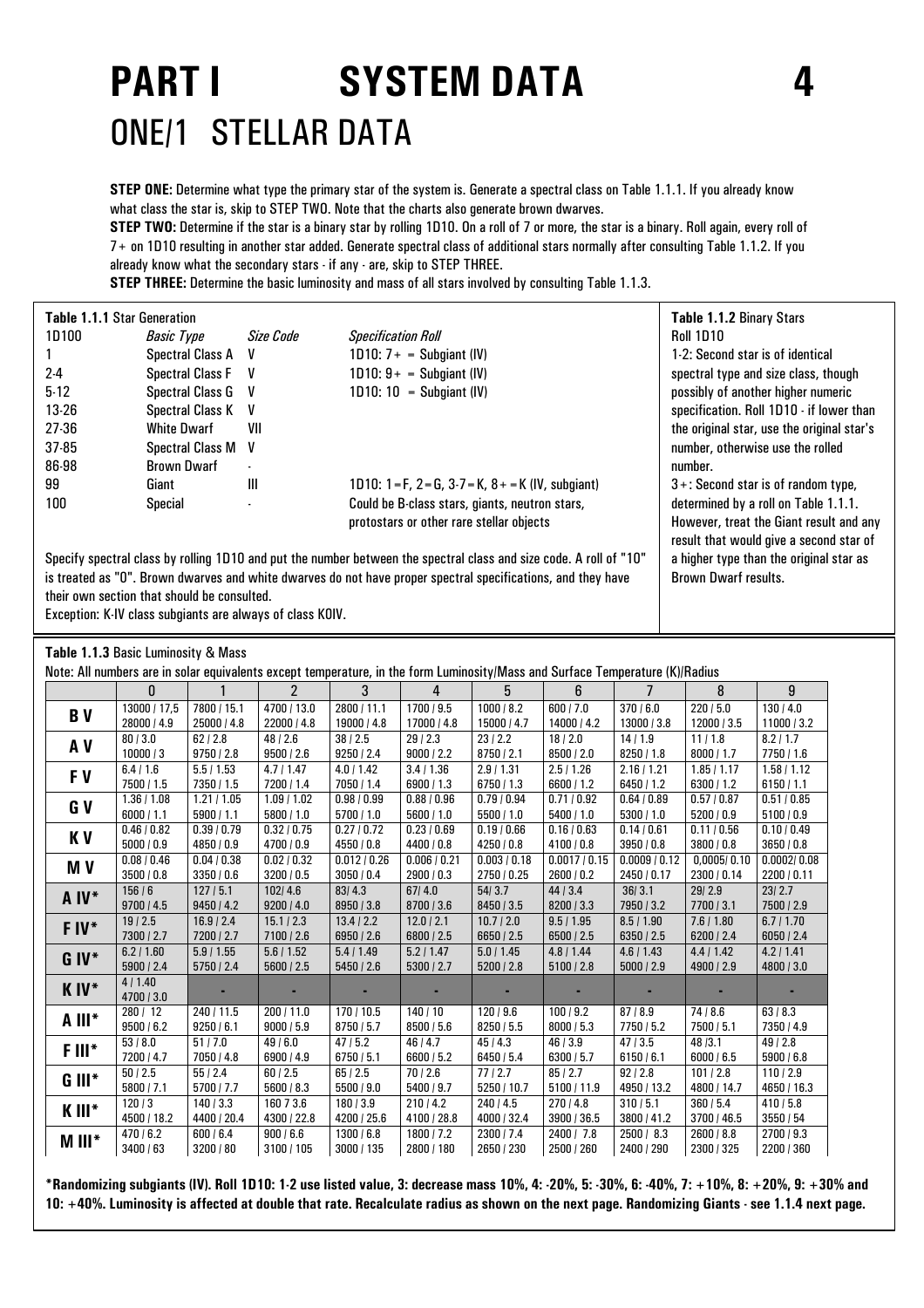## **PART I SYSTEM DATA 5** STELLAR DATA - REFERENCE

**SPECTRAL CLASS:** A star's spectral class depends on the temperature, and thus basically upon its mass. More massive stars are hotter. But more massive stars are also less common. Spectral classes are subdivided into numeric distinctions from 0 to 9, where a star with 0 is hotter than one with 9.

**O:** These very massive blue stars are also very rare. One of the closest to Earth is Mintaka in the belt of Orion, almost 1000 LY away.

**B:** Blue-white massive stars. B-stars are also uncommon. One of the closest to Earth is Alpha Gruis, slightly more than 100 LY away. **A:** White stars. Sirius, Vega and Altair are of this type.

**F:** Yellow-white stars slightly larger than the Sun. Usually considered the most massive stars capable of harboring Earth-like life.

**G:** Yellow stars. Our sun is class G2, while Alpha Centauri is G0.

**K:** Orange stars. They are less massive and cooler than the Sun. Epsilon Eridani is a typical example.

**M:** Small red stars often called red dwarves. They are very common and faint. Proxima Centauri and Barnard's Star are typical. Some very cool red stars are "L"-class, and these could well be brown dwarves or their close relatives.

**Other Stars:** Spectral classes C (previously R & N) and S are uncommon cooler stars. See sidebar.

**White Dwarves:** These are very dense, hot and small (in size, not mass) stars which are formed from old stars. White dwarves are common - about 10% of all stars. The closest to the sun is Sirius B.

**Brown Dwarves:** "Stars" which are too small to ignite stellar fusion in earnest. Few brown dwarves have been found, but they are believed to be common though hard to detect. It is possible there are more brown dwarves than 1.1.1 indicates – perhaps 1/3 of all "star" systems are brown dwarves. Both brown and white dwarves are described on the next page.

**Other Objects:** Neutron stars and black holes are formed from very massive stars, and thus they are uncommon. The closest known neutron star is over 400LY away, though one may find one or two within 100LY. Protostars are stars in the process of contraction to stellar fusion - they are also rather uncommon as this stage is very short compared to a star's total lifetime. Black dwarves are white dwarves that have cooled off, but no white dwarf has cooled off enough during the life span of our Galaxy.

**SIZE TYPE:** Most stars are main sequence (size type **V**). The Sun, Sirius and Proxima are all main sequence. This is the stage where most stars spend the majority of their active "lives". When a star leaves the main sequence to become a red giant it becomes a subgiant (**IV**) and later a giant **(III)**. Larger giants formed from massive stars can be bright giants or supergiants **(II, Ib, Ia)** but they are as we already have mentioned rare. Typical giant stars include Pollux and Arcturus (K-class III). Giants and subgiants are less predictable concerning size and luminosity - they vary considerably more within their parameters than the main sequence stars. Older classification used code **VI** for subdwarves (very old main sequence stars lacking in heavy elements) and **VII** for white dwarves.



The Hertzsprung-Russell diagram is a way of showing the relation between spectral class (and thus temperature) and luminosity. Brown dwarves would exist off the lower right corner of the H-R diagram.

Sun-size stars spend most of their time on the main sequence, then move up and to the right on the diagram, becoming subgiants and red giants. More massive stars move more to the right than up. The actual development of stars in their final stages is complex, and involves several distinct processes which causes the star to vary in temperature, radius and luminosity. A decent astronomy textbook is recommended for further insight – see References at the end of the document for suggestions.

Note how the subgiant branch stops at KO, as less massive stars not yet have had time to evolve to subgiants.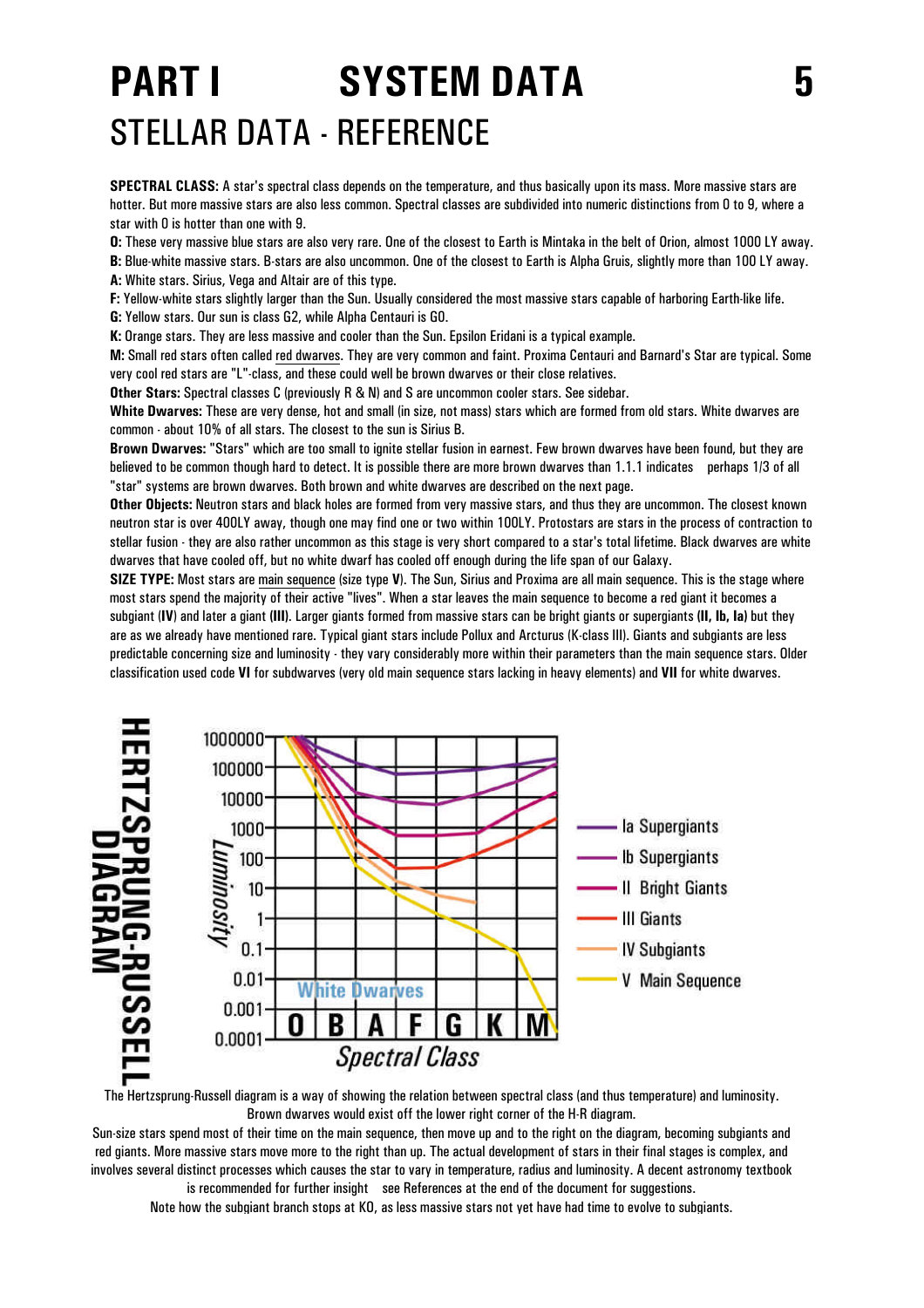## **PART I SYSTEM DATA 6**

**RANDOMIZING GIANTS AND SUBGIANTS:** Unlike main sequence stars, which tend to be rather similar within a spectral classification, giants and subgiants vary significantly in size, luminosity and radius. The random roll described under Table 1.1.3 symbolizes this for subgiants, while 1.1.4 does so for giants.

| <b>1.1.4 Randomizing Giants</b> |      |      |      |      |      |      |      |      |       |      |
|---------------------------------|------|------|------|------|------|------|------|------|-------|------|
| 1D <sub>10</sub>                |      |      |      |      | հ    | 6    |      |      |       | 10   |
| <b>Mass</b>                     | 0.3x | 0.4x | 0.5x | 0.6x | 0.7x | 0.8x | 0.9x | 1.0x | 1.25x | 1.5x |
| Luminosity                      | 0.3x | 0.4x | 0.5x | 0.6x | 0.7x | 0.8x | 0.9x | 1.0x | .5х   | 2.0x |

(**SURFACE TEMPERATURE:** Stars vary in temperature with spectral class. Subgiants and giants of a spectral class are cooler than main sequence stars of the same spectral class. The temperature of a star is primarily important to calculate its radius, as shown below.

**STELLAR RADIUS:** Compared with the sun, use the following equation:  $R = L^{1/2}$   $*$  (5800/7) $^2$  where *R* is the radius, *L* the luminosity and *T* the effective temperature (in Kelvin).

**CONVERTING MAGNITUDE TO LUMINOSITY:** If you try to detail a star system where you already know the absolute visual magnitude of the star, it might be useful to know how to recalculate that value into luminosity (compared to the Sun). As every step in magnitude indicate a 2.512 increase in luminosity, this doesn't seem to be very hard. However, for stars cooler or hotter than the sun much of their bolometric luminosity is in UV or IR spectrum, and thus a small red star would end up much less luminous than it really is for purposes of system generation. To solve this a bolometric correction (*BC*) is added to the absolute magnitude (a correction depending upon the temperature  $\cdot$  i.e. spectral class  $\cdot$ of the star) and luminosity is calculated afterwards. The bolometric correction has been fitted to:  $BC = -8.499$ [log (*T*)-4]<sup>4</sup> + 13.421[log (*T*)-4]<sup>3</sup>-8.131[log(*T*)-4]<sup>2</sup> -3.901[log(*T*)-4] -0.438 And thus the bolometric luminosity compared to the Sun is  $\mathit{L}=2.512^{(4.68\cdot \mathit{M-BC})}$ , where  $\mathit{M}$  is the absolute visual magnitude of the star.

**MASS-LUMINOSITY RELATIONSHIP:** For main sequence (V) stars, there is a connection between mass and luminosity. If a star has a mass of 0.5 to 4 solar, it has an approximate luminosity of  $\mathsf{M}^4$ . For more or less massive stars, the connection is about  $\mathsf{M}^{3.3}.$  This can be used to calculate the mass of a main-sequence star from its luminosity.

**GENERATING STELLAR NEIGHBORHOODS:** Using our own stellar neighborhood as a template, and considering not all faint red dwarf stars nor nearly all brown dwarves are discovered, a 10LY cube (1000 cubic light years) would contain 1-5 star systems, including brown dwarves. About half of these systems would be binaries or multiple stars. For random generation, just make a cube, roll 1D5 (1D10/2) and place the systems by random generation of X, Y and Z-axis.

**INTERSTELLAR GAS & DUST:** The galaxy contain not only stars but also gas, dust and molecular clouds. The solar neighborhood (about a 300 LY radius) is sparse in interstellar gas, though there is a warm cloud of gas about 70 LY away, towards the center of the galaxy. About 20% of the galaxy is in such warm clouds, which may have an average radius of tens of LY. If gas is close to a hot star it will be visible as a nebula, but most gas clouds are not visible as such. Interstellar dust is found everywhere, but the densest areas are dark nebulae.



### **SPECIAL STELLAR TYPES**

*Wolf-Rayet Stars*: These are Oclass stars that seem to have a gas envelope. Such envelopes are also sometimes found around B-stars and is probably ejected from the star.

*C-stars* (carbon stars): Of spectral types R & N, these stars seem to be rich in carbon and carbon compounds. Many are found in the Magellanic clouds, where they are more common than in our galaxy. Cstars roughly conform to G4-M9 spectral classes in terms of size. *S-stars*. These are usually very cool red giant stars with an abundance of zirconium oxide and lanthanum oxide.

*Peculiar A-stars*: These A-class stars have very strong absorption lines of metals.

*Strong Magnetic Fields*: About 1 in 10 A & B-class stars have very strong and variable magnetic fields. Hot stars often rotate very rapidly (up to 100 times faster than the sun) and may be noticeably flattened.

*Novae*: A nova is a white dwarf that has a companion that loses mass to it, usually a giant star. When a white dwarf receives this matter it eventually sets off hydrogen burning and blows off gas. The longer time between these flashes the stronger it tend to be. A nova can reach up to 100 000*L*, but generally this is less. If the white dwarf receives so much matter it passes the 1.4 solar mass limit it becomes a supernova of the most violent kind, a Type Ia, which tears the white dwarf apart (along with the companion). The other kind of supernova exists when a massive star "dies" and forms a neutron star or black hole. *Pulsar:* A fast-rotating neutron star. Pulsars are young neutron stars that have not slowed down – and a neutron star is an object so densely packed it is made up of neutrons – far denser than even a white dwarf. When neutron stars undergo disasters – perhaps collision or merger they produce large amounts of gamma radiation *Magnetar*: This is a kind of neutron star with an iron shell. It generates intense magnetic fields.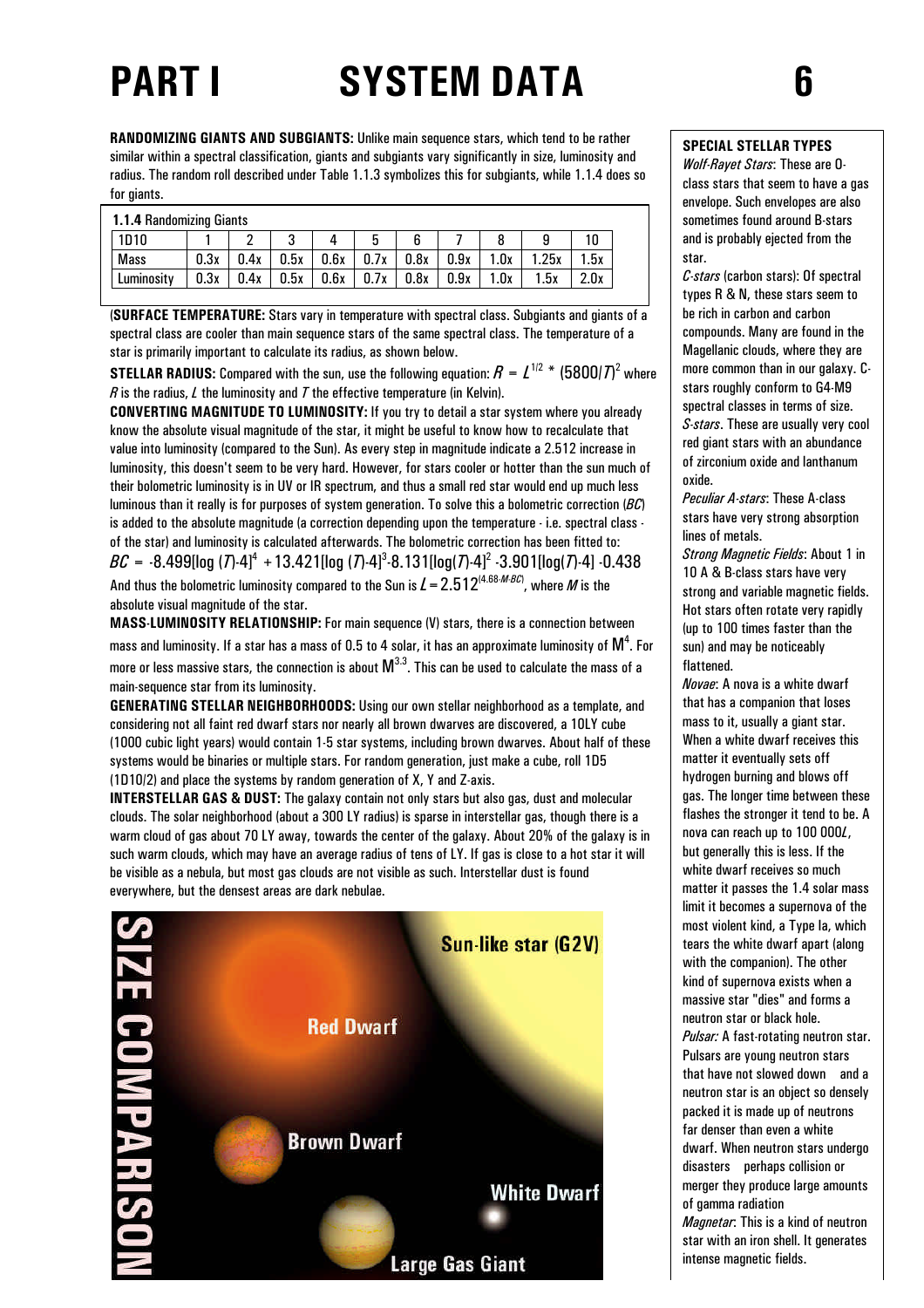## **PART I SYSTEM DATA 7** ONE/1 Continued: WHITE AND BROWN DWARVES

### **WHITE DWARVES:**

These stars are very hot, very compact and very small in size - about the size of the Earth. White dwarves have masses ranging from 1.44 solar masses and downward. A young white dwarf is very hot but it gradually cools off, so the surface temperature indicates age of the dwarf, not primarily mass. Very old white dwarves have a surface temperature equal to a red dwarf star. Interestingly enough, the more massive a white dwarf is the smaller it also is. Very young white dwarves are among the hottest stars known, but that phase is fairly short. The hottest white dwarves have spectral types DA and DO, while cooler have DC and DQ spectra. To determine the mass and temperature of the white dwarf, check the chart below:

| 1.1.4 White dwarves |                |       |                    |       |         |       |       |       |       |       |
|---------------------|----------------|-------|--------------------|-------|---------|-------|-------|-------|-------|-------|
| 1D <sub>10</sub>    |                |       |                    |       |         |       |       |       |       |       |
| Mass <sub>/</sub>   | $\sim$<br>ں. ا | . .   | 0.9                | U.,   | 0.6     | 0.55  | 0.50  | 0.45  | 0.40  | 0.35  |
| Radius              | 0.004          | 0.007 | 0.009              | 0.010 | 0.011   | 0.012 | 0.013 | 0.014 | 0.015 | 0.016 |
| l emperature        | 30000          | 25000 | 20000              | 16000 | 14000   | 12000 | 10000 | 8000  | 6000  | 4000  |
| .<br>$\sim$ $\sim$  |                |       | $\sim$<br>$\cdots$ | . .   | $\cdot$ |       |       | . .   |       | .     |

All numbers except temperature are compared to the Sun. Roll once for mass/radius and once for temperature. However, you might wish to wait with the roll for temperature until after stage **One/2**, when you know the age of the system

To determine the luminosity of a white dwarf, use  $L = R^2 \, * T^4$  /  $5800^4$  where R is the radius and T is the temperature. White dwarves don't have habitable planets, but it is possible that distant cold worlds could survive the stellar evolution.

### **BROWN DWARVES:**

Brown dwarves are substellar objects of a size from 0.013 to 0.08 solar masses. They have a brief period of deuterium burning, but after that generate energy by gravitational contraction. Brown dwarves are cooler than real stars and they, like white dwarves, cool off with time. Young brown dwarves are substantially brighter and hotter than the older ones found. Unlike planets, brown dwarves can be formed separately, like stars. (Sometimes "brown dwarf" is used for all objects larger than 1.5 Jupiter masses and below 80 Jupiter masses, but here I limit the term to the bigger objects that can form independently). Brown dwarves radiate infrared heat much more than visible light.

In radius, brown dwarves are probably smaller than Jupiter, or about as large - despite being more than ten times more massive. This may seem strange, but the gravitation of a brown dwarf is enough to compress it to much greater densities. (And small red stars are much denser than the Sun - or the Earth for that matter).

| 1.1.5 Brown dwarves |       |       |       |       |       |       |       |       |       |       |
|---------------------|-------|-------|-------|-------|-------|-------|-------|-------|-------|-------|
| 1D <sub>10</sub>    |       |       |       |       |       |       |       |       |       |       |
| <b>Massi</b>        | 0.070 | J.064 | 0.058 | 0.052 | 0.046 | 0.040 | 0.034 | 0.026 | 0.020 | 0.014 |
| Radius              | 0.07  | 0.08  | 0.09  | 0.10  | 0.11  | 0.12  | 0.12  | 0.12  | 0.12  | 0.12  |
| l emperature        | 2200  | 2000  | 1800  | 1600  | 1400  | 1200  | 1000  | 900   | 800   | 700   |

Roll once for mass/radius and once for temperature. However, you might wish to wait with the roll for temperature until after stage **One/2**, when you know the age of the system…

Use the same formula as for white dwarves when determining the luminosity of a brown dwarf.

### **FLARE STARS:**

These are M-class stars (ranges M3 to M9) which periodically increase in luminosity by 1D10\*50% for a short time. About half (1-5 on 1D10) of all dim red stars may be flare stars, perhaps even more. The increase is due to large solar flares considerably hotter than the star, and thus richer in visible, UV and X-ray radiation. Flare stars may provide problems for life on close planets to cope with the increased radiation. Flare stars near us include Proxima Centauri, UV Ceti B, Wolf 359 and Ross 154, all closer than 10 LY.

### **PROTOSTARS:**

These are stars in the process of initial contraction towards the main sequence. Protostars are brighter but also cooler than the star they eventually will become as they generate heat by gravitational contraction and not by nuclear fusion, and they have not formed any real planetary systems. Contraction goes much faster for a massive star than for a red dwarf, which will take hundreds of millions of years to contract. A young  $\zeta$  (Carry ) red dwarf is thus very similar to a brown dwarf.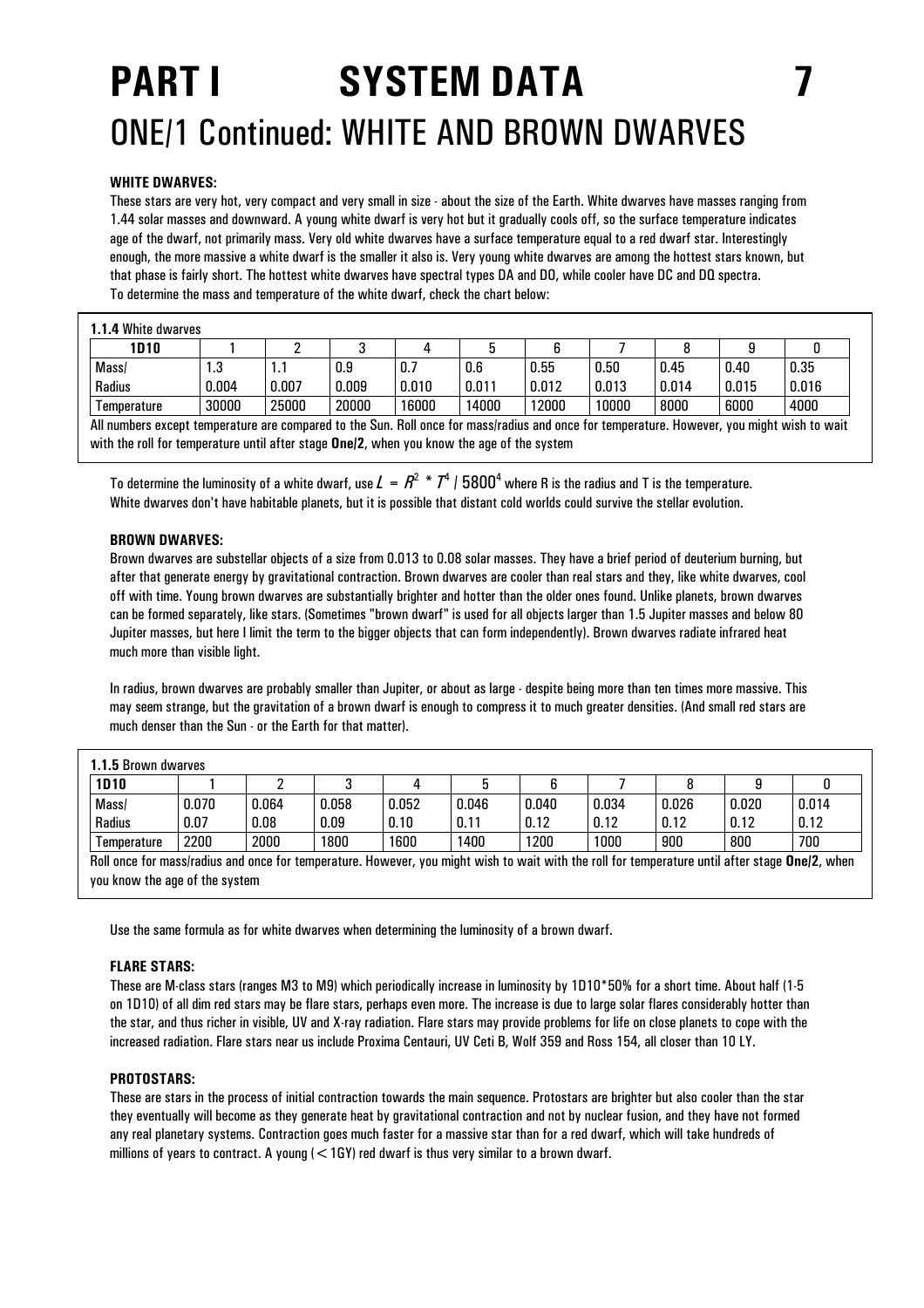## **PART I SYSTEM DATA 8** ONE/2 SYSTEM AGE AND ABUNDANCE

**STEP TWO:** Apply the percentile adjustments given from the chart - if any - to the luminosity of the star.

**STEP THREE:** Determine the Abundance of the system by rolling on 1.2.3.

| 1.2.1 System Age |                          |                   |                   |                  |                                                                                  |                   |                          |                   |                   |             |                   |
|------------------|--------------------------|-------------------|-------------------|------------------|----------------------------------------------------------------------------------|-------------------|--------------------------|-------------------|-------------------|-------------|-------------------|
| 1D10             | 1                        | $\mathbf{2}$      | 3                 | 4                | 5                                                                                | 6                 | $\overline{\mathbf{z}}$  | 8                 | 9                 | 10          | Life              |
| <b>BO-B9</b>     | $\overline{\phantom{a}}$ |                   |                   |                  |                                                                                  |                   | $\overline{\phantom{a}}$ |                   |                   |             |                   |
|                  |                          |                   |                   |                  |                                                                                  |                   |                          |                   |                   |             | 0.1 <sub>6Y</sub> |
| A0-A4            |                          |                   |                   |                  |                                                                                  |                   |                          |                   |                   |             |                   |
|                  | 0.1 <sub>6Y</sub>        | 0.1 <sub>6Y</sub> | 0.2 <sub>6Y</sub> | 0.2 <sub>0</sub> | 0.3 GY                                                                           | 0.3 GY            | 0.4 GY                   | 0.4 <sub>6Y</sub> | 0.5 <sub>6Y</sub> | 0.6 GY      | 0.6 <sub>6</sub>  |
| A5-A9            | $-20%$                   | -20%              | $-10%$            | $-10%$           | 0%                                                                               | 0%                | $+10%$                   | $+10%$            | $+20%$            | $+20%$      |                   |
|                  | 0.2 <sub>6Y</sub>        | 0.4GY             | 0.5 <sub>6Y</sub> | 0.6 GY           | 0.7 <sub>6Y</sub>                                                                | 0.8 <sub>6Y</sub> | 0.9 GY                   | 1.0 <sub>0</sub>  | 1.1 GY            | 1.2 GY      | 1.3 GY            |
| $F0-F4$          | $-40%$                   | $-30%$            | $-20%$            | $-10%$           | 0%                                                                               | $+10%$            | $+20%$                   | $+30%$            | $+40%$            | $+50%$      |                   |
|                  | 0.3 <sub>6Y</sub>        | 0.6 GY            | 1 <sub>GY</sub>   | 1.3 GY           | 1.6 GY                                                                           | 2 <sub>6Y</sub>   | 2.3 GY                   | 2.6 GY            | 2.9 GY            | 3.2 GY      | 3.2 GY            |
| F5-F9            | $-40%$                   | -30%              | $-20%$            | $-10%$           | 0%                                                                               | $+10%$            | $+20%$                   | $+30%$            | $+40%$            | $+50%$      |                   |
|                  | 0.5 <sub>6Y</sub>        | 1 <sub>GY</sub>   | 1.5 GY            | 2 <sub>GY</sub>  | 2.5 GY                                                                           | 3 GY              | 3.5 GY                   | 4 GY              | 4.5 GY            | 5 GY        | 5.6 GY            |
| $G0-G4$          | $-40%$                   | $-30%$            | $-20%$            | $-10%$           | 0%                                                                               | $+10%$            | $+20%$                   | $+30%$            | $+40%$            | $+50%$      |                   |
|                  | 1GY                      | 2GY               | 3GY               | 4GY              | <b>5GY</b>                                                                       | 6GY               | 7GY                      | 8GY               | 9GY               | <b>10GY</b> | <b>10 GY</b>      |
| G5-G9            | $-40%$                   | $-30%$            | $-20%$            | $-10%$           | $0\%$                                                                            | $+0%$             | $0\%$                    | $+10%$            | $+20%$            | $+30%$      |                   |
|                  | 1 <sub>GY</sub>          | 2 <sub>6Y</sub>   | 3 GY              | 4 GY             | <b>5 GY</b>                                                                      | 6 GY              | <b>7 GY</b>              | <b>8 GY</b>       | 9 GY              | $10 GY +$   | 14 GY             |
| KO-K5            | $-20%$                   | $-15%$            | $-10%$            | $-5%$            | $0\%$                                                                            | 0%                | $0\%$                    | 0%                | $0\%$             | $+5%$       |                   |
|                  | 1GY                      | 2 <sub>6Y</sub>   | 3 GY              | 4 GY             | 5 GY                                                                             | 6 GY              | 7 GY                     | <b>8 GY</b>       | 9 GY              | $10 GY +$   | 23 GY             |
| K5-K9            | $-10%$                   | $-5%$             | $0\%$             | $0\%$            | $0\%$                                                                            | 0%                | $0\%$                    | 0%                | 0%                | 0%          |                   |
|                  | <b>1 GY</b>              | 2 <sub>6Y</sub>   | 3 GY              | 4 GY             | 5 GY                                                                             | 6 GY              | 7 GY                     | <b>8 GY</b>       | 9 GY              | $10 GY +$   | 42 GY             |
| M0-M9            | $+10%$                   | $0\%$             | $0\%$             | $0\%$            | $0\%$                                                                            | 0%                | $0\%$                    | $0\%$             | 0%                | 0%          |                   |
|                  | 1 <sub>GY</sub>          | 2 <sub>GY</sub>   | 3 GY              | 4 GY             | <b>5 GY</b>                                                                      | 6 GY              | 7 GY                     | <b>8 GY</b>       | 9 GY              | $10 GY +$   | $50GY +$          |
| <b>Subgiants</b> |                          |                   |                   |                  | Age is equal to maximum age for a main sequence star of the same mass, $+10\%$ . |                   |                          |                   |                   |             |                   |
| Giants           |                          |                   |                   |                  | Age is equal to maximum age for a main sequence star of the same mass, $+20\%$ . |                   |                          |                   |                   |             |                   |
| White            | $-4$                     | -4                | $-3$              | $-3$             | $-2$                                                                             | $-2$              | $-1$                     | $-1$              | $+0$              | $+0$        |                   |
| Dwarves*         | 1 GY                     | 2 GY              | 3 GY              | 4 GY             | 5 GY                                                                             | 6 GY              | 7 GY                     | 8 GY              | 9 GY              | $10 GY +$   |                   |
| <b>Brown</b>     | $+0$                     | $+1$              | $+1$              | $+2$             | $+2$                                                                             | $+3$              | $+4$                     | $+5$              | $+6$              | $+7$        |                   |
| Dwarves*         | 1 <sub>GY</sub>          | 2 <sub>6Y</sub>   | 3 GY              | 4 GY             | 5 GY                                                                             | 6 GY              | 7 GY                     | 8 GY              | 9 GY              | $10 GY +$   |                   |
|                  |                          |                   |                   |                  |                                                                                  |                   |                          |                   |                   |             |                   |

*GY = Billions of years.*

Note1: White dwarves age indicate their total age - including before becoming a white dwarf.

Note2: The main sequence life span of a typical main sequence star of the spectral class, is listed in the "Life" column.

\* Use the number after the "+" as a modifier to any temperature rolls on the previous page.

**1.2.2** Calculating the life span of a main sequence star

*Life span (in GY) = 10 \* Mass / Luminosity*

**1.2.3** Determining system abundance

Roll 2D10 and add the system age (in GY). Check on the chart below and note the system modifier.

- 3-9 Exceptional. System modifier is +2. 10-12 High. System modifier is +1<br>13-18 **Mormal** System modifier is -Normal. System modifier is  $+0$ .
- 19-21 Poor. System modifier is -1.
- 22+ Depleted. System modifier is -3.

Note: Halo stars are always Depleted (-3).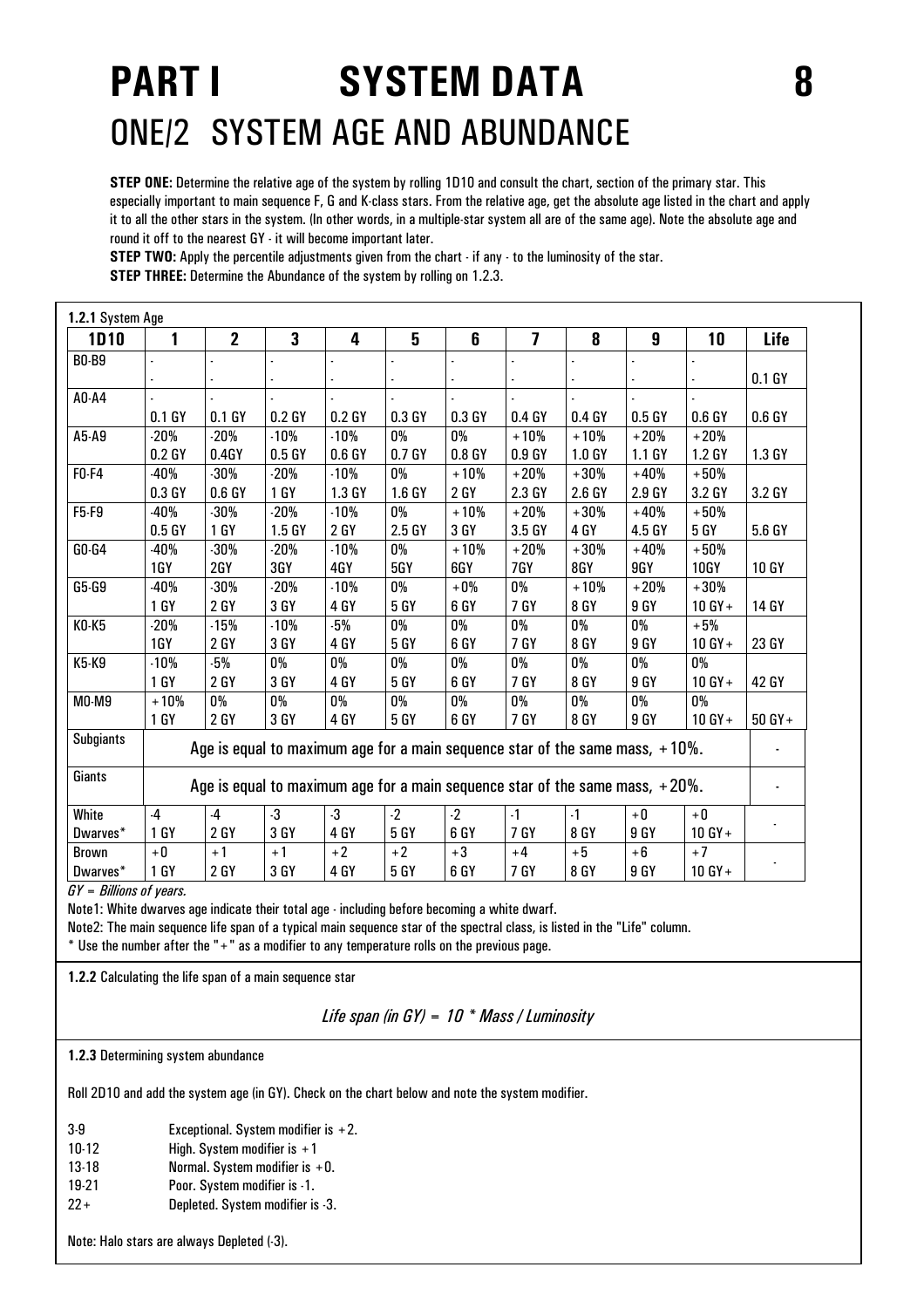## **PART I SYSTEM DATA 9** SYSTEM AGE - REFERENCE

**YOUNG STARS:** Here, meaning stars of less than 1 GY age. A young system is rich in dust and the planets -if any - are still forming (at least the first 100 million years). For M-class stars, actual stellar contraction takes long time and thus they are slightly brighter during this stage. Typical young stars near Earth are Vega and Epsilon Eridani. On the chart, stars with 1 GY age (and no lower listed) may well still be in the later stages of system formation.

**VERY OLD STARS**: Stars that are more than 9-10 GY old are often very poor in elements heavier than helium. Sometimes these stars are called halo stars, as they belong to the galactic halo and didn't fit exactly into old models of stellar evolution. Another term is *subdwarf*. A very old star close to Earth is Kapteyn's Star, a red dwarf belonging to the halo. However, an old star need not always be poor in heavy elements - supernovae enriched the early galaxy too. Young stars need not be rich in such elements either. **STARS ON THE RIGHT END OF THE CHART:** Rolling a "10" for a star of G0-4 and upward indicates that the star is about to leave the main sequence (class IV-V) and become a subgiant.

**GIANTS AND SUBGIANTS:** A typical star spends perhaps 10% of the time as a main sequence star as a subgiant, and slightly less as a real giant. We understand that only the more massive stars (G and up) has had time to enter this stage, and that the less massive a giant or subgiant is the older it is, in absolute age. A subgiant close to Earth is Beta Hydri, which has a spectrum similar to the Sun but is brighter, heavier and at least two billion years older.

**WHITE DWARVES:** It might be considered a bit strange that white dwarves with masses below 0.7 exists - after all no giants of so low mass are found and no 0.7 mass star could possibly have evolved fast enough. The explanation is that stars lose a lot of mass due to the often rather pyrotechnic displays during the later stages as a giant, and thus these white dwarves had a much larger mass while they were main sequence stars.

**PROTOSTARS:** Are very young. A protostar of similar mass as the Sun is a protostar for about 10 million years and during the later part of that time it is variable and stop diminishing in luminosity. Such stars are called T Tauri stars.

**BURSTS OF STAR CREATION:** Some astronomers believe stars are created in much greater numbers during certain periods of the galaxy's history, while in other times star creation is very low. This has not been considered in the chart, however.

**LUMINOSITY INCREASE WITH AGE:** A normal star like our Sun continuously becomes brighter. When the system was young, it was perhaps 40% less luminous, and when the Sun leaves the main sequence it will be perhaps 40% brighter. As a subgiant and later as a giant luminosity increase further, and in the giant stage the star grows enough to "eat" any close planets and fry others. The effects of the normal mainsequence increase will be discussed in section ONE/6.

**BUT MAY IN SOME CASES DECREASE:** We have already mentioned that white dwarves and brown dwarves cool off with age. This also applies to the smallest red dwarves (less than 0.15 solar masses) which gradually will fade; though it will take many billions of years.

**SYSTEM ABUNDANCE:** This tells how rich the system is in heavier elements. It will primarily be used in ONE/4 and ONE/5. Some systems may be rich in specific elements – a system that has an abundance of carbon (instead of oxygen, like our own) may have different chemical makeup of planets. See the sidebar at THREE/2 for more information.

**PLANETARY NEBULAE:** Really have nothing to do with planets. Instead these are shells of gas ejected by stars during their final stages in life, before becoming a white dwarf or neutron star. More than one such nebulae can be ejected by a large star, but the nebula disperse fairly rapidly (roughly 100 000 years). A typical planetary nebula has a decent mass (0.1 solar masses or more) and a radius of several tenths of LY. Planetary nebulae are uncommon because they survive so short time before dispersing.

**POPULATIONS:** Sometimes stars are divided into "young" Population I stars, and "old" Population II stars. Population I is found in the disc of the galaxy, Population II stars in the halo and galactic "bulge".

**MOVEMENT:** All stars move as they orbit the center of the galaxy. They also move in respect to each other, so over hundreds of thousands of years the stellar neighborhood changes. Old stars tend to move more inclined to the galactic plane – many belong to the galactic halo. Also, the older a star is the more likely it is to have experienced close encounters that have disturbed the orbit. (This in turn makes it likely such stars have lost planets in such interaction). Movement shifts may also be induced by the cataclysmic final stages in a star's life.

### **STELLAR REGIONS**

*Spiral Arms*: Our sun lies at the edge of a small spiral arm in our galaxy. Spiral arms contain many young stars.

*Disc*: The entire area of the spiral arms is called the disc. The area of the disc closest to the galactic equator is the place where star formation takes place

the closer to the upper and lower edges of the disc one get the older the stars are and the more sparse they are.

*Bulge*: The central region of the galaxy is more spherical and here are many older stars, many rich in heavy elements. Towards the center of the galaxy density of stars increase. This region is comparatively rich in neutron stars, black holes etc.

*Halo*: The galaxy also is surrounded by a halo of stars – mostly old stars. The halo is spherical and extend farther than the spiral arms. It has a very low stellar density.

*Open Cluster*: An open cluster is a group of stars, up to perhaps a thousand, which are young (hundreds of million years, at most). The clusters are found in the spiral arms, and stellar densities are higher than normal (from 2 to 20 times). Old stars may be present in the area too. Open clusters are about 30 LY across.

*Globular Cluster*: This is a large association of very old stars, found in the halo and bulge. A globular cluster can have 100000 stars within a 100-250 LY sphere. As the stars are so old they are poor in heavy elements and only low-mass main sequence stars remain, the heavy stars have become giants or white dwarves. As the stellar density in a globular cluster can be 1000 times above normal in the spiral arms, any planets originally found are likely to have been disrupted.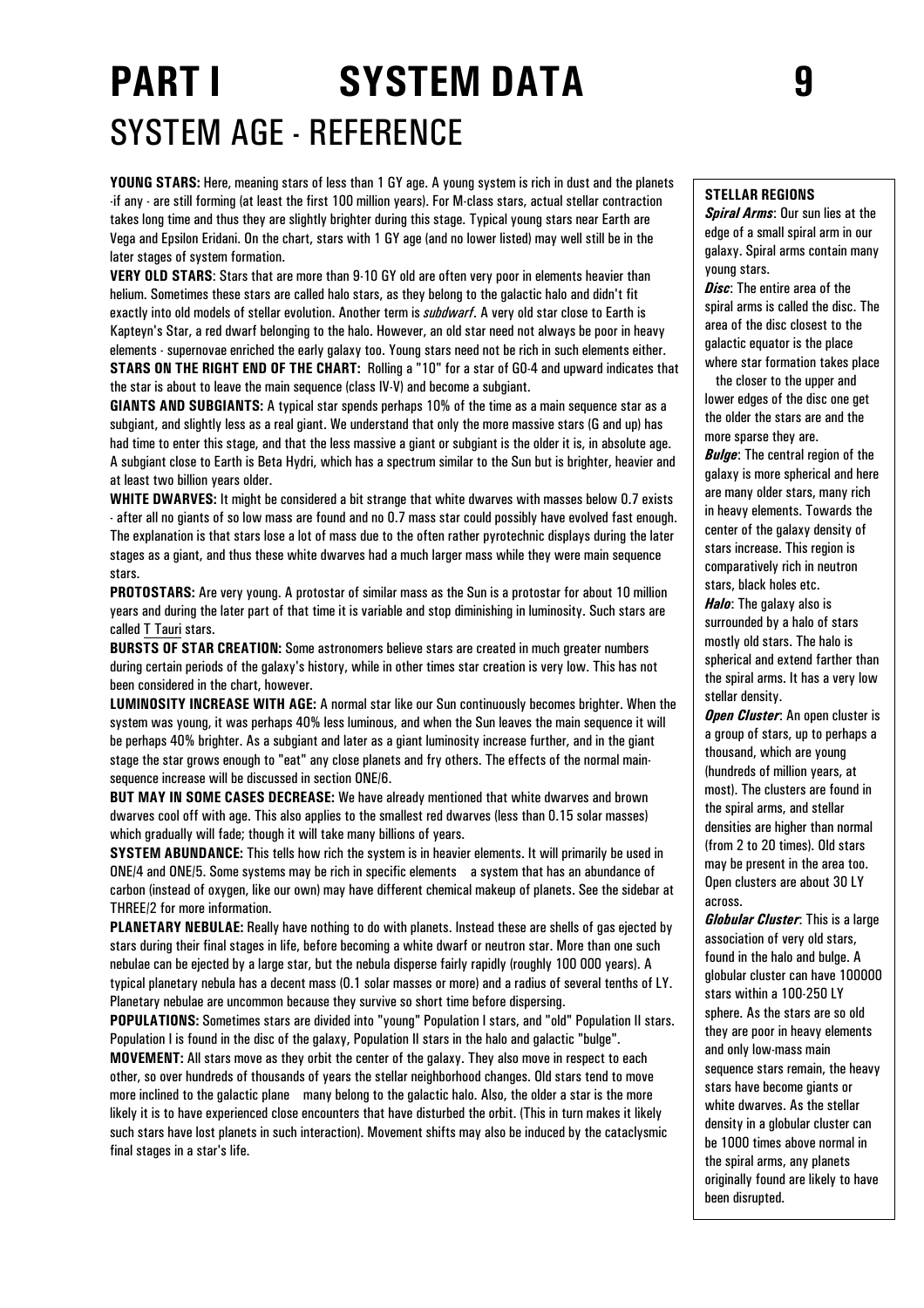## **PART I SYSTEM DATA 10** ONE/3 MULTIPLE STARS

**CONVENTION:** The most massive star will be called **A**. The second most massive **B**, the third most massive **C** and so on. **STEP ONE:** Determine the mean separation of the two first stars involved - the **AB** pair. (1.3.1 below) Then determine the eccentricity (1.3.2), closest separation, furthest separation, and orbital period.

**STEP TWO:** If there is a third component (**C)** determine if it orbits **A**, **B** or both. Roll 1D10: 1-3=A, 4-6=B, 7-10=AB. Determine mean separation and eccentricity, limiting the possibilities by the original pair. As a rule, multiple stars orbiting each other cannot orbit in such a way as their orbit get within 3 times of the closest separation and furthest separation of another orbit. So, if the AB pair orbit between 3 and 6 AU, the C-star must orbit either star closer than 1AU when furthest or 18 AU when closest.

**STEP THREE:** If there is a fourth component (**D**) and no more, it will form a pair with the "lone" component above on a roll of 1-7 on 1D10. On a roll of 8-9, it will orbit all three stars. On a roll of 10, it will be in close orbit with one of the already paired stars, if possible. Roll 1D10 again, on a roll of 1-7 it orbits the heavier star of the two. Determine mean separation, eccentricity etc as normal. If there is more components, continue to place them and remember that multiple stars seem to favor pairs. A six-star system is likely to be three pairs, thus.

| <b>1.3.1 Mean Separation</b>                                            | <b>1.3.2 Orbital Eccentricity</b>                            |  |  |  |  |
|-------------------------------------------------------------------------|--------------------------------------------------------------|--|--|--|--|
| <b>Roll 1D10</b>                                                        | <b>Roll 1D10</b>                                             |  |  |  |  |
| 1-3 Very close. Mean separation is 1D10*0.05 AU.                        | 1-2 Eccentricity is $1D10*0.01$                              |  |  |  |  |
| 4-6 Close. Mean separation is 1D10*0.5 AU                               | 3-4 Eccentricity is $0.1 + 1D10*0.01$                        |  |  |  |  |
| Separated. Mean separation is 1D10*3 AU<br>7-8                          | 5-6 Eccentricity is $0.2 + 1D10*0.01$                        |  |  |  |  |
| 9<br>Distant. Mean separation is 1D10*20 AU                             | 7-8 Eccentricity is $0.3 + 1D10*0.01$                        |  |  |  |  |
| Extreme. Mean separation is 1D100*200 AU<br>10                          | Eccentricity is $0.4 + 1D10*0.01$<br>9                       |  |  |  |  |
|                                                                         | 10 Eccentricity is $0.5 + 1D10*0.04$                         |  |  |  |  |
| Modification: If system age is above 5 GY, add 1 to the roll. If system |                                                              |  |  |  |  |
| age is below 1 GY, subtract 1 from the roll. Reroll any results below 1 | Modification: As for table 1.3.1. If binary is Very Close: - |  |  |  |  |
| or above 10 without modifications.                                      | 2 modification. Close $= -1$ modification.                   |  |  |  |  |
| <b>Calculations</b>                                                     |                                                              |  |  |  |  |
|                                                                         |                                                              |  |  |  |  |
| Closest separation = $M(1-E)$                                           |                                                              |  |  |  |  |
| Furthest separation = $M(1+E)$                                          |                                                              |  |  |  |  |
| Orbital period = $(M^3 \mid (m_A + m_B))^{0.5}$                         |                                                              |  |  |  |  |

Where  $E =$  eccentricity,  $M =$  mean separation,  $m_A$  and  $m_B =$  masses of the components A and B.

### MULTIPLE STARS - REFERENCE

**VERY CLOSE STARS:** Sometimes the stars are so close as to be visibly deforming each other, or perhaps even in contact. This can also happen when one of the stars in a binary leaves the main sequence and becomes a giant, and in these cases mass can actually transfer from the giant to the smaller companion. In other very close binaries, so called BY Draconis stars, one or both of the companions is a flare star and this may create a certain periodicity of the variations.

**VERY DISTANT STARS:** When the distance between stars grows, the gravitational forces of the galaxy begin to overcome the forces of the binary. Thus very distant binaries are rather rare.

**ORBITS OF MULTIPLE STARS:** Unlike planetary orbits in our solar system, binaries are often distinctly eccentric and multiple stars generally orbit in pairs inclined to the main system orbit.

**IF YOU GET IMPOSSIBLE RESULTS:** Such as a star orbiting inside another star's radius. Reroll.

**X-RAY BURSTER:** When one of the stars in a binary is a neutron star (or a black hole), mass transfer can generate intense amounts of X-ray radiation or even gamma radiation. X-rays can also be generated in other types of binaries, but some sort of mass transfer is necessary.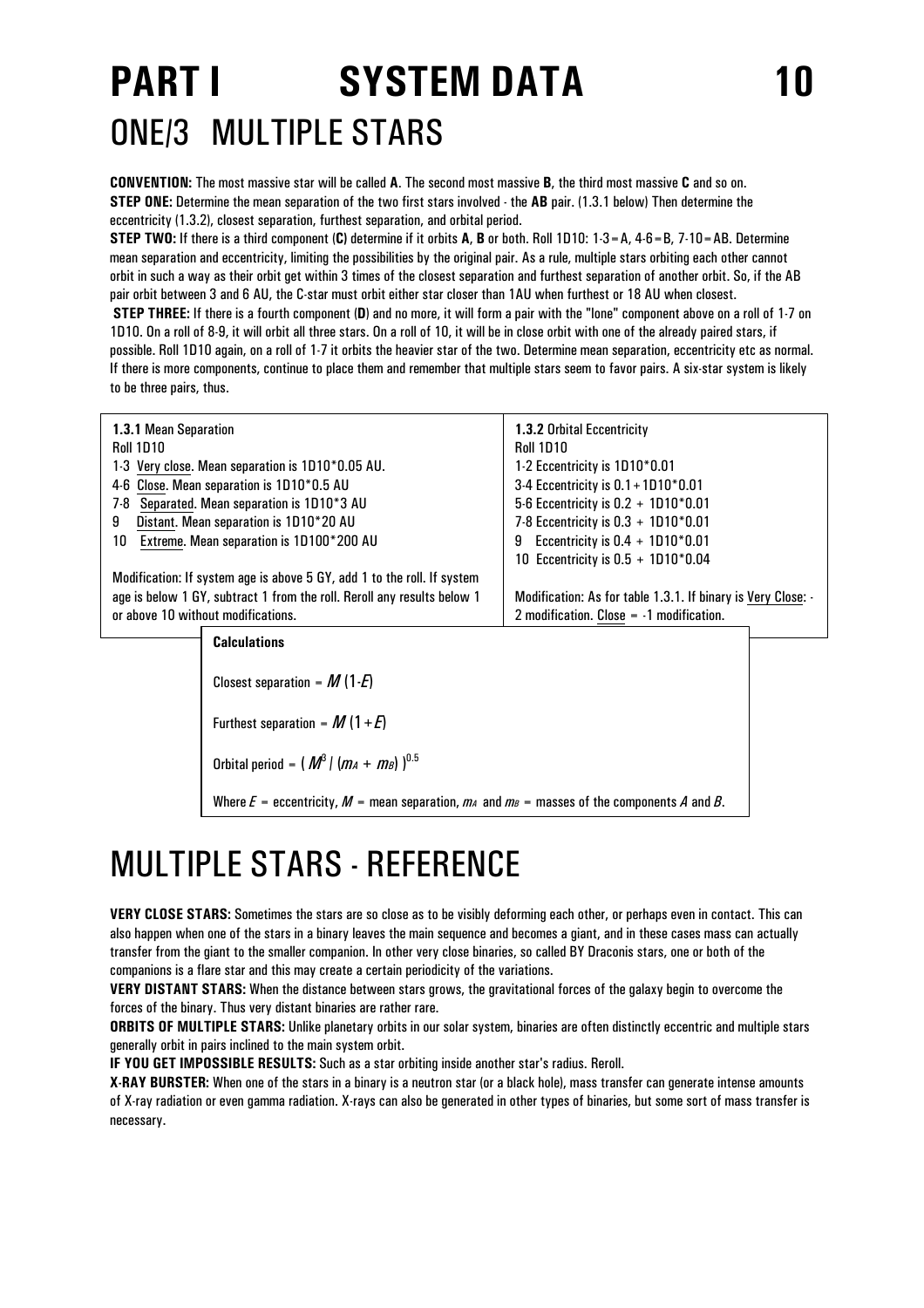## **PART I SYSTEM DATA 11** ONE/4 PLANETARY ORBITS

**STEP ONE:** Determine the number of potential orbits by rolling on table 1.4.1.

**STEP TWO:** Determine the mean distance of the orbits by consulting the formulae under 1.4.2.

**STEP THREE:** Remove all impossible orbits. This include any orbit which would put a planet within a star's radius or so close as to vaporize it, and any orbit which is unstable in a binary system (within the closest separation/3 to the furthest separation\*3 distance). Worlds may orbit both stars in a binary, if the more massive companion has any orbits generated beyond the 3\*furthest separation distance. Only consider such orbits for the more massive companion. For white dwarves, remove all orbits within the limit provided by table 1.4.3.

**STEP FOUR:** Remove all orbits where a planet would be vaporized, according to the formulae in 1.4.4. Also, determine the limit of the original inner system. Note this limit, it will be used in the next section.

| 1.4.1 Number of Orbits                                                                             | 1.4.2 Orbit Sizes                                                                                                                                                           |
|----------------------------------------------------------------------------------------------------|-----------------------------------------------------------------------------------------------------------------------------------------------------------------------------|
| 1D <sub>10</sub><br>$1D10 + 10$                                                                    | The first orbit has a distance in AU of                                                                                                                                     |
| $1D10 + 5$<br>2.5<br>6-7 1D10                                                                      | $0.05 * m^2 * 1D10$                                                                                                                                                         |
| 8-9 1D5 (1D10/2)<br>$10 + None$                                                                    | where $m$ is the mass of the star.                                                                                                                                          |
| Modifications to the initial roll:<br>Spectral class K5V-K9V: +1                                   | Subsequent orbits have a size equal to the previous orbit times a random<br>number, determined by $1.1 + (1D10*0.1)$ , and adding 0.1 to the total.                         |
| Spectral class MOV-M4V: +2<br>Spectral class M5V-M9V: +3                                           | 1.4.4 Untenable Orbits and Inner System Zone                                                                                                                                |
| Brown Dwarf: $+5$<br>Abundance modifier: As from 1.2.3, with switched<br>signs.                    | Planets cannot survive if hotter than about 2000K. Thus, remove orbits<br>within:                                                                                           |
| Add modifications for spectral class and<br>abundance together.                                    | $0.025 * L^{0.5}$                                                                                                                                                           |
| <b>1.4.3 White Dwarf Removed Orbits</b>                                                            | Where $L$ is the luminosity of the star.                                                                                                                                    |
| 1D <sub>10</sub>                                                                                   | The Inner System Zone is calculated from                                                                                                                                    |
| 1-4 All within 2 AU<br>5-8 All within 4 AU                                                         | $4 * L^{0.5}$                                                                                                                                                               |
| 9-11 All within 6 AU<br>12 + All within 10 AU                                                      | Again, $L$ is the luminosity. (To be exacting, use the luminosity of a mid-age<br>star of same spectral class for main sequence stars) For subgiants and                    |
| Modification: If mass of white dwarf is 0.6-0.9,<br>add $+2$ to the roll. If above 0.9, add $+4$ . | giants, use the Inner System Zone of a main-sequence (V) star of the same<br>mass. For white dwarves, consider any surviving worlds to be outside the<br>Inner System Zone. |

### PLANETARY ORBITS - REFERENCE

**INNER SYSTEM ZONE:** The area of the stellar system where the early system is too hot to allow icy planetoids. Inner system objects thus have higher density and mostly consist of silicates and metals, while the area outside is more dominated by ices. **STARS WITHOUT PLANETARY ORBITS:** There may be some other objects around these stars, typically either a few icy chunks in distant random orbits (1D10\*1D10 AU) or more rarely a captured planetoid. Captured planetoids have eccentric orbits (1D10 AU) and may be of any general planet type. Some planetless stars have very sparse "rings" of chunks of debris. Roll 1D10: 1-3: icy chunks, 4: captured body, 5-7: rings 8+: nothing. Old stars may have had so little heavy elements that the entire system is a sparse icy asteroid belt.

**BINARIES:** If any orbits where removed by the binary effects, the system is likely to have a fair deal of stray asteroids and debris.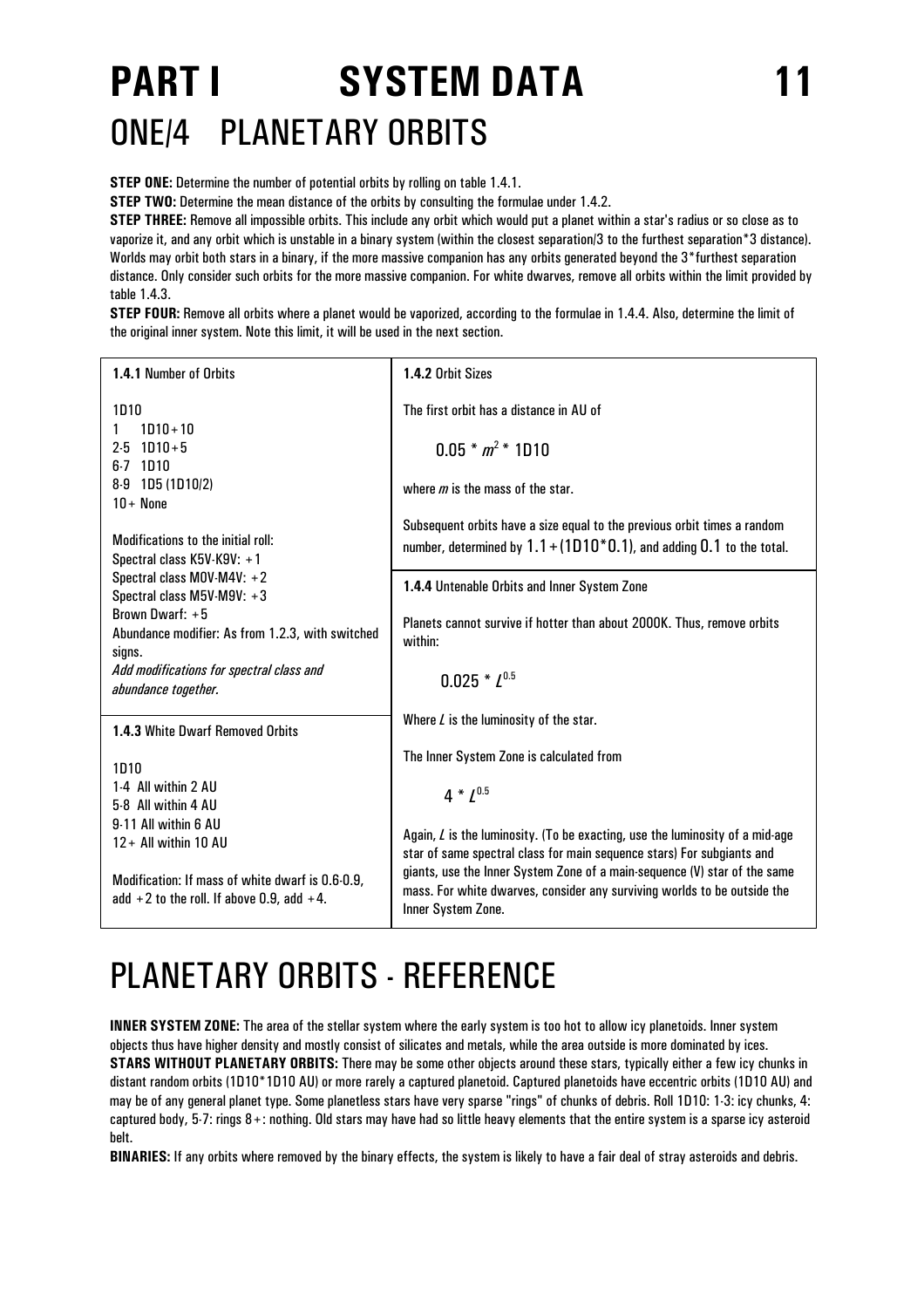## **PART I SYSTEM DATA 12** ONE/5 PLANETARY TYPES

**STEP ONE:** Determine basic planetary type from table 1.5.1.

**STEP TWO:** Determine planetary size and density from table 1.5.2 and 1.5.3 / 1.5.6. For asteroid belts, record only density and check section THREE/4 for more information on asteroid belts. For superjovians, consult 1.5.5 for determination of mass and radius. **STEP THREE:** Determine surface gravity, escape velocity and mass by utilizing the formulae in 1.5.4

| 1.5.1 Planetary types                                                                                                                                                                                                                                                                                                                                                                                                                                                                                                                                                                                                                                                                                                                                                                      |                                                                                                                                                                                                                                                        |  |  |                                                                                                                                                                                                                                                                                                                                                                                                                                                                                                                                                                                                                                                                                                                                                                                                   |                                                                                                                                                                                                                                                                                                                                                                                                                                                 |                                                                                                             |                                                                                                                                              |  |
|--------------------------------------------------------------------------------------------------------------------------------------------------------------------------------------------------------------------------------------------------------------------------------------------------------------------------------------------------------------------------------------------------------------------------------------------------------------------------------------------------------------------------------------------------------------------------------------------------------------------------------------------------------------------------------------------------------------------------------------------------------------------------------------------|--------------------------------------------------------------------------------------------------------------------------------------------------------------------------------------------------------------------------------------------------------|--|--|---------------------------------------------------------------------------------------------------------------------------------------------------------------------------------------------------------------------------------------------------------------------------------------------------------------------------------------------------------------------------------------------------------------------------------------------------------------------------------------------------------------------------------------------------------------------------------------------------------------------------------------------------------------------------------------------------------------------------------------------------------------------------------------------------|-------------------------------------------------------------------------------------------------------------------------------------------------------------------------------------------------------------------------------------------------------------------------------------------------------------------------------------------------------------------------------------------------------------------------------------------------|-------------------------------------------------------------------------------------------------------------|----------------------------------------------------------------------------------------------------------------------------------------------|--|
| 1D100<br>$1 - 18$<br>19-62<br>63-71<br>72-82<br>83-86<br>87-96<br>97<br>98<br>99<br>100                                                                                                                                                                                                                                                                                                                                                                                                                                                                                                                                                                                                                                                                                                    | Inner Zone<br><b>Asteroid Belt</b><br><b>Terrestrial Planet</b><br><b>Chunk</b><br><b>Gas Giant</b><br>Superjovian<br><b>Empty Orbit</b><br>Interloper <sup>1</sup><br>Trojan <sup>2</sup><br>Double Planet <sup>3</sup><br>Captured Body <sup>4</sup> |  |  | <b>Outer Zone</b><br><b>Asteroid Belt</b><br><b>Terrestrial Planet</b><br>Chunk<br><b>Gas Giant</b><br>Superjovian<br><b>Empty Orbit</b><br>Interloper <sup>1</sup><br>Tropian <sup>2</sup><br>Double Planet <sup>3</sup><br>Captured Body <sup>4</sup><br>1: Reroll once on the other (Inner/Outer) table to decide what kind of interloper. Only Terrestrials, Chunks and Gas Giants allowed.<br>2: This is (1D10) either (1-9) a chunk or (10) a terrestrial planet in the same orbit as (1D10) either (1-8) a gas giant or (9-10) a superjovian.<br>3: Roll again to decide what kind of double planet. Treat all results of Asteroid Belt or Empty Orbit and up as Chunk.<br>4: Roll again on the same table to decide what type. Reroll all results of Asteroid Belt or Empty Orbit and up. |                                                                                                                                                                                                                                                                                                                                                                                                                                                 |                                                                                                             |                                                                                                                                              |  |
|                                                                                                                                                                                                                                                                                                                                                                                                                                                                                                                                                                                                                                                                                                                                                                                            |                                                                                                                                                                                                                                                        |  |  |                                                                                                                                                                                                                                                                                                                                                                                                                                                                                                                                                                                                                                                                                                                                                                                                   |                                                                                                                                                                                                                                                                                                                                                                                                                                                 | 1.5.4 Mass, Gravity, Escape Velocity                                                                        |                                                                                                                                              |  |
| 1.5.2 Planetary Size<br>Generated size is equatorial radius in kilometers.<br>1D10<br><b>Gas Giant</b><br><b>Terrestrial</b><br>Chunk<br>200<br>$2000 + D10*100$<br>15000+D10*300<br>1<br>400<br>$2000 + D10*100$<br>$18000 + D10*300$<br>2<br>3<br>600<br>$3000 + D10*100$<br>$21000 + D10*300$<br>800<br>$3000 + D10*100$<br>24000+D10*300<br>4<br>5<br>1000<br>$4000 + D10*100$<br>27000+D10*300<br>6<br>1200<br>$5000 + D10*100$<br>$30000 + D10*1000$<br>7<br>1400<br>$6000 + D10*100$<br>$40000 + D10*1000$<br>8<br>1600<br>7000+D10*100<br>$50000 + D10*1000$<br>9<br>$60000 + D10*1000$<br>1800<br>$8000 + D10*200$<br>2000<br>10000+D10*500 70000+D10*1000<br>10<br>Note: Modify the 1D10 roll by System Abundance modifier for Terrestrial<br>planets. Do not modify rolls of 1. |                                                                                                                                                                                                                                                        |  |  |                                                                                                                                                                                                                                                                                                                                                                                                                                                                                                                                                                                                                                                                                                                                                                                                   | Mass of planet (m), in Earth masses:<br>$(R 6380 ^3 * D)$<br>where $R$ is the radius in km and $D$ the density compared to<br>Earth.<br>Surface gravity $(g)$ of planet in Earth gravities:<br>$m   (R 6380)^2$<br>where $m$ is the mass (in Earth masses) and $R$ the radius in<br>km.<br>Escape Velocity (v) compared to Earth:<br>$(19600 * g * R)^{0.5}/11200$<br>where $g$ is the surface gravity (in Earths) and $R$ the radius in<br>km. |                                                                                                             |                                                                                                                                              |  |
| 1.5.3 Planetary Densities<br>All densities are compared to Earth.<br>Chunk<br><b>Gas Giant</b><br><b>Terrestrial</b><br><b>Inner Zone</b><br>$0.3 + 1D10*0.1$<br>$0.3 + 1D10*0.1$<br>$0.10 + 1D10*0.025$<br><b>Outer Zone</b><br>$0.1 + 1D10*0.05$<br>$0.1 + 1010 * 0.05$<br>$0.08 + 1D10*0.025$<br>Modification: Modify the D10 roll by the abundance modifier. If you don't use 1.5.6 below,<br>modify A and B-star inner system planets/chunks by another +1. The roll can't be<br>increased above 11 or reduced below 1, in such case use 1 or 11.                                                                                                                                                                                                                                     |                                                                                                                                                                                                                                                        |  |  |                                                                                                                                                                                                                                                                                                                                                                                                                                                                                                                                                                                                                                                                                                                                                                                                   |                                                                                                                                                                                                                                                                                                                                                                                                                                                 | 1.5.5 Superjovians<br>1D <sub>10</sub><br>$1-4$<br>$5-7$<br>$8-9$<br>10<br>All results are in Earth masses. | <b>Mass</b><br>$500 + 1D10*50$<br>$1000 + 1010*100$<br>$2000 + 1D10*100$<br>$3000 + 1D10*100$<br>Radius is 60000 + (1D10-1/2 Age in GY)*2000 |  |
| 1.5.6 More Precise Density Generation<br>For inner system chunks and terrestrials, it is likely to assume planets are richer in heavy elements closer to the star. To simulate this, replace the<br>"*0.1" factor with<br>حه ۵                                                                                                                                                                                                                                                                                                                                                                                                                                                                                                                                                             |                                                                                                                                                                                                                                                        |  |  |                                                                                                                                                                                                                                                                                                                                                                                                                                                                                                                                                                                                                                                                                                                                                                                                   |                                                                                                                                                                                                                                                                                                                                                                                                                                                 |                                                                                                             |                                                                                                                                              |  |

\* 0.127 / (0.4+ (*a* / *L* 0.5) )0.67

where *a* is the orbital distance in AU and *L* is the luminosity of the primary. (Or, to be specific, the luminosity of a mid-age main sequence star). Densities cannot be higher than 1.5.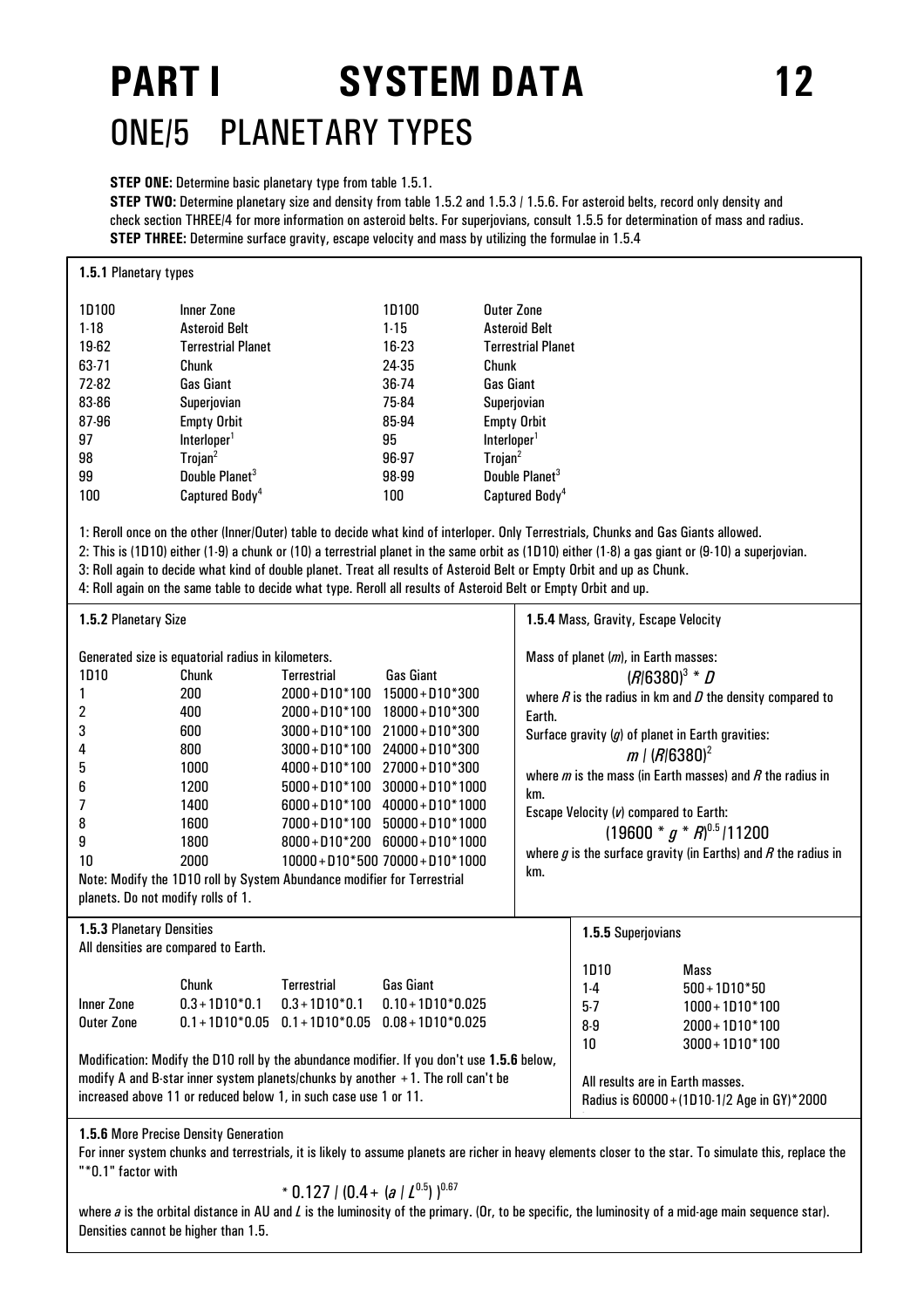## **PART I SYSTEM DATA 13** PLANETARY TYPES - REFERENCE

**VERY YOUNG SYSTEMS:** In systems younger than about 100 million years terrestrial planets will not yet have fully formed. These systems will be rich in random planetoids of a size somewhat like large chunks. Gas giants and superjovians form faster. Systems younger than 1GY probably still have dust in distant orbits and a fair amount of random planetoids in the outer system. Systems rich in dust generate IR-radiation.

**CHUNK:** A small airless body with trace or no atmosphere. Chunks in the inner system are rocky, those in the outer system more likely icy.

**(TERRESTRIAL) PLANET:** Larger than chunks, these worlds are big enough to retain an atmosphere (not all do, however) but not big enough to be gas giants.

**GAS GIANT:** Big planets that are mostly gas and usually have systems of moons. Detailed along with superjovians in THREE/5.

**SUPERJOVIAN:** The stage between gas giants and brown dwarves, these massive planets provide significant heat from gravitational contraction. Superjovians tend to disrupt other close planetary orbits.

**SIZE CLASSIFICATION:** The division into Chunks, Planets, and Gas Giants is a somewhat nebulous one. Indeed, a large chunk in the outer regions might have a significant atmosphere, and a small planet may be like a chunk.

**ASTEROID BELT:** Lots of small chunks in a more or less defined orbital area. All systems have stray chunks, but systems with large belts tend to have more. Also, younger systems are typically more rich in stray asteroids. If a massive planet (50-100 Earth masses or more) orbits just outside or inside an asteroid belt, the planet's LaGrange points typically contain a lot of asteroids, indeed a significant percentage of the actual belt's mass. Skip sections TWO/1 to TWO/3 when detailing asteroid belts.

*LaGrange Points: The points in an orbit 60 degrees before and after the main body. They can provide stable orbits in planetary and lunar orbits. The one preceding a body is called L-4 and the one trailing L-5.*

**EMPTY ORBIT:** An orbit that is empty. Perhaps you understood that?

**INTERLOPER:** A planet of a type and density typical of the outer or inner system but orbiting in the other one. This may be a high-density or low-density planet thrown into a distant orbit, or an anomaly in system creation. Interlopers are likely to have large eccentricities. Optionally, an interloper may be a planet with a much greater orbital distance than the rest of the system - treat the original orbit as an Empty Orbit and place the world 1+1D10 times the outermost orbit's average distance. Or, the interloper could be in the same but retrograde orbit.

**TROJAN:** Typically a sizable chunk but rarely (1 on 1D10) a terrestrial planet which orbits in the LaGrange point of another planet - a gas giant, very massive terrestrial planet or superjovian. **DOUBLE PLANET:** This is two planets which are so close in size that the term "moon" no longer is very descriptive. Double planets are tidally locked to each other - thus their rotation period is equal to their orbital period. Pluto and Charon are a double planet system. Due to tidal stress double planets are more likely in the outer system. Another option possible with chunk-sized bodies close to the star is that the chunks are in shared orbits and exchange them periodically. To generate a double planet roll twice on the same column, and generate distance by checking the distance for lunar objects (TWO/3). A double planet can also possibly be a large terrestrial moon of a gas giant, or even a gas giant "moon" of a superjovian.

**CAPTURED BODY:** This is a planet (chunk, terrestrial planet, gas giant, superjovian) which didn't originate with the system. It may be older or younger, and is typically in an inclined eccentric orbit, possibly even retrograde.

**OORT CLOUD:** Not a part of regular system generation, but most systems have such clouds of distant comets, remnants of the gas that formed the system. Oort Clouds typically lie up to 1 LY away. **NAMING:** A simple way to identify planets is to take the stellar name and add a roman numeral to it, in order of distance from the star. Empty orbits and asteroid belts are usually not numbered. In this way, Earth would be "Sol III". Moons may be named with a letter in order of their distance from the planet, very small moons may be omitted. Thus, Luna would be Sol IIIa. This is just one way. Moons in our solar system is given roman numerals in order they were discovered and rings are given letters, sometimes in Greek.

### **SPECIAL STAR SYSTEMS**

*Red giants*: A star that has evolved to a red giant will have several effects on the system. First of all, worlds close to the star will be engulfed by it, and thus they spiral inwards to be destroyed. It is possible that a world can survive if it does not endure this process for too long – especially if the red giant is cool and very big. Second, other worlds in the system will be heated. For worlds this can lead to a significant amount of mass is lost by outgassing – the world "boils" away and leaves a remnant core of silicates. Another problem is that red giants seldom are very stable in luminosity – they often vary. This would also have large effects on worlds. Red giants also undergo mass loss from stellar wind.

*White dwarves*: The disastrous formation of a white dwarf is likely to influence the system. Atmospheres may be blown away, the mass change of the star initiate orbit changes, gas giants may lose much of their atmosphere only leaving the dense core etc.

Thus, close worlds to white dwarves are unlikely to exist. The red giant phase would have destroyed such worlds. In the same way, icy worlds may have been significantly affected by the previous stage.

*Neutron stars*: Neutron stars are formed by supernovae, and supernovae will destroy the system – planets will be torn apart. However, neutron stars may have planetary systems though very strange ones. A blasted companion star may provide material for new "planets". These worlds are not habitable, the radiation from a neutron star is very high.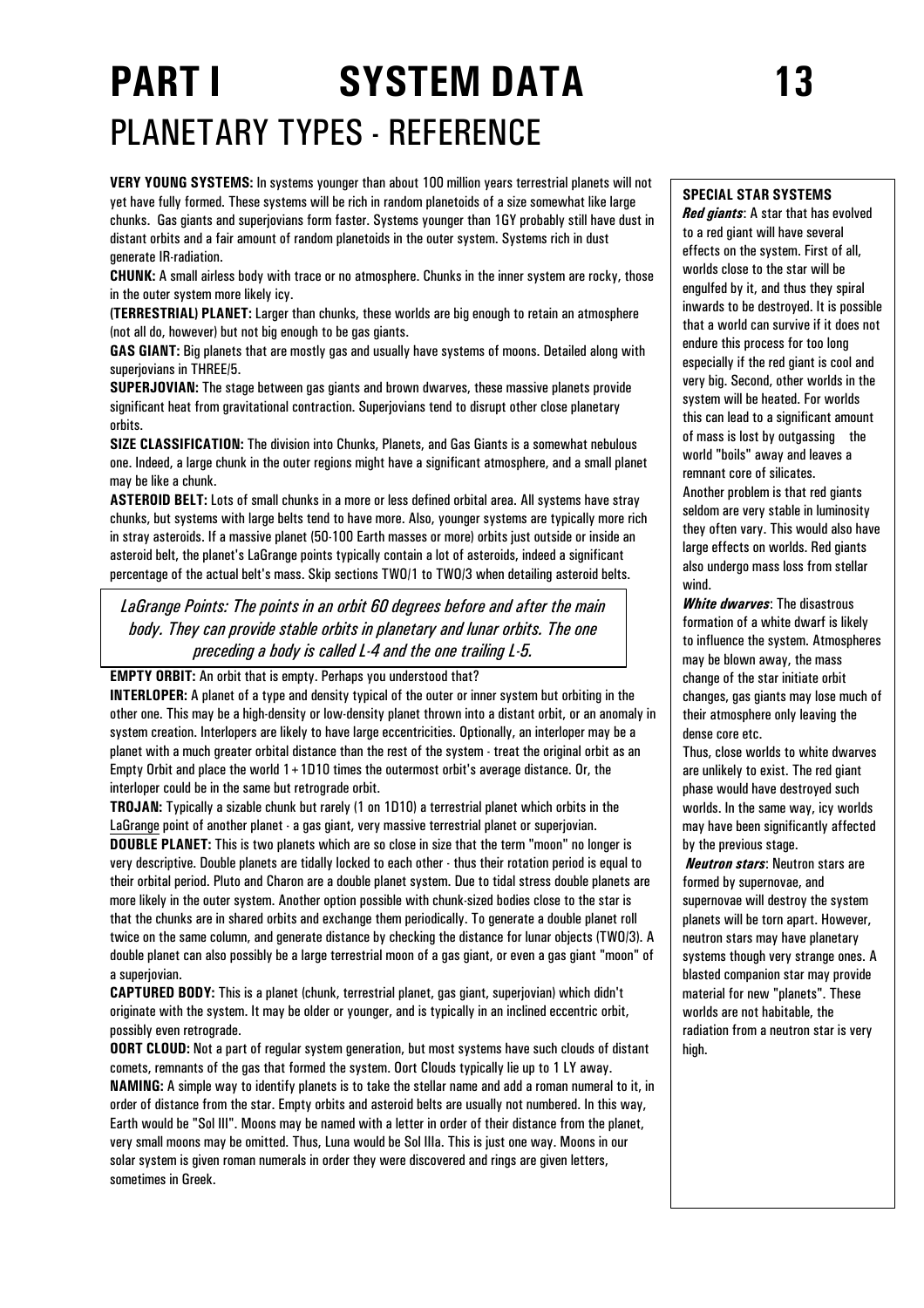## **PART I SYSTEM DATA 14** ONE/6 LIFE ZONE

**STEP ONE:** Use the formulae below to determine the inner, optimum and outer limit of the life zone. Calculate life zone for all stars in a multiple system, but for Very Close binaries you can add the luminosities together before calculating the life zone.

### **Life Zone Calculation**

Inner Limit = 0.75 \* *L* 0.5

Optimum Distance = 1.0 \* *L* 0.5

Outer Limit = 1.4 \* *L* 0.5

Where *L* is the luminosity of the star and life zone distance is in AU.

### LIFE ZONE - REFERENCE

### **WHAT IS THE LIFE ZONE?**

It is the approximate distance from a star where a planetary body similar to Earth could be warm enough to have liquid water, but not so warm as to boil said water away. Earth-like life require liquid water, thus the name "life zone". We generate the life zone to determine which worlds-if any-are candidates for life based upon liquid water.

### **DOES ONLY PLANETS WITHIN THE LIFE ZONE HAVE LIFE?**

Not necessarily. First of all, the life zone is an approximation. The exact temperature of a world is calculated in much more detail in the section on **Atmospheric Data**. A planet might have a very high greenhouse effect, or a moon be heated by tidal deformation, and thus be warm enough despite being outside the life zone. For the same reason, a planet within the life zone might be inhospitable to life. Life not based upon water may have very different life zones - a life zone based upon liquid ammonia would be more distant, for instance. Life of low complexity have wide life zones, while complex life has a less wide one.

**LIFE ZONES IN MULTIPLE STAR SYSTEMS:** Though it may be rather rare, a world might lie outside the life zones of two stars but inside their combined life zone. Consider a planet orbiting just outside the life zone of a small red star, but that star in turn orbit a much brighter star which provide enough additional radiation to heat the world. This may work well for a planet orbiting two close red dwarves too.

**LIFE ZONE AND SYSTEM AGE:** We have already seen that stars change luminosity with age. Typically, the life zone moves outward, and this means that worlds that once were habitable will become too hot with time. It also mean cold planets may be heated in the late life of the system. The optimum for a world is to be within the life zone (near the outermost limits) during the early years of a system, as this grants the longest possible time to evolve life. If a world that was too cold much later gets into the life zone, it is likely that life wouldn't start as easy. Much of the primordial gasses would have escaped, volcanism might have died down etc. To approximate where the life zone was in the early system age, check the luminosity modifications from the **System Age** section and use that luminosity to calculate life zones. In very young systems planets will still be warm from their formative stages and have fairly extensive atmospheres which has had little chance of escaping, but at 1 GY this will have settled down. **SOME WORLDS BECOME COOLER ANYWAY:** On the other hand, there are possible ways a once habitable world can get too cold to sustain life. One way is if the star loses luminosity - most typical among brown dwarves who while they may have life-bearing worlds, usually tidally locked, lose luminosity due to their cooling. A large brown dwarf may drop 200K /GY for the first billions of years.

Another way to cool a world is if the atmosphere changes, perhaps by becoming thinner due to escaping gas (typical on low-gravity worlds) or by sunlight breaking down greenhouse gasses. A third one is a change of axial tilt or eccentricity of the orbit. Also, all worlds cool off after their creation, and if volcanism dies down gasses like carbon dioxide and water vapor might not be released in the same degree as they are removed. Other options include growing glaciations that lead to a high albedo and thus lower temperature. Such glaciations could be triggered by continental drift and axial/orbital changes, but also by huge amounts of dust in the atmosphere which would block sunlight - an asteroid impact or especially explosive volcanic event are possible triggers.

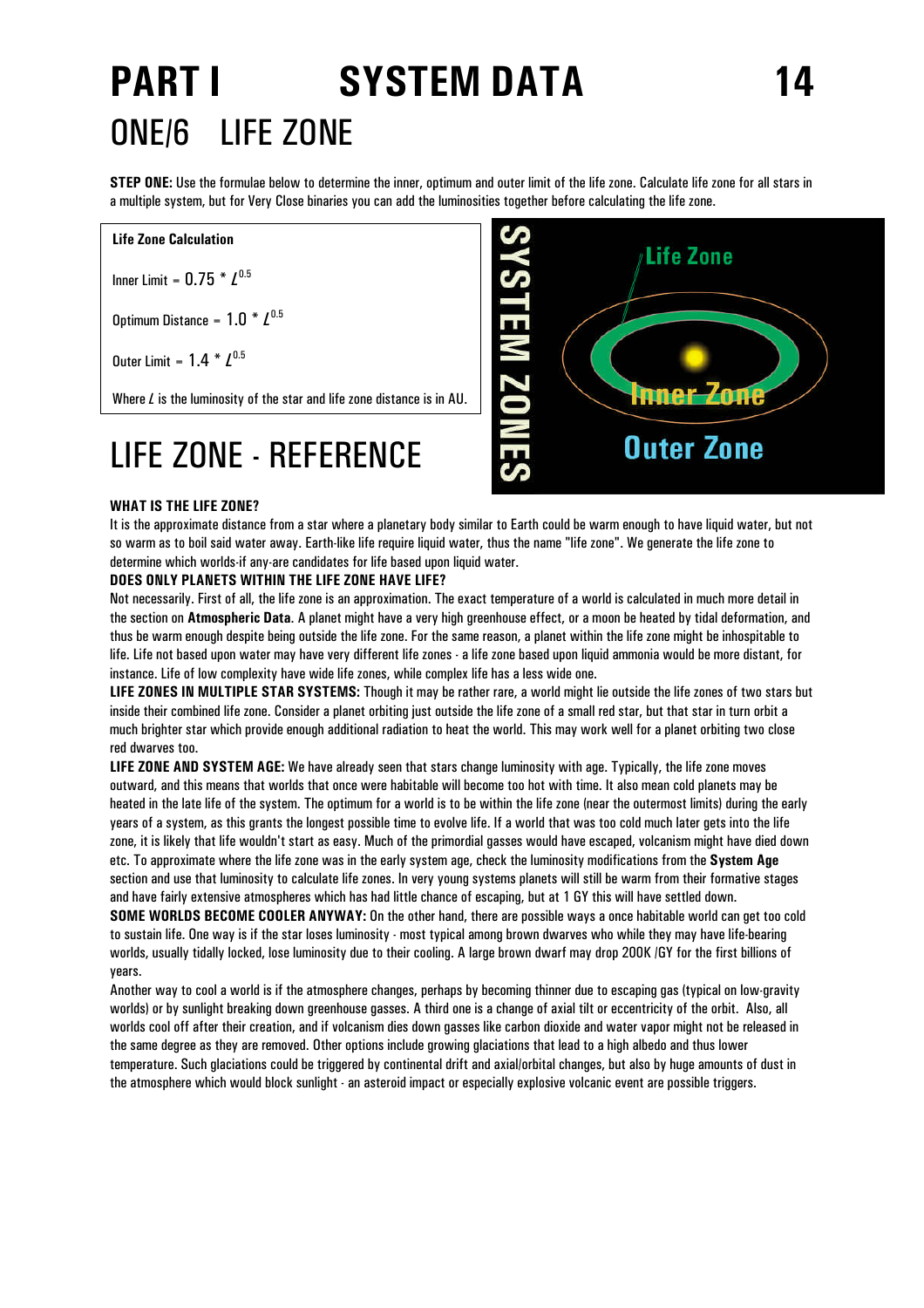## **PART I ORBITAL DATA 15** TWO/1 YEAR AND TIDAL LOCK

**STEP ONE:** Consult 2.1.1 to calculate the year of the planet. **STEP TWO:** Check 2.1.2 to determine if the planet is tidally locked to the primary.

**2.1.1** Year (Orbital period around primary)

 $(a^3 \mid m)^{0.5}$ 

where *a* is the orbital distance in AU and *m* is the mass of the primary, in solar masses. If the planet has significant mass compared to the star (like a large superjovian and a small red star or brown dwarf), add the masses together. Result is in Earth standard years.

**2.1.2** Tidal Lock

Calculate the tidal force the primary exerts upon the planet.

*T* = (*m*\*26640000) / (*a*\*400)<sup>3</sup>

Where *m* is the mass of the primary (in solar masses) and *a* is the orbital distance, in AU. From that, calculate

(0.83+1D10\*0.03) \* *T* \* *Age* / 6.6

Where *Age* is in GY. If the result is above 1, the world is tidally locked to the primary.

### YEAR AND TIDAL LOCK - REFERENCE

**EFFECTS OF YEAR LENGTH:** If an Earth-like world has seasons (due to axial tilt or eccentricity), the longer the year is the more notable the differences tend to be between the seasons. This is far more affected by axial tilt and eccentricity, however. **TIDALLY LOCKED WORLDS:** A world that is tidally locked to the primary experience huge differences in temperature over the planetary surface. On a gas giant or superjovian, this might produce immense wind patterns. A terrestrial planet will have one "hot pole" and a "cold pole", and it is possible that the world might be habitable in certain regions - typically the hot pole or the twilight

region. Part II describes tidally locked terrestrial planets in more detail.

**ALTERNATIVES TO TIDAL LOCK:** When the tidal force is around 1 and higher, it is possible that a world isn't locked but in a regular rotation. Typically, the world has a fairly eccentric orbit (0.1-0.2) and has a day of 2/3 or 1/2 the year (thus, the slightly deformed planet "lines up" at closest separation). Mercury is an example of a world in this situation. Note that for a regular rotation of this kind to occur the world must have a rather distinct eccentricity. Faster regular orbits of this kind occur with higher eccentricities. It is likely that a world with high eccentricity eventually would settle in the closest "stable" eccentricity range.

| Eccentricity<br>0.0<br>0.21<br>0.39<br>0.57<br>0.72 | Day/Year Ratio<br>1/1<br>3/2<br>2/1<br>5/2<br>3/1 |
|-----------------------------------------------------|---------------------------------------------------|
|                                                     |                                                   |
| 0.87                                                | 712                                               |
|                                                     |                                                   |

Another alternative may be a somewhat chaotic rotation, due to tidal influence from other bodies (such as a close binary or a superjovian orbiting nearby). Small chunks may be so irregular that they are easily put into chaotic motion.

**TIDALLY LOCKED WORLDS AND SATELLITES:** Tidally locked worlds (due to high tidal force from the primary, and not merely a very slow rotation or a very old system) typically don't have moons. (The tidal force would lock them too, and the stress would either tear them apart or rip them away, into orbits where they later may impact with the world…) However, a special case with a large enough moon that can lock the planet and moon together may prevent tidal lock to the star, at least for a while, if the lunar tidal force is greater than the solar tidal force.

Ring systems may survive for a while around tidally locked worlds, and so might very small chunk-moons. However, worlds that aren't locked due to very high tidal forces but merely by an abnormally slow rotation might have satellites and rings.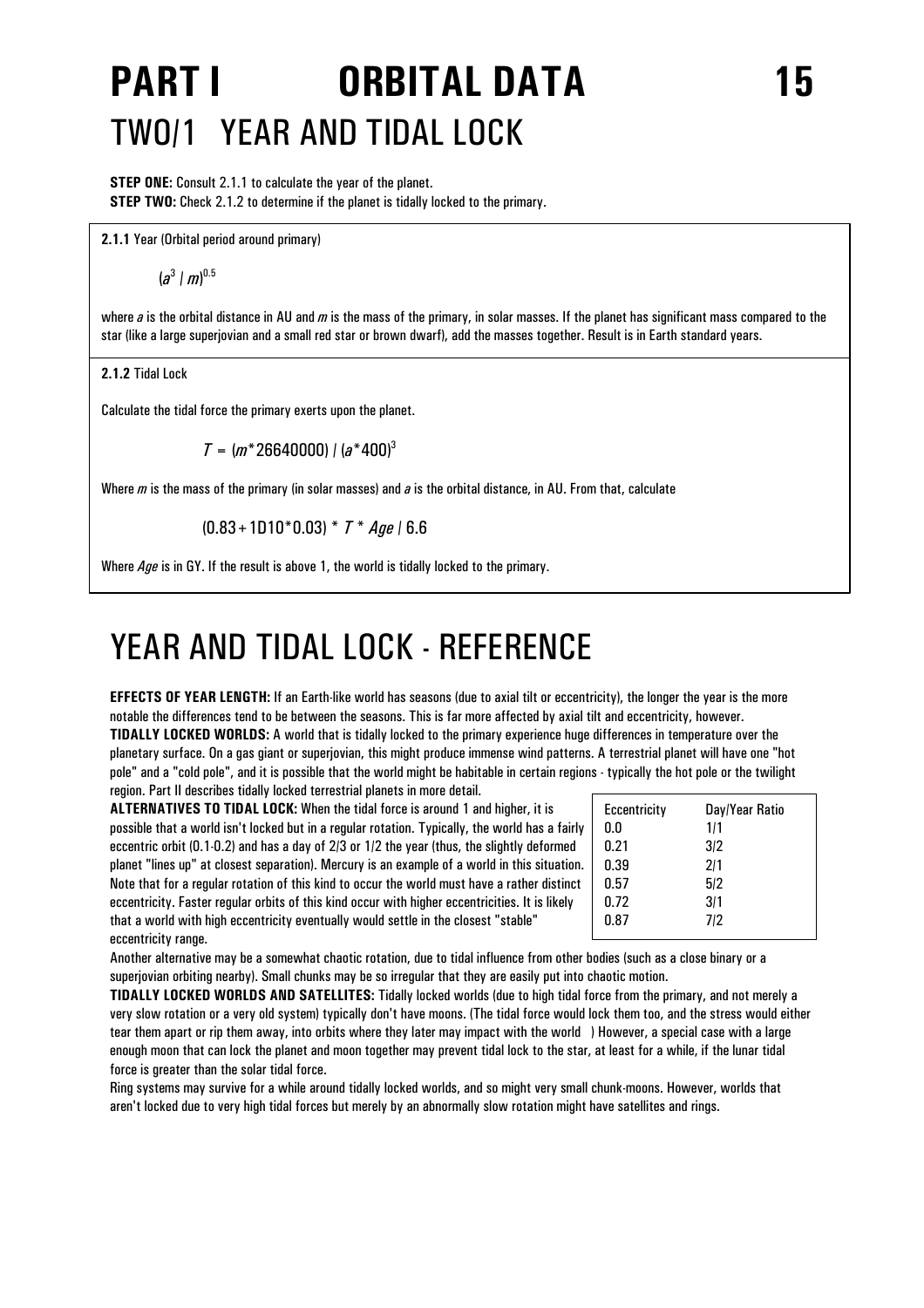## **PART I ORBITAL DATA 16** TWO/2 ECCENTRICITY, DAY & AXIAL TILT

**STEP ONE:** Determine the orbital eccentricity of the world by consulting 2.2.1. **STEP TWO:** Determine the rotational period (solar day) of the world by rolling on table 2.2.2. Ignore this for tidally locked worlds. **STEP THREE:** Determine the axial tilt of the world by rolling on 2.2.3. Ignore for tidally locked worlds.

|                               | 2.2.1 Orbital Eccentricity                                                                                                                                                                                                                                                                                                                                                                                                                                                                                                                                                                                                                                                                                                                                                                                                                                                                  |                                                                                                                                                                                                                |                                                                                                                                                                                            | 2.2.3 Axial Tilt |  |  |  |  |  |
|-------------------------------|---------------------------------------------------------------------------------------------------------------------------------------------------------------------------------------------------------------------------------------------------------------------------------------------------------------------------------------------------------------------------------------------------------------------------------------------------------------------------------------------------------------------------------------------------------------------------------------------------------------------------------------------------------------------------------------------------------------------------------------------------------------------------------------------------------------------------------------------------------------------------------------------|----------------------------------------------------------------------------------------------------------------------------------------------------------------------------------------------------------------|--------------------------------------------------------------------------------------------------------------------------------------------------------------------------------------------|------------------|--|--|--|--|--|
| $1-5$<br>$6 - 7$<br>8-9<br>10 | 1D10 Eccentricity<br>$0.005*1D10$<br>$0.05 + 0.01*1D10$<br>$0.15 + 0.01 * 1010$<br>$0.25 + 0.04 * 1010$                                                                                                                                                                                                                                                                                                                                                                                                                                                                                                                                                                                                                                                                                                                                                                                     | Closest approach to star is $a(1-E)$ and furthest separation is $a(1+E)$ ,<br>where $a$ is the orbital distance and $E$ is the eccentricity.<br><b>Modification:</b> If a captured body, add $+3$ to the roll. | <b>Axial Tilt</b><br>1D10<br>$1-2$<br>1D10 degrees<br>$3-4$<br>$10 + 1D10$ degrees<br>5-6<br>$20 + 1D10$ degrees<br>$7-8$<br>$30 + 1D10$ degrees<br>$9 - 10$<br>$40 + 1D100 * 1.4$ degrees |                  |  |  |  |  |  |
|                               | 2.2.2 Rotational Period                                                                                                                                                                                                                                                                                                                                                                                                                                                                                                                                                                                                                                                                                                                                                                                                                                                                     |                                                                                                                                                                                                                |                                                                                                                                                                                            |                  |  |  |  |  |  |
|                               | 1010<br>Chunk<br>Planet<br>Gas Giant/Superjovian<br>$1-5$<br>$1D10*2$ hours<br>$10 + 1D10*2$ hours<br>$6 + 1D10/2$ hours<br>$6-7$<br>1D10 days<br>$30 + 10100$ hours<br>$11 + 1D10/2$ hours<br>$8-9$<br>1D100 days<br>1D100*2 days<br>$16 + 1D10$ hours<br>$10 +$<br>Very long (check reference)<br>$26 + 1D10$ hours<br>Very long (check Reference)<br>Modification to the roll: Add $T$ (2.1.2) multiplied by Age (in GY), rounded down<br><b>Modifications to the result:</b><br>Add $T$ (2.1.2) multiplied by Age (in GY), rounded down<br>If world is a massive (4 Earth masses +) terrestrial planet, subtract 2.*<br>If world is a small gas giant (less than 50 Earth Masses), add 2.<br>These modifications are added together and then the generated rotational period above is multiplied with $1 + (mod*0.1)$ .<br>*Optionally, subtract $m^{0.5}$ where m is the world's mass. |                                                                                                                                                                                                                |                                                                                                                                                                                            |                  |  |  |  |  |  |

### ECCENTRICITY, DAY & AXIAL TILT - REFERENCE

**VERY ECCENTRIC ORBITS:** Planets in very eccentric orbits tend to also be inclined towards the standard orbital plane to a significant degree. These worlds also may experience extreme seasonal temperature variations. For instance, a world might be in the life zone during the spring and autumn only, and be far too hot during the short summer and frozen over in the winter.

**ORBITAL INCLINATION:** The orbits are inclined towards the rotational plane of the system too, but aside from very eccentric orbits the inclination is rarely above 10 degrees, and commonly less than 1/3 of that.

**AXIAL TILT:** Is important in determining seasons. A low axial tilt indicate little seasonal change, while an axial tilt closer to 90 degrees have quite extreme seasons. (The 90-degree version experience polar seasons from utter winter to very hot summers). Axial tilts above 90 degrees show that the world has a retrograde rotation (it rotates the wrong way).



Extreme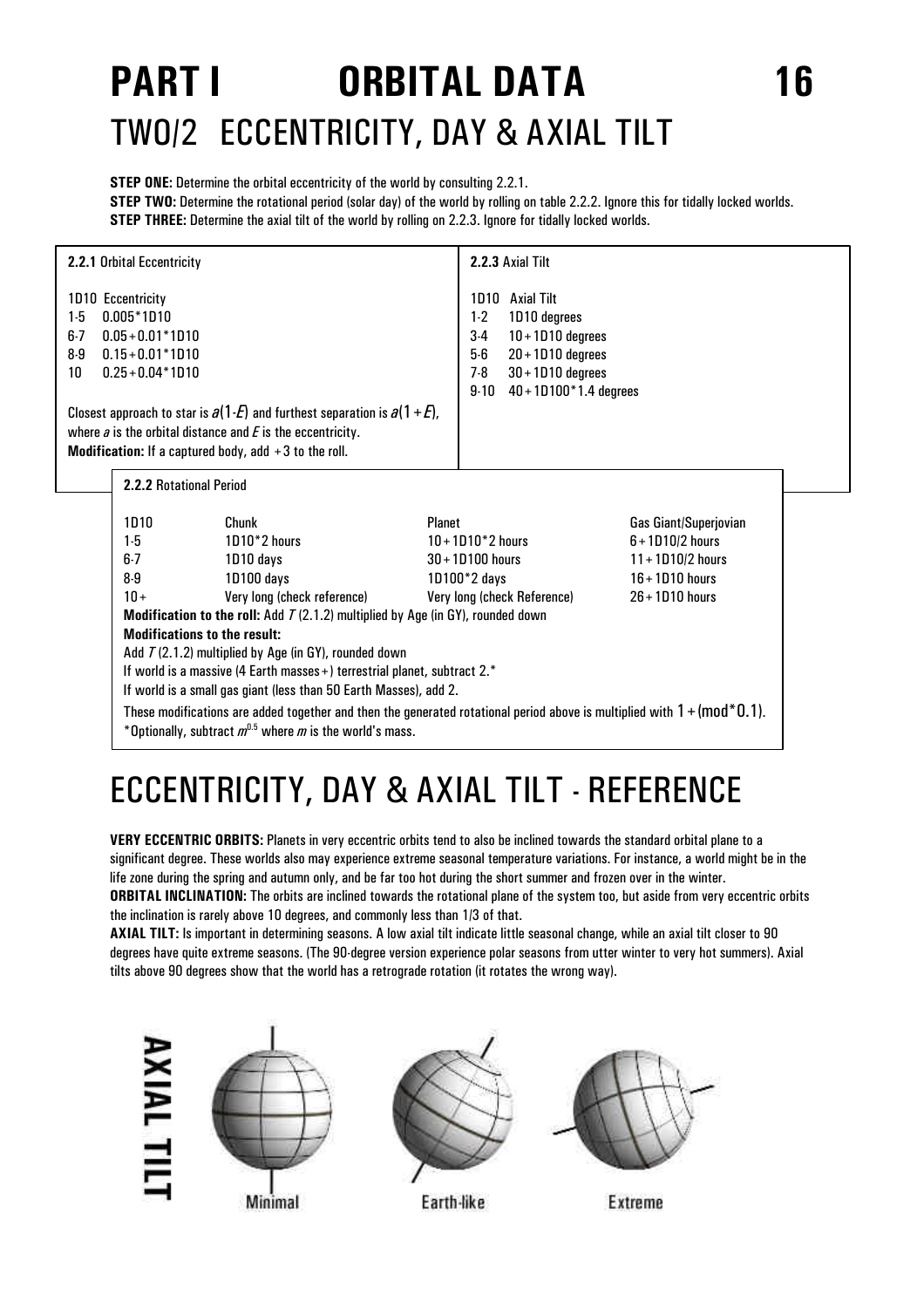## **PART I ORBITAL DATA 17**

**LENGTH OF DAY:** Primarily important in determining the temperature variations over a local day. Long days have greater difference between day and night temperatures and may influence wind patterns. (See Part II). The day determined here is the solar day (time between sunrises), not the actual rotation period (the so-called sidereal day). The relation between solar day and sidereal day is

*Solar Day =* 1 / ( ( 1 / *Sidereal Day* ) – ( 1 / *Year* ) )

and generally easiest to calculate by using standard days.

**SPECIAL CASES/VERY LONG DAY:** In these cases, the local day is either very long (100 + 1D1000) days), almost infinite (counted in years, decades, centuries or longer) or stopped (tidally locked). If the rotation is very slow one gets sort of a tidal lock situation, where an Earth-like world gets a "hot" and "cold" pole slowly moving. However, a world with a very slow rotation and fairly close to the star is also very close to get fully locked or in a regular rotation. Life on a world with a slow rotation may cope by migration or hibernation.

**VARIABLE AXIAL TILT:** It is quite likely that a world may change axial tilt over time (100kY-1MY), in a more or less random fashion. This can influence climate on a world significantly in the long run, and explain long-term climate variations. Worlds without large moons to stabilize the rotation can change tilt within a range of 25-30 degrees, stabile worlds more along the range of 5 degrees. The axial tilt change is likely influenced by the presence of other large bodies too – Jupiter may be responsible for Martian axial tilt changes – and Earth's too, for that matter.

**VARIABLE ECCENTRICITY:** Eccentricity can also be changed, generally by in-system gravitational forces. See sidebar.

**LIBRATION:** Tidally locked worlds – and moons – will have a slight "wiggling" effect which will allow them to not be exactly locked to the primary. This is caused by the eccentricity of the orbit of such moons or planets. If the eccentricity is very small the libration effect will also be very small.

**SPECIAL EFFECTS OF SMALL AXIAL TILT:** The big effect is to create large potential temperature difference between poles and equatorial regions, and as seasons won't moderate this worlds with low axial tilts often have very cool polar regions due to low solar infall, unless they have a thick atmosphere. This can allow polar caps on otherwise hot worlds, for instance.

**SPECIAL EFFECTS OF LARGE AXIAL TILT:** The larger the axial tilt, the larger the seasonal differences will be. For worlds with axial tilts above 45 degrees, the polar regions actually receive more solar infall than the equator, though on a very seasonal basis.



This illustration shows how a system can change over time. In **A** (see sidebar) two massive gas giants have ended up in orbits a bit too close to each other during formation. The outer, smaller gas giant is ejected and the ejection leaves the remaining gas giant (**B**) on an eccentric orbit which in turn can disrupt the inner system. In **C** a large gas giant, perhaps a superjovian, is in fairly close orbit. The terrestrial planet inside it is continually influenced by the large neighbor, and in **D** the orbit of that planet has become highly eccentric. Eventually it may be ejected. This increasing eccentricity can have large influence of the evolution of an otherwise Earth-like world.

### **SYSTEM DISRUPTION**

Systems can be disrupted in several ways, but all of them induce distinct changes to the generated system. Basically, gravitational action serves to throw away system bodies – perhaps in a more distant orbit, perhaps into the primary, and perhaps out of the system altogether. This has already been considered somewhat when generating binary systems, but long-term action can still disrupt systems. What happens is 1: that a planet's orbit is affected and the orbital eccentricity changes or 2: the presence of another body inhibits the planetary formation, as the planetesimals are disrupted. A big jovian planet can thus prevent the buildup of terrestrial planets. *By Companion:* In binary or multiple systems, planets are susceptible to being disrupted and thrown out by the influences of the stars.

*By Other Planets:* Continual interaction with other planets can also serve to affect the orbital eccentricity (Mars has an eccentric orbit due to Jupiter influence, for instance) and in the end throw out planets. Two close large gas giants could interact and finally lead to an ejection of one of them and an eccentric orbit of the remaining. The remaining planet could in turn with its eccentric orbit affect other worlds.

Jovian and superjovian worlds may prevent the formation of smaller planets nearby. The larger a planet is the more able it is to influence and disrupt other worlds. On the other hand, large worlds tend to also be able to remove stray asteroids and chunks from the system and thus lessen the impact rate in the system.

*By Close Encounters:* When a star system passes close to another star planets can also be thrown out or eccentricity changed. While such close passes uncommon, they are more common in more crowded stellar neighborhoods. Distant worlds are more susceptible to being disrupted this way.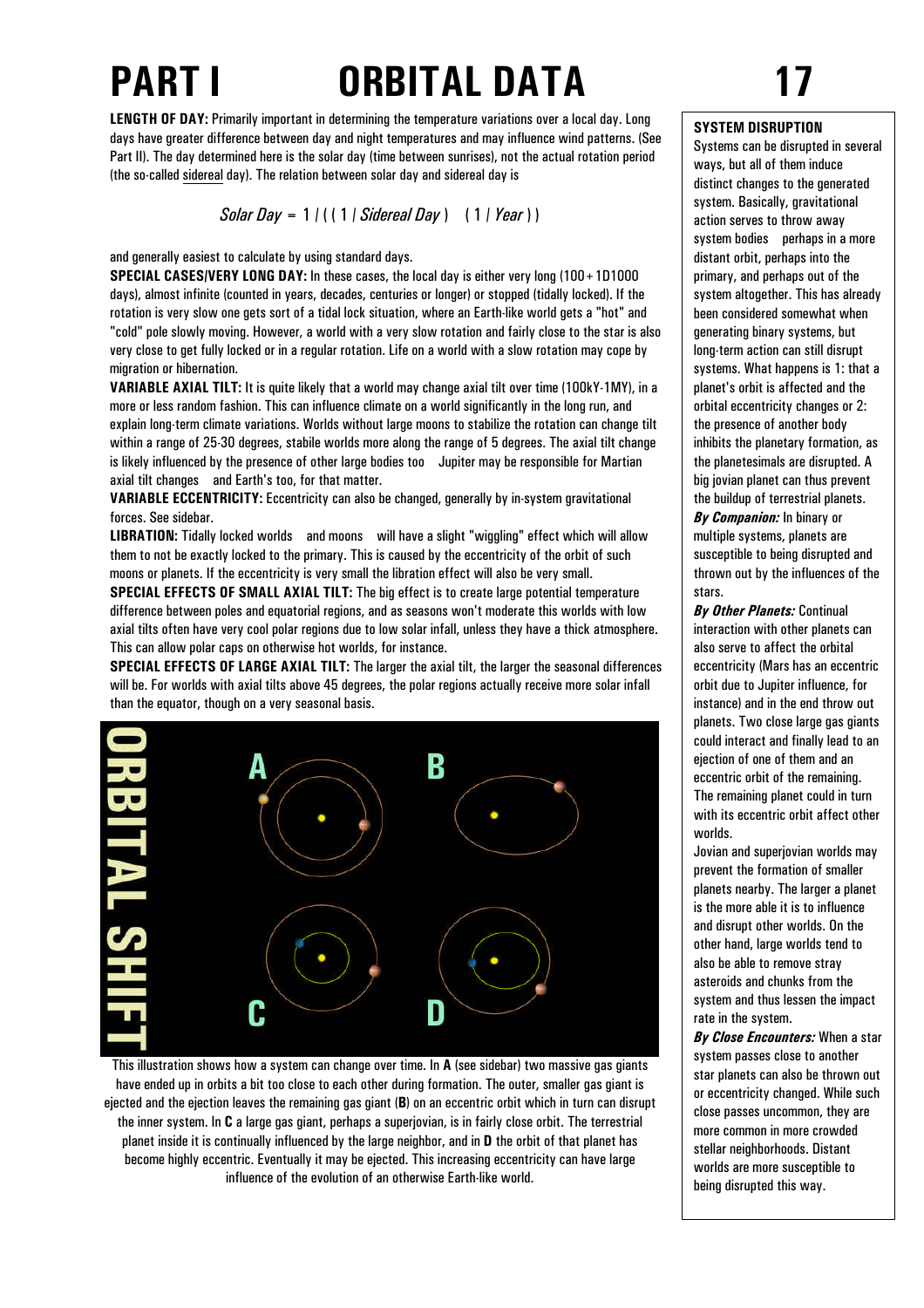## **PART I ORBITAL DATA 18** TWO/3 LUNAR OBJECTS

**STEP ONE:** Check for presence and number of lunar objects on chart 2.3.1.

**STEP TWO: Determine lunar orbits on 2.3.2.** 

**STEP THREE:** Determine size and density on 2.3.3. Determine the Roche Limit on 2.3.5. Check for rings.

**STEP FOUR:** Calculate mass, gravity and lunar year from 2.3.4.

| 2.3.1 Lunar Objects                                                                                                                                                                                                                                                                                      |                                            |                                                                |                                                                                                                                                                             |                       | 2.3.2 Lunar Orbits                                                                                                                                                                                                                                                                                                                       |                                                                                                                                 |  |  |  |
|----------------------------------------------------------------------------------------------------------------------------------------------------------------------------------------------------------------------------------------------------------------------------------------------------------|--------------------------------------------|----------------------------------------------------------------|-----------------------------------------------------------------------------------------------------------------------------------------------------------------------------|-----------------------|------------------------------------------------------------------------------------------------------------------------------------------------------------------------------------------------------------------------------------------------------------------------------------------------------------------------------------------|---------------------------------------------------------------------------------------------------------------------------------|--|--|--|
| <b>1D10</b><br>$-4-0$<br>$1-5$<br>$6 - 7$<br>$8-9$<br>$10-13$<br>$14 +$                                                                                                                                                                                                                                  | Chunk<br>None<br>None<br>None<br>None<br>1 | Planet<br>None<br>None<br>1D10/5<br>1D10/2<br>1D <sub>10</sub> | None<br>1D10/2<br>1D <sub>10</sub><br>$1D10 + 5$<br>$1D10 + 10$<br>$1D10 + 20$                                                                                              | Gas Giant/Superjovian |                                                                                                                                                                                                                                                                                                                                          | <b>Size</b><br>$1 + 1D10*0.5$<br>$6 + 1D10*1$<br>$16 + 1D10*3$<br>9 (Very Distant)<br>$45 + 1D100*3$<br>Special (see Reference) |  |  |  |
|                                                                                                                                                                                                                                                                                                          |                                            | force from primary, no normal lunar objects are possible.      | <b>Modification:</b> If planet in outer system, $+5$ . If planet is tidally locked due to tidal                                                                             |                       | Roll once for every lunar object.                                                                                                                                                                                                                                                                                                        | All orbit values are compared to the radius of the central planet.                                                              |  |  |  |
| 2.3.3 Lunar Radius & Density                                                                                                                                                                                                                                                                             |                                            |                                                                |                                                                                                                                                                             |                       | 2.3.4 Mass, Gravity & Year                                                                                                                                                                                                                                                                                                               |                                                                                                                                 |  |  |  |
| 1D100<br>1-64 Tiny chunk (1D10*10km)<br>65-84 Chunk (1D10*100km)<br>85-94 Large Chunk (1000 + 1D10*100km)<br>95-99 Small Terrestrial (2000 + 1D10*200km)<br>100 Terrestrial. (4000 + 1D10*400km)                                                                                                         |                                            |                                                                |                                                                                                                                                                             |                       | The mass of the satellite, in Earth masses, is $(R/6380)^3 * D$ where R is the<br>radius in $km$ and $D$ the density compared to Earth.<br>The surface gravity of the satellite, in Earth gravities, is $m / (R/6380)^2$<br>where $m$ is the mass (in Earth masses) and $R$ the radius in kilometers.                                    |                                                                                                                                 |  |  |  |
| Modify the roll by the System Abundance Modifier, doubled if negative<br>(Poor and Depleted systems).<br><b>Density</b> is $0.3 + 1010*0.1$ if in inner zone, $0.1 + 1010*0.05$ in outer<br>zone. See reference for more details.<br>Rings are usually formed by lunar objects of Chunk-size and upwards |                                            |                                                                |                                                                                                                                                                             |                       | The lunar year of the satellite is ( $(a$ /400000) <sup>3</sup> $*$ 793.64 / $m$ ) <sup>0.5</sup> where a<br>is the orbital distance in kilometers and $m$ is the mass of the central planet, in<br>Earth masses. If the moon has significant mass compared to the planet, add<br>the masses together. Result is in Earth standard days. |                                                                                                                                 |  |  |  |
|                                                                                                                                                                                                                                                                                                          |                                            |                                                                |                                                                                                                                                                             |                       | 2.3.5 Roche Limit                                                                                                                                                                                                                                                                                                                        |                                                                                                                                 |  |  |  |
| which orbit within the Roche limit (see 2.3.5 or use 2.5 radii) of the<br>main planet. Tiny chunks in this area are also likely to produce faint<br>rings. Small moons can survive within the Roche limit.                                                                                               |                                            |                                                                | The Roche Limit in planetary radii is 2.456 $*$ ( $D_{\text{planet}}$ / $D_{\text{moon}}$ ) <sup>0.33</sup><br>where $D$ is the density of the world and moon respectively. |                       |                                                                                                                                                                                                                                                                                                                                          |                                                                                                                                 |  |  |  |

### LUNAR OBJECTS - REFERENCE

**GENERAL:** Moons can be considered much the same as normal chunks and planets - they have the same basic properties and the sections on atmospheric and geophysical data applies to them too. The main difference is of course that they orbit a larger planet to which they typically are tidally locked. Thus, the "day" of a moon is really the lunar "year", the orbital period around the main planet. Moons normally don't have axial tilt (as long as they are tidally locked), but the main planet has one that will carry onto the moon as well as moons tend to orbit in a rough plane around the equator of the planet. Similarly, moons are affected by the eccentricity of the main planet's orbit. Very large moons within the stellar life zone could well be habitable.

**SPECIAL ORBITS:** The moon (not applicable to rings) has a odd orbit. Some such cases could be (roll 1D10):

**1: Retrograde:** The moon orbits the wrong way. This isn't too uncommon. Reroll to decide orbital distance, but ignore Close and Special distances. These moons often have distinct eccentricity and inclination too, and are often small. Roll twice for size and select the lower roll.

**2-4: Shepherd:** This is one (40%) or two (60%) moons of Tiny Chunk-size which is accompanying a ring. It is in Close orbit. Shepherds are common.

**5-6: Trojan:** The moon is in the same orbit, but in the LaGrange point of the previously generated moon in a non-Special orbit. (If it is larger than the previous moon, that moon is actually the Trojan). A maximum of three moons can share orbit, and the largest one must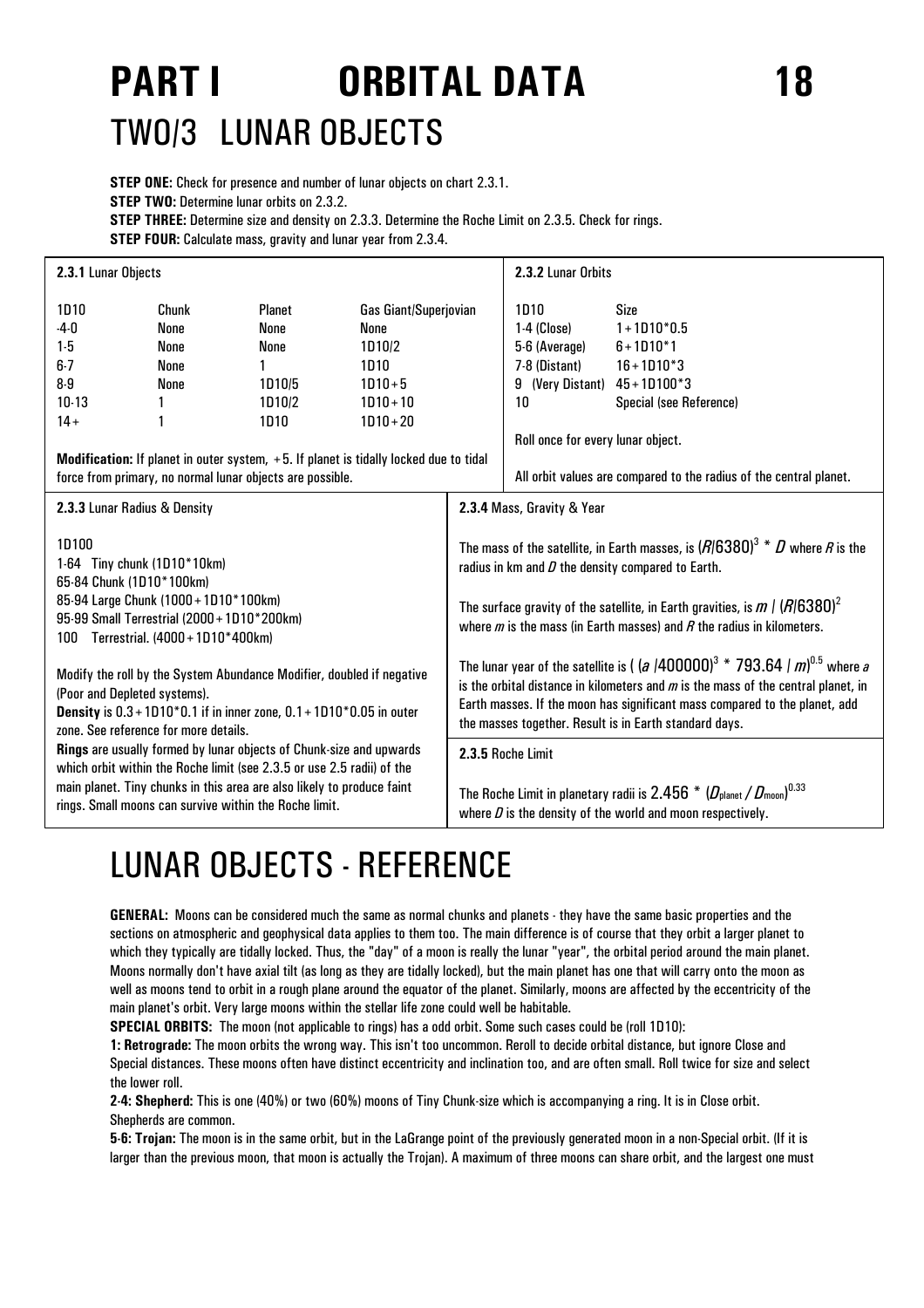## **PART I ORBITAL DATA 19**

be at least on size class larger than the two Trojans. If no moon is generated before this one, reroll. Trojans are not in Very Distant orbits.

**7: Shared Orbit:** The moon is actually two moons, of Tiny Chunk size, which shares almost the same orbit. Unlike Trojans, these moons "catch up" with each other and exchange orbits regularly. Shared orbits are Close.

**8-9: Eccentric.** The moon has a very eccentric orbit. It is not in Close orbit. These satellites are generally small - roll twice and select the lower result.

**10: Inclined.** The moon has a very inclined orbit compared to the planet's rotational plane. Extreme inclination includes polar orbits. As with Eccentric moons, the satellites are usually small.

**DENSITY SEPARATION:** Lunar objects of gas giants and superjovians are typically formed along with the planet. Lunar objects of terrestrial planets are typically either captured bodies (chunks) or formed by collision between planetesimals in the early system. Moons formed by collision will have lower density than the parent planet, because lighter material will form the moon. Captured moons may have any density. For average-sized gas giants, the moons have no significantly different density depending on distance from the world. Larger moons may be slightly denser, as they are compressed by gravity and the formation process might have ejected some of the lighter materials.

But for large gas giants and superjovians (about 200 Earth Masses and up) in the outer system, the gas giant radiated enough heat during formation to leave more dense moons close to the planet and less dense further away, much as in the star system itself. If you wish to simulate this, consider multiplying the density of moons within 8 planetary radii by 2, and those within 8-12 radii by 1.5. For superjovians, use 7+(Mass in Earths/300) to determine the \*2 limit, and 1.5 times that distance as the \*1.5 limit.

**UNLOCKED LUNAR OBJECTS:** If a moon orbits so far from the planet as to bring the tidal force down below 7-8, the moon may rotate around its axis. Note that this typically is a very big distance most applicable to moons in the outer system. Also, irregular moons slightly closer may be in chaotic orbit due to influences from other (big) moons. Stable orbits are also possible having 2/3 orbital periods etc.

**CRASHING MOONS:** If a moon orbits a world faster than the world rotates, tidal forces will eventually cause the moon to crash onto the planet. It could get especially fast for worlds with large extensive atmospheres. Large moons tend to break up first as the Roche limit tear them apart, but smaller (<100km) moons or remnants pieces of a big one may survive to impact in almost one piece.

**RINGS:** There are many types of rings, and some amount of imagination is recommended. What the chart generate as one ring may well be half a dozen rings. Rings can consist mainly of very fine dust (these rings are almost undetectable), of ice particles of larger size (like the famous rings of Saturn) or by darker, ribbon-like rings of meter-size and larger material, or incomplete ring "arcs". In the inner system rings are stony or perhaps metallic (though stony is far more likely), while in the outer system ices (dark, reddish, gray or whitish) form the bands and ribbons. Ring material may range in size from dust and grain to blocks 10, even 100 meters across. Rings are formed either by breakup of satellites (collision, tidal stress etc), remnants from the old lunar creation or by dust and grain blown off moons, typically by volcanic activity.

**SEASONS:** A moon has seasons based upon the eccentricity of the planet, and the combined axial tilt of the planet and the inclination of the moon's orbit to the planet's rotational plane. Moons are seldom much inclined towards the plane, so usually it is the axial tilt of the planet that counts. But there are of course exceptions, some moons may be inclined 20 or 30 degrees, or even more. **TIDAL STRESS:** Moons who are affected both by the strong tidal forces of the central planet (being fairly close to the planet, thus)

and other sizable moons get a significant deal of heating from tidal deformation. Io and Europa are two such moons. In extreme cases this powerful tectonic activity may turn an otherwise promising moon into an inferno. In other cases it may be enough to melt water and allow oceanic life on an otherwise frozen world. Tidal stress of this kind require a central planetary mass of at least 30 to be really effective as a heat source.

**SUPERJOVIAN HEATING:** Many gas giants radiate more heat than they receive, but only superjovians radiate enough heat to make them possible heat sources for lunar life zones. Superjovians, like brown dwarves, contract and cool with age. The big problem with superjovians as a source of heat is that they cool off fairly rapidly and start with lower temperatures than brown dwarves. A superjovian ten times the size of Jupiter and about 1GY old would have a surface temperature of about 700K, and the life zone would be within the tidal instability region (the "Roche" limit). Smaller and older superjovians would have even lower temperatures, dropping down to 300K or less in a few GY, and have no tenable life zones either. Superjovians cooler than 750K (any superjovian older than a few hundred million years) do not generate any visible light, only heat.

Habitable moons of superjovians are outside the life zone and must get the majority of heat from a stellar primary. Superjovians contract in size too, but not much compared to the loss of temperature. All superjovians are roughly of Jupiter-size (70-80000 km in radius).

| Size (Earths) | Surface Temperature (K) | Luminosity(1Gy) | Rough Tidal Stability Limit (radii) |
|---------------|-------------------------|-----------------|-------------------------------------|
| 500           | 200                     | $1.6E-8$        | м                                   |
| 1000          | 240                     | $3.4E-8$        | 3.7                                 |
| 1500          | 280                     | $6.2E-8$        | 4.2                                 |
| 2000          | 340                     | 1.4E-7          | 4.7                                 |
| 2500          | 400                     | $2.6E-7$        |                                     |
| 3000          | 460                     | $4.5E - 7$      | 5.3                                 |
| 3500          | 530                     | $8.0E-7$        | 5.6                                 |
| 4000          | 610                     | 1.4E-6          | 5.9                                 |

**Using this chart**: You can use the chart to see the evolution of a superjovian. For every 1GY after the first, move up one step from the first on Surface Temperature and Luminosity, but keep the Tidal Stability Limit. This simulates the cooling of the superjovian.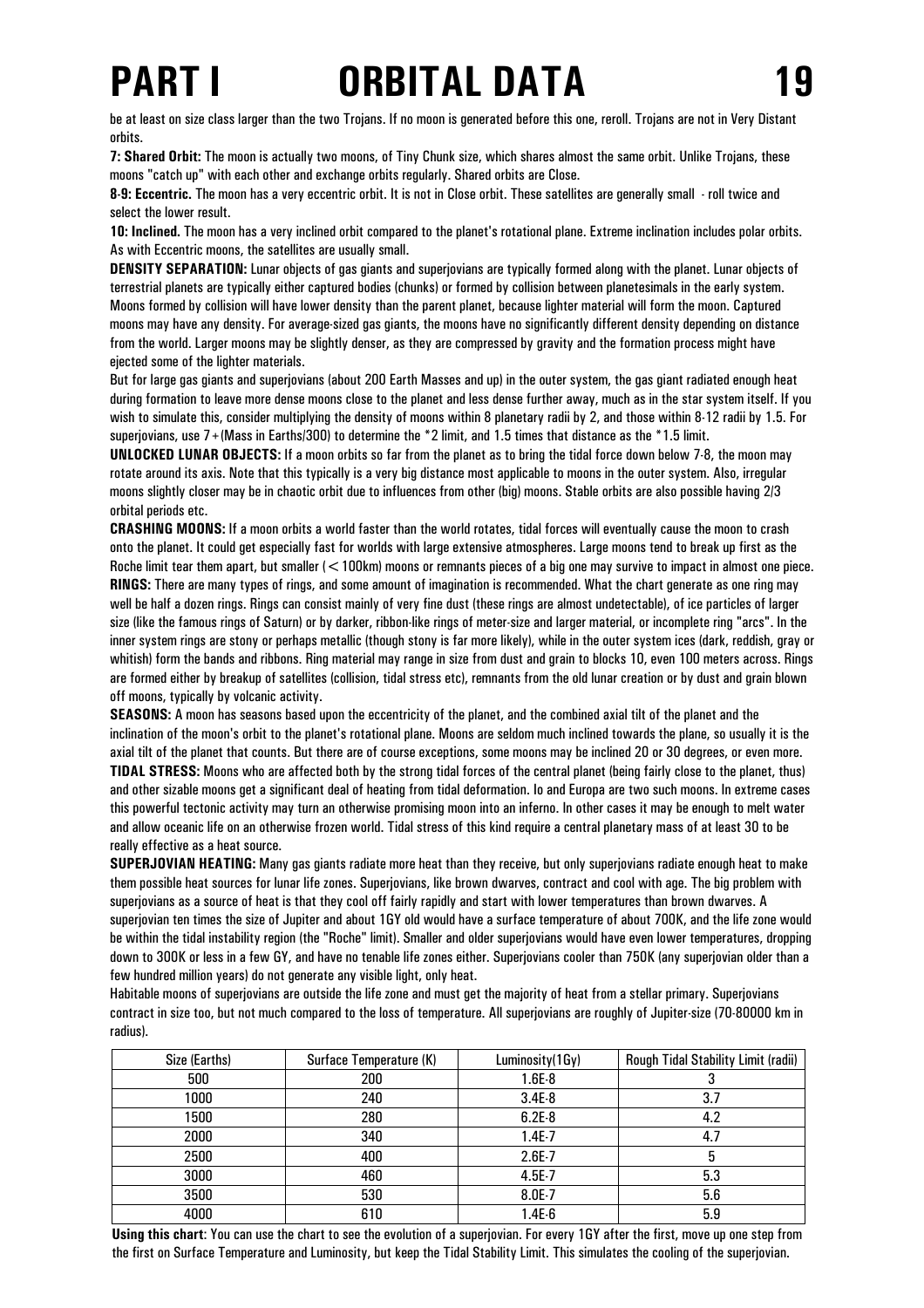## **PART I GEOPHYSICAL DATA 20** THREE/1 COMPOSITION

**STEP ONE:** Take the density of the planet, if a chunk or terrestrial, and look up the composition on 3.1.1. (For gas giants and asteroids, skip to THREE/4 and THREE/5. Small Chunks are best treated as single asteroids. (THREE/4).

|  |  | 3.1.1 Composition |
|--|--|-------------------|
|--|--|-------------------|

| Density       | Oute   |
|---------------|--------|
| $0.15 - 0.30$ | Ices.  |
| $0.30 - 0.45$ | Silica |
| $0.45 - 0.60$ | Silica |
|               |        |

**Outer Zone** Silicate core, ice mantle. Silicates. Possible small metal core.

Density is compared to Earth. 1 Earth Density = 5.5 g/cm3.

### COMPOSITION - REFERENCE

**BASIC PLANETARY STRUCTURE:** All planets aside from the smallest chunks and the gas giants have three layers, the core, the mantle and the crust. Lighter materials tend to end up in the crust and heavier, like metals, in the core, through the process of differentiation all larger chunks and planets go through. An inner zone planet with high density is thus likely to have it because it has a big metal core, not because all the material is composed by heavier elements. An inner zone planet with low density comparatively has a small metal core, or perhaps none at all. In the outer system metals are comparatively rare, so the core (heavy material) is likely to be silicates (rock) and the lighter crust and mantle more composed of ices, such as water, ammonia, carbon dioxide etc.

**CORE:** The core of a world is the densest part. It may be molten or partly molten. Some small planets and chunks in the outer system may have a not-very defined core very similar to the mantle. Comparatively large cores may indicate that parts of the mantle has been blown off by early impacts during system formation. Outer system cores are typically made of silicates to a high degree.

**MANTLE:** This part of the world lies outside the core but inside the crust. It can be molten, semi-molten or solid. In worlds in the inner zone, the mantle is generally a mix of silicates and metals, while in the outer system the mantle is commonly made of ices. **CRUST:** The surface region. Density of the crust is typically lower than the average density of the planet. In the inner system, crusts are typically silicate-based, while in the outer systems crusts are generally icy. The thickness of the crust vary with tectonic activity. Plate tectonics indicate a thin crust.

**COMPRESSED AND UNCOMPRESSED DENSITY:** The density question is complicated by the fact that planets due to their gravity compress materials. Thus a large world have a higher density than a small world even if their chemical composition is the same. In this document, it is the compressed density we refer to, for simplicity.

**ICY BODIES:** Icy planets, those made up to a significant degree of water ice, carbon dioxide, ammonia etc, are generally found only in the outer system. The building blocks of icy bodies don't condense close to the star. Icy bodies have very different tectonics than bodies made out of silicates and metals, volcanism may be in the form of gas geysers, large parts of the crust and even mantle could be molten by tidal stress. Impacts could melt large parts of the surface.

**SYSTEM ABUNDANCE:** A system rich in heavy elements tend to have more and larger planets, in addition to a higher amount of heavy metals. Very old (poor) systems may have only gas giants and perhaps small icy worldlets, as no serious amount of material heavier than hydrogen and helium existed when the star formed.

**RADIOACTIVES:** The presence of radioactives in the core of planets provides internal energy to melt the core and generate tectonic activity. This is affected not only by how common radioactives are, but also the size of the planet. Large worlds have more volume compared to the surface to generate energy, and thus they stay active longer. System rich in radioactives may have been enriched by a nearby supernova explosion during formation.

**CHUNKS:** These small worlds may have undergone little differentiation and thus may have little or no core/mantle/crust division. However, even the small chunks in the inner system has gone through some small heating. Larger chunks, like the large moons, always have some sort of differentiation and has had at least brief periods of activity during formation. Small chunks (<200km radius) are usually irregular, larger ones are more or less spherical.

**INITIAL CONDENSATION:** The process that forms the planetary system condenses matter at differing distances. In the outer system, ices are the norm mixed with some silicates. In the inner system, close to the star, elements like calcium, titanium, aluminum and radioactives, and many rare elements condense. Further out, iron metal and related minerals, and some non-metals like carbon and germanium condense. Even further out magnesium and silicon begin to condense (creating a large amount of silicates), and still a bit away sulfur, sodium and potassium begin to appear, mixed with iron oxides, pyroxenes and olivine. But this initial composition gets disturbed during planetary formation, when the planetesimals begin to collide and distribute the material more evenly. **ANOMALIES:** Big impacts, orbital changes etc can all produce planetary bodies with different composition.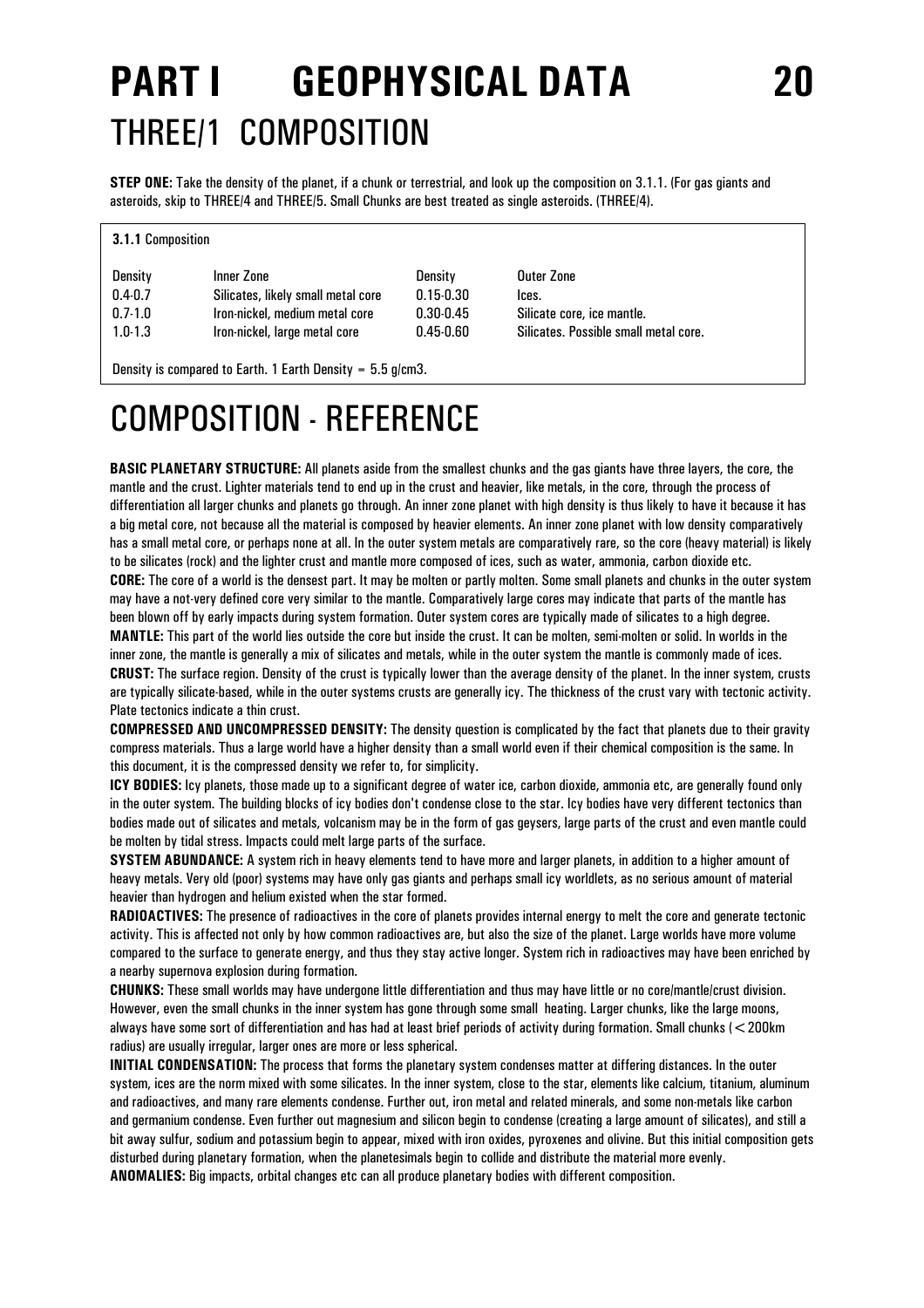## **PART I GEOPHYSICAL DATA 21** THREE/2 TECTONIC ACTIVITY

**STEP ONE:** Generate the tectonic activity factor by using the formula in 3.2.1. Note the factor, it will be used later. **STEP TWO:** Roll on Table 3.2.2 to determine the tectonics of the world.

**3.2.1** Base Tectonic Activity Factor

$$
T_{Factor}
$$
 = (5 + 1D10) \*  $m^{0.5}$  | Age

Where *m* is the mass of the planet, in Earths and *Age* is in Gy.

Modify the Base Tectonic Activity Factor as follows:

-Differential Tidal Stress: If the world has significant tidal influence from anything other than the primary (large moon, moons in multiple lunar systems etc), multiply with 1.0+0.25\*Tidal Force. (For Earth, this would mean \*1.25).

-Icy worlds: For worlds made up mostly of ice (Typically, Outer System 0.45 Density or below), multiply by Density.

-Rotation: If the world has a shorter day than 18 hours, multiply by 1.25. If the world has a longer day than 100 hours, multiply by 0.75. If the world has longer day than year or is tidally locked, multiply by 0.5.

**3.2.2** Tectonic Activity Generation

|                    | <b>Tectonic Activity Factor</b> |                 |                       |                       |                         |                         |  |  |
|--------------------|---------------------------------|-----------------|-----------------------|-----------------------|-------------------------|-------------------------|--|--|
| <b>Roll (1D10)</b> | < 0.5                           | $0.5 - 1.0$     | $1.0 - 2.0$           | $2.0 - 3.0$           | $3.0 - 5.0$             | > 5.0                   |  |  |
|                    | Dead                            | Dead            | Dead                  | <b>Hot Spot</b>       | <b>Hot Spot</b>         | Plastic                 |  |  |
| 2                  | Dead                            | Dead            | <b>Hot Spot</b>       | <b>Hot Spot</b>       | Plastic                 | <b>Plate Tectonic</b>   |  |  |
| 3                  | Dead                            | Dead            | <b>Hot Spot</b>       | <b>Plastic</b>        | <b>Plastic</b>          | <b>PlateletTectonic</b> |  |  |
| 4                  | Dead                            | <b>Dead</b>     | <b>Hot Spot</b>       | <b>Plastic</b>        | <b>Plate Tectonic</b>   | <b>PlateletTectonic</b> |  |  |
| 5                  | Dead                            | Dead            | <b>Hot Spot</b>       | <b>Plastic</b>        | <b>Plate Tectonic</b>   | <b>PlateletTectonic</b> |  |  |
| 6                  | Dead                            | Dead            | <b>Plastic</b>        | <b>Plastic</b>        | <b>Plate Tectonic</b>   | <b>PlateletTectonic</b> |  |  |
|                    | Dead                            | Dead            | <b>Plastic</b>        | <b>Plate Tectonic</b> | <b>Plate Tectonic</b>   | <b>PlateletTectonic</b> |  |  |
| 8                  | Dead                            | <b>Hot Spot</b> | <b>Plastic</b>        | <b>Plate Tectonic</b> | <b>Plate Tectonic</b>   | <b>Extreme</b>          |  |  |
| g                  | Dead                            | <b>Hot Spot</b> | <b>Plastic</b>        | <b>Plate Tectonic</b> | PlateletTectonic        | Extreme                 |  |  |
| 10                 | Dead                            | <b>Plastic</b>  | <b>Plate Tectonic</b> | <b>Plate Tectonic</b> | <b>PlateletTectonic</b> | Extreme                 |  |  |

### TECTONIC ACTIVITY - REFERENCE

**AGE MODIFIERS:** As a world ages, it cools off. The radioactivity in the core which generate internal heat die down, etc. **SIZE MODIFIERS:** Smaller worlds cool off faster, and they also have more surface area compared to the heat-generating core. **TIDAL INFLUENCE:** Stress from different tidal forces, like a primary and a moon, tend to increase tectonic activity. If a world rotate faster it also generates more stress and coriolis force.

**TYPES OF TECTONICS:** On 3.2.2. there are six different "types" of tectonics listed. These are just suggestions, and they are listed in general order of increasing tectonic activity.

DEAD: This world has none or almost none tectonic activity. Small quakes may be possible, or brief activity after a big impact. Dead tectonic worlds once were active, and their surface tend to show signs of older tectonic activity as erosion is very slow. Dead worlds do not recycle atmosphere lost unless by impacts.

HOT SPOT: This world has volcanic activity in a few distinct areas, generally as large volcanoes. It is common on smaller worlds. Much of the world is not active, though, and craters and similar old signs remain.

PLASTIC: The world has a thick crust that deforms plastically. Unlike Hot Spot worlds, this tend to affect the entire world and creates distinct "continents" of higher lying terrain. There generally is some very weak plate activity too. Volcanoes are concentrated in hot spot regions, typically the highest areas of the surface.

PLATE TECTONIC: The crust moves as plates. Some plates are thin and young, (on Earth this would be the ocean plates), other are thick and old. Mountain ranges form when plates collide.

PLATELET TECTONIC: As for plate tectonic, but the crust is thinner, plates smaller and the plates recycle themselves much faster. These worlds have much volcanic activity.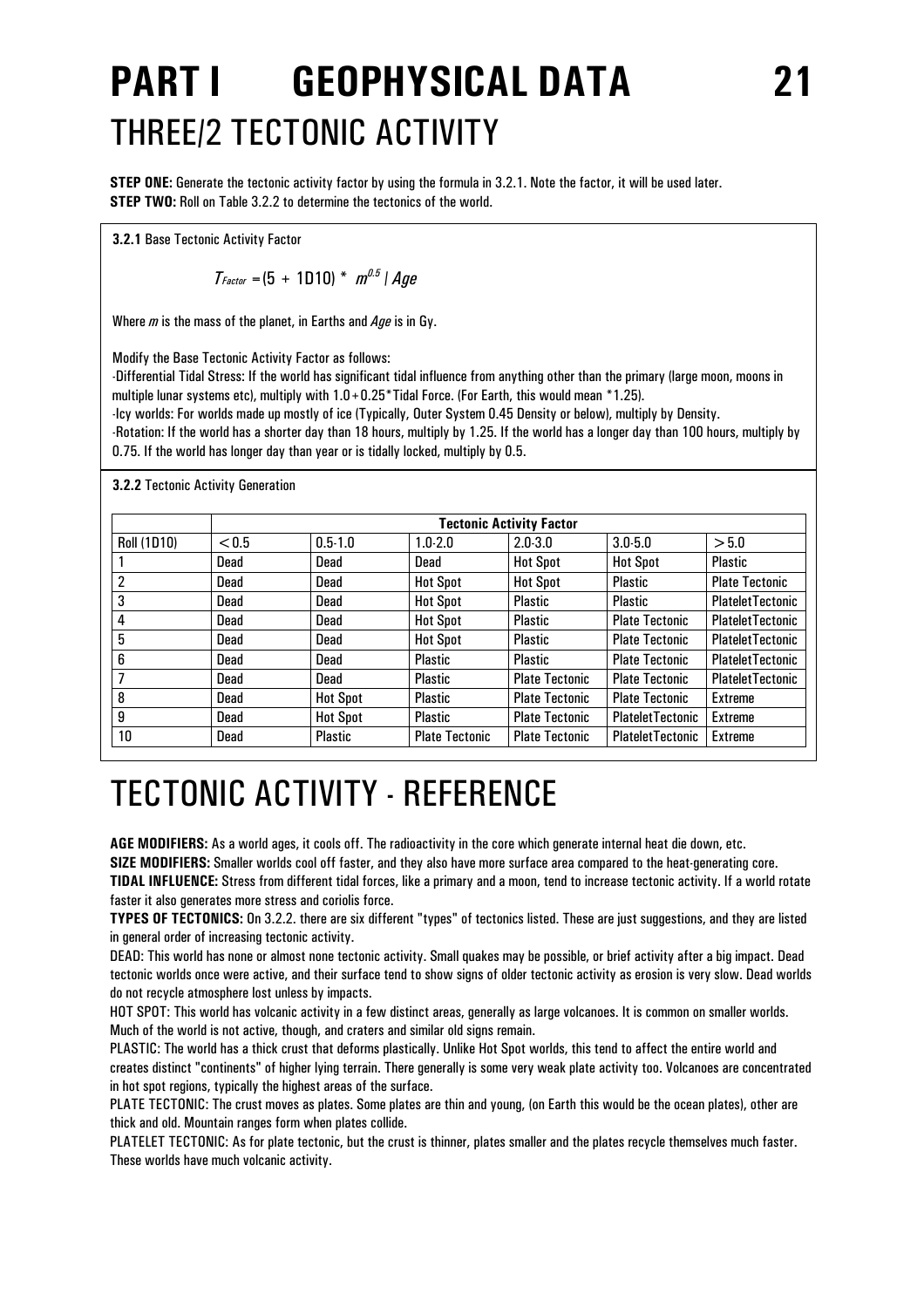## **PART I GEOPHYSICAL DATA 22**

EXTREME: These worlds have so abundant tectonic activity as they do not really fall into any of the categories. It can be seen as a mix of Platelet and Hot Spot tectonics. These worlds are likely not very habitable unless they have an extensive ocean cover. Moons severely deformed by tidal forces fit into this category.

**ANOMALIES:** Large impacts can start at least short-lived tectonic activity. On smaller worlds impact craters are the important way of surface shaping, as the internal tectonic activity is too small. Worlds with high-density (radioactive) cores can also maintain tectonic activity longer than those with cores depleted in heavy elements. Other options include tectonic activity from the shrinking of the core or mantle (as it cools off), forming scarps and ridges. This is most likely on smaller rocky worlds.

**GRAVITY EFFECTS:** High gravity does not really influence tectonic activity, but it affects how high mountain ranges (volcanic, impact based or plate-tectonic) can be - as the rocks which builds mountains cannot support an infinite amount of weight. Thus, on a world with 1/2 the gravity of Earth mountains can be about twice as high.

**LACK OF HYDROSPHERE:** A world without liquid oceans – typically water – cannot sustain normal plate and platelet tectonics as well as a world with a hydrosphere can. Continental plates tend to grow fast and thicken the crust, but as heat still is generated from the interior one gets "melt-throughs" instead and wide-scale volcanism, such as basaltic flooding. These melt-throughs can shape the surface radically. In effect, the world behaves much as world with plastic crust but more actively.

**ICY WORLDS:** As icy worlds have a very different composition their tectonics are also different. Icy mantles and crusts made up of ices and frozen gasses need less heat to be active, and on these worlds water and ammonia may take the place of lava on rocky worlds. Such tectonic activity could be fueled both by internal energy and sunlight. Icy worlds in the inner area of the Outer Zone tend to have flat surfaces (as ice at those temperatures can't support much vertical surface features). Other types of tectonics can be seen when the watery part of a icy world's mantle freezes and expands, cracking the

surface, forming parallel ridges and flooding craters – even forming equivalents of plate tectonics. **TECTONIC EVOLUTION:** Worlds of any size above a few kilometers across have a period of tectonic activity - the process of formation and cooling. The larger a world is the longer time it will be active. Primarily during the first hundreds of million years of a system, impacts will also serve to remodel the surface of worlds, and sometimes to remodel their interior composition too. On small worlds the tectonic activity dies down rather quickly, though. In a billion years, chunk-size worlds will lose activity. In another 2-3 billion years, small terrestrial worlds will also become inactive. Plate tectonics slow down, perhaps to be replaced by plastic or hot spot tectonics, which in turn fade. This mean that the geological recycling of a world slows and finally stops. Erosion becomes less effective, water freezes or binds, lost atmosphere will not be replaced by new tectonic activity. These worlds can still support life, but not in the same way an geologically active world can. Of course, if the system is rich in stray asteroids of a small enough size, a certain replacement of atmosphere and elements may be possible anyway.

**PLANET INTERIORS** 



### **CHEMICAL ABUNDANCES**

Systems are rich (or poor) in various elements. This can be important. The systems that are poor in heavy elements (old systems) seldom form large planets terrestrial planets, as an example. But there are other variations that can be contemplated:

*Carbon*: In our system oxygen dominates over carbon, but some stars show an abundance of carbon instead. This will affect the system

– carbides and graphites will be common minerals. If metals are uncommon too planets may be very alien to us.

*Sulfur*: Similarly, sulfur could be comparatively more common than silicon. Systems rich in sulfur will have different abundances of various minerals and compounds as hydrogen sulfide and sulfur dioxide. *Rare Elements:* Some (rare) stars show an abundance of more exotic elements such as lithium (a light reactive metal), or even such comparatively uncommon metals as yttrium or vanadium.

*Radioactives*: Young systems enriched by supernovae can be rich in rare radioactive elements. Technetium, a rare light radioactive, has been discovered in abundance in certain C-class stars, for instance.

*Noble Gasses:* Neon and argon are two such gasses – neon is common in the universe though not that common in our solar system. Noble gasses are chemically inert.

Different proportions of elements than in our system can be a potentially important factor not only for mineralogy, but also for native life.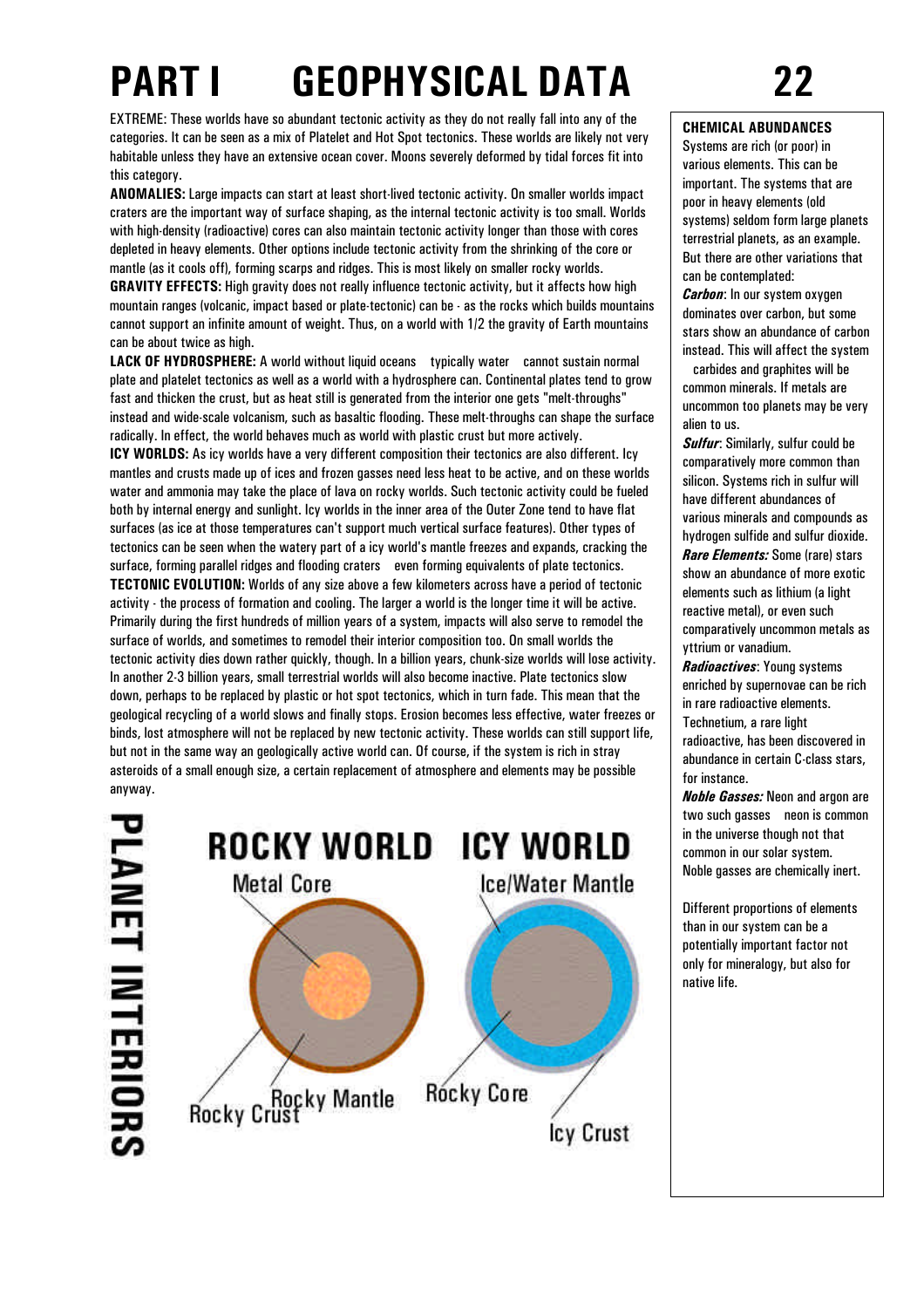### **PART I GEOPHYSICAL DATA 23** THREE/3 MAGNETIC FIELD

**STEP ONE:**. Generate the Magnetic Field Factor on 3.3.

**STEP TWO:** Roll on 3.3.2 to determine the strength of the magnetic field, compared to Earth.

**3.3.1** Magnetic Field Factor

*MagFactor =*10 \* 1 / ( *d* / 24 )0.5 \* *D 2* \* *m*0.5 / *Age*

Where *m* is the mass of the planet and *D* is the density ( in Earths), *d* is the rotation period in hours and *Age* is in GY.

Modify the Base Magnetic Activity Factor as follows: -Icy worlds: For worlds made up mostly of ice (Typically, Outer System 0.45 Density or below), multiply by another 0.5.

Note: A world that is tidally locked or having a rotation period longer than the year use the year as rotation period.

**3.3.2** Magnetic Field Strength

|                    |        | <b>Magnetic Field Factor</b> |             |             |             |            |  |  |  |
|--------------------|--------|------------------------------|-------------|-------------|-------------|------------|--|--|--|
| <b>Roll (1D10)</b> | > 0.05 | $0.05 - 0.5$                 | $0.5 - 1.0$ | $1.0 - 2.0$ | $2.0 - 4.0$ | >4.0       |  |  |  |
| $1-3$              | None   | None                         | None        | 1D10*0.001  | 1D10*0.05   | $1D10*0.1$ |  |  |  |
| 4.5                | None   | None                         | 1D10*0.001  | 1D10*0.002  | $1D10*0.1$  | $1D10*0.2$ |  |  |  |
| $6 - 7$            | None   | 1D10*0.001                   | 1D10*0.002  | $1D10*0.01$ | $1D10*0.2$  | $1D10*0.3$ |  |  |  |
| $8-9$              | None   | 1D10*0.002                   | 1D10*0.01   | 1D10*0.05   | $1D10*0.3$  | $1D10*0.5$ |  |  |  |
| 10                 | None   | 1D10*0.01                    | 1D10*0.05   | $1D10*0.1$  | $1D10*0.5$  | $1D10*1.0$ |  |  |  |

### MAGNETIC FIELD - REFERENCE

**MAGNETIC FIELD GENERATION:** To have a magnetic field of a decent size, a world must have at least part liquid metallic composition, typically in the core. It does not have to be that much, Mercury has a weak magnetic field despite most of its core is believed to be solid. The strength of the magnetic field is also dependant upon how fast a world rotates. It also is likely to be affected by specifics of the core (liquid FeS abundance, in particular), and thus two rather similar worlds like Earth and Venus can have very different magnetic fields (Venus has  $1/1000<sup>th</sup>$  the magnetic field of Earth). Magnetic fields can vary in strength over time. **NO MAGNETIC FIELD:** Though all worlds probably have some magnetic field, it may be so small as to be uninteresting. Venus and

Mars both have very small magnetic fields. Water can also generate weak magnetic fields. **GAUSS VALUE:** Earth has a magnetic field of about 0.305 Gauss.

**INCLINATION:** Magnetic fields tend to be inclined to the rotational axis of a world. If you wish to simulate this, you may decide the inclination (compared to the axis) by rolling on the Axial Tilt table (**2.2.3**).

**EXTENSION:** The stronger a magnetic field is, the further away from a world it extends. A world with a weak (0.01-0.001) magnetic field has a magnetospause about 1world radii away from the surface. For an Earth-sized field, 10 world radii are more typical. Worlds with magnetic fields 10 times the size of Earth's have magnetospauses perhaps 50-100 radii away. Actually, the magnetic field extends much farther in the "tail" direction from the primary, and for gas giants the magnetic field may be significantly offset compared to the center of the planet too.

**MAGNETIC FIELD EFFECTS:** The magnetic field of a world helps to shield it from the solar wind and cosmic radiation. However, a dense atmosphere may cover for the lack of a average magnetic field. It also generates the phenomena we know as *auroras*. **REVERSALS:** Magnetic fields change inclination (on Earth, we use this fact when we see that the deviations of compasses change from decade to decade), but they also reverse (changing North and South poles) from time to time.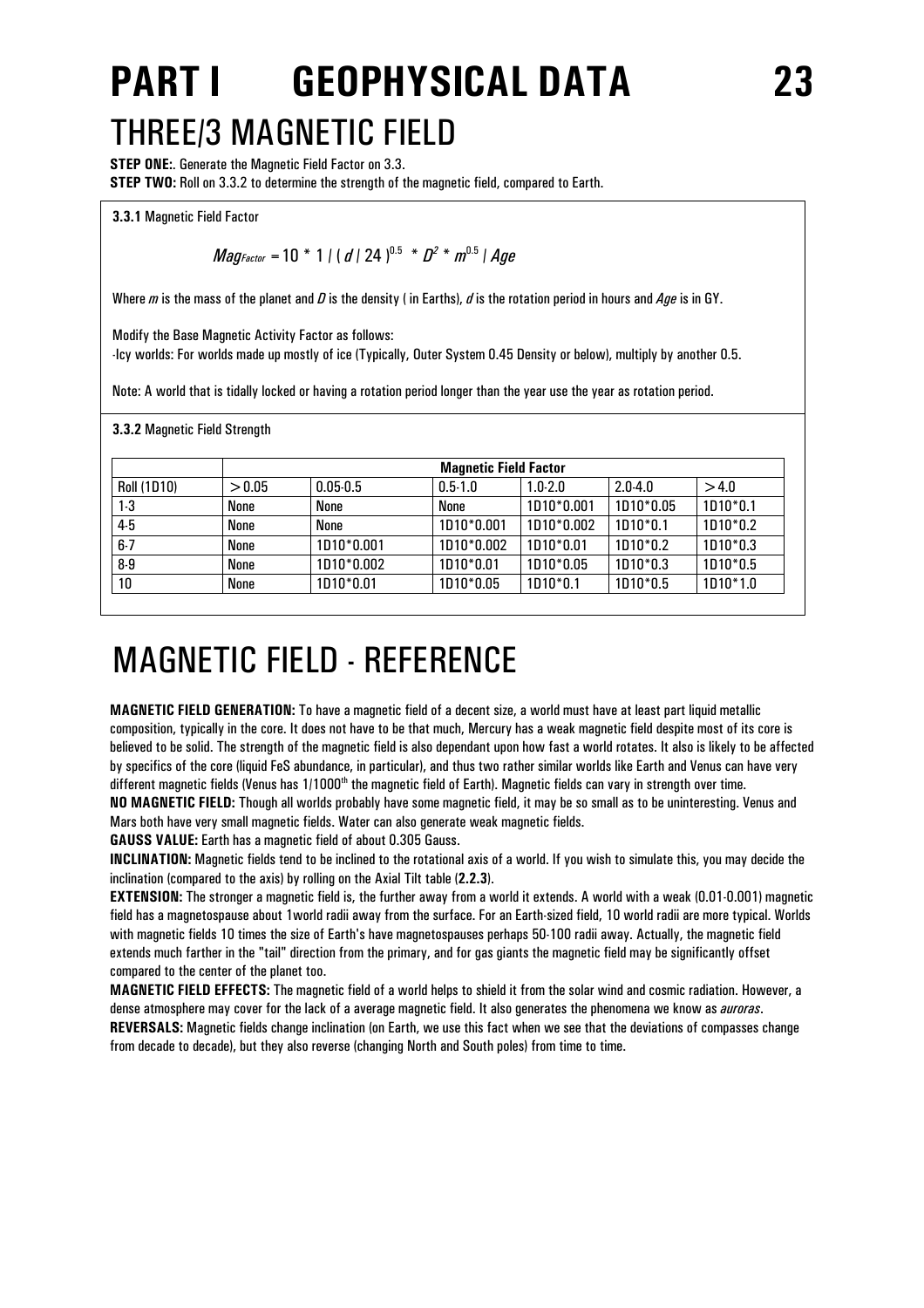## **PART I GEOPHYSICAL DATA 24** THREE/4 ASTEROIDS

**STEP ONE:** Determine predominant asteroid type (in the belt) on Table 3.4.1. **STEP TWO:** Determine total asteroid mass of the belt, on table 3.4.2.

| 3.4.1 Belt Type                                    |                                                    | <b>3.4.2 Asteroid Mass</b>                         |                                     |  |
|----------------------------------------------------|----------------------------------------------------|----------------------------------------------------|-------------------------------------|--|
| <b>Roll 1D10</b>                                   |                                                    | <b>Roll 1D10</b>                                   |                                     |  |
| -2 and below:                                      | M (metallic)                                       | $< 5$ :                                            | $0.0001*1D10$                       |  |
| $-1$ to 5:                                         | S (silicate)                                       | $5-6.$                                             | $0.001*1D10$                        |  |
| 6 to 10:                                           | C (carbonaceous)                                   | $7-8:$                                             | $0.01*1D10$                         |  |
| $11 +$ :                                           | lcv                                                | $9 - 10.$                                          | $0.1*1D10$                          |  |
|                                                    |                                                    | $11 +$ :                                           | $1*1D10$                            |  |
| <b>Modifications:</b>                              |                                                    |                                                    |                                     |  |
| In outer zone, add $+6$ to the roll                |                                                    | Modifications to the initial 1D10 roll:            |                                     |  |
|                                                    | Closer than life zone: -2 to the roll.             | System Abundance Modified $(1.1.3)$ : $-3$ to $+2$ |                                     |  |
| If density of the belt is 0.6 to 0.8, subtract -1. |                                                    | Outer Zone: $+2$                                   |                                     |  |
| If density of the belt is 0.8 to 1.0, subtract -2. |                                                    | Inner Zone: -1                                     |                                     |  |
|                                                    | If density of the belt is 1.0 to 1.2, subtract -3. |                                                    | System is older than 7 Gy: -1       |  |
|                                                    | If density of the belt is above 1.2, subtract -5.  |                                                    | Belt around two or more stars: $+2$ |  |

### ASTEROIDS - REFERENCE

**BASIC TYPES:** Here, we define four basic types of asteroids.

M: Metallic. These asteroids are made up largely by metals and are differentiated. They can be thought of as the remnants of metal cores of destroyed proto-planets.

S: Silicate. These asteroids can be differentiated (part of old crust/mantles) but most are primitive.

C: Carbonaceous: These asteroids are dark and include carbon compounds and water bound to silicates. They are primitive. Icy: These asteroids are mostly made up of ices and various frozen gasses. When getting heated, they become comets. These

asteroids are only found in the outer zone on a permanent basis.

Any asteroid belt in life zone or closer than life zone orbit will have both M & S type asteroids, and perhaps a few C-types. Any asteroid belt in the inner zone but outside the life zone will have all three sort. In the outer zone, C & I-types will be the ones found. **SPECIAL CASES:** There are many sub-types of asteroids. Some may be intact smaller but differentiated bodies, with a core like any small planetoid. These are rare, and the older a system is the greater is the chance that they have been hit by other asteroids and broken up.

**BELT SIZES:** Asteroid belts are generally as wide as half the distance between the next inner and outer orbit, but if any of the orbits contain a big gas giant or superjovian it may be significantly thinner. Most asteroid belts contain rather small amounts of material compared to planets, but large outer belts may have a lot of material. This generation do not cover Oort clouds (which are much larger and also can have much more mass), nor do it cover the protoplanetary disks and planetoids of very young systems. These cases allow for much larger belts. Belts around binaries are also often larger.

**ASTEROID SIZES:** Most asteroids are small - less than 1km across - but there will almost always be larger objects, up to several hundred of kilometers across or in exceptional cases, perhaps even above 1000 kilometers in radius. The denser the belt is the less likely it is large objects will survive, of course, and time tend to favor creation of small objects.

**DUST DISKS:** These are not asteroid belts but usually features of young (<1GY) systems. A dust disk typically lies tens of AUs from the star and has about 0.1 to 0.001 Earth masses total.

**SHAPES & COLORS:** Only a few large asteroids are spherical - most are irregular bodies. Some may even have small moons or act as double chunks. They have numerous small craters from smaller impacts. Some asteroids are grayish, while C-types tend to be dark. Icy bodies are often reddish.

**ECCENTRICITIES AND INCLINATIONS:** While most asteroids are within the main belts and in the normal orbital plane, there are always those much more eccentric and/or inclined. Asteroid belts do not form a "sphere" around a star, however. Too few have inclined orbits for that effect. (Oort clouds, on the other hand, may be more spherical)

**DIFFERENTIATED OR PRIMITIVE?:** A differentiated body is a body that has been extensively heated and thus have different composition in core than crust. Asteroids of differentiated nature may be remnants of destroyed larger bodies or small mini-planets in their own right. Primitive asteroids have condensed directly from the young system, and while they have been heated somewhat leading to a certain geological evolution they are not really differentiated.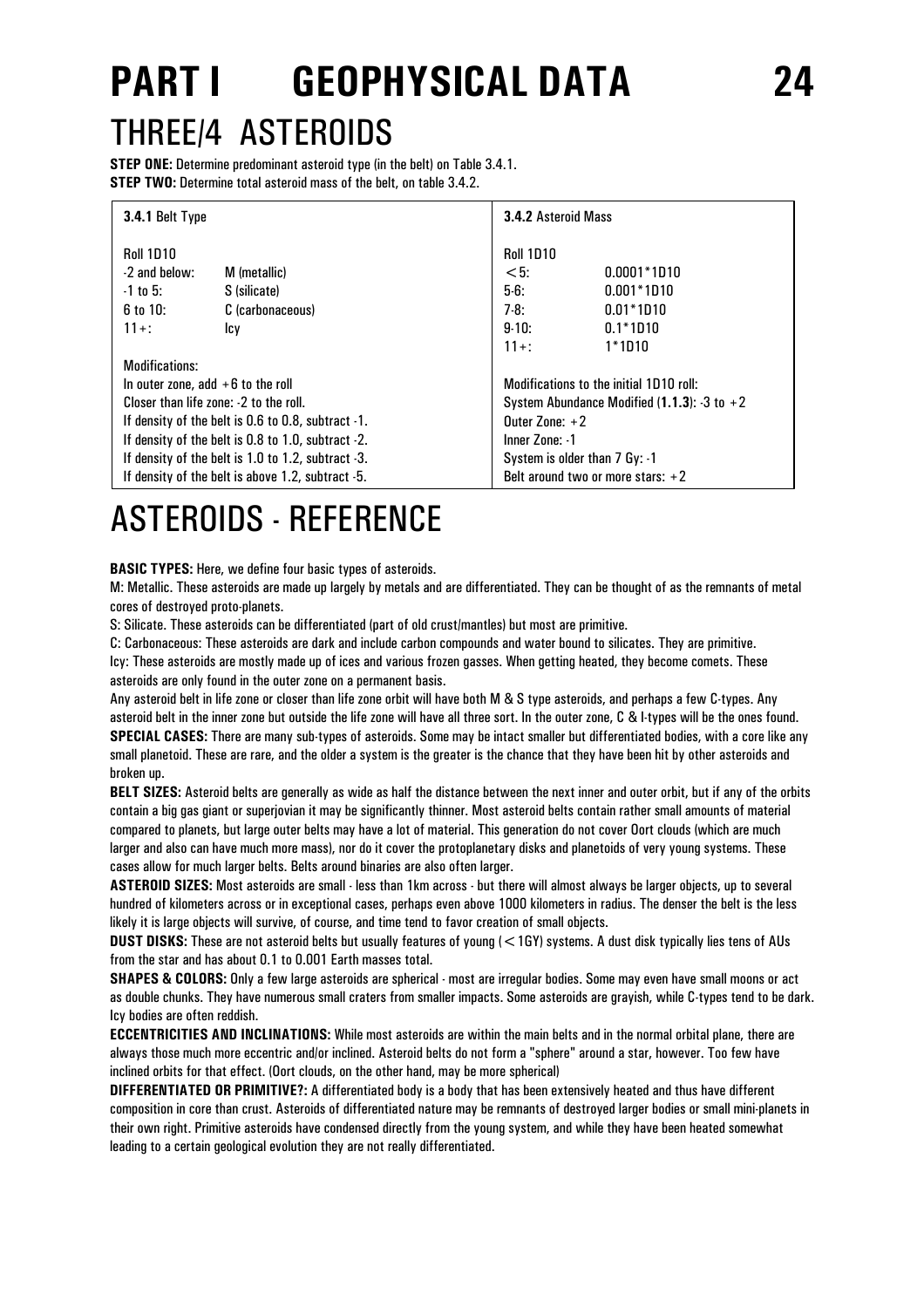## **PART I GEOPHYSICAL DATA 25** THREE/5 GAS GIANTS

**STEP ONE:** Determine magnetic field strength from Table 3.5.1. **STEP TWO:** Go to FOUR/1 to decide the base temperature of the gas giant.

|           | <b>Mass</b>    |                 |                 |                    |  |
|-----------|----------------|-----------------|-----------------|--------------------|--|
| 1D10 roll | $<$ 50 (small) | 50-200 (medium) | 200-500 (large) | 500+ (Superjovian) |  |
|           | $1D10*0.1$     | 1D10*0.25       | 1D10*0.5        | $1D10*1.5$         |  |
| $2-4$     | $1D10*0.25$    | $1D10*0.5$      | $1D10*1$        | $1D10*2.5$         |  |
| $5-7$     | $1D10*0.5$     | 1D10*0.75       | $1D10*1.5$      | $1D10*5$           |  |
| $8-9$     | $1D10*0.75$    | $1D10*1$        | $1D10*2$        | $1D10*10$          |  |
| 10        | $1D10*1$       | $1D10*1.5$      | $1D10*3$        | 1D10*25            |  |

### GAS GIANTS - REFERENCE

**SIZES:** For ease of reference, gas giants are divided into three size classes - small (like Uranus and Neptune), medium (like Saturn) or large (like Jupiter), and into superjovians. Maximum radius is reached at about 600 earth masses.

**STRUCTURE:** Gas giants are composed of gas, but for small gas giants the majority of their mass is actually the core of rock and ice. Gas giants have a core of rock and metal, surrounded by an outer core of liquid/solid "ices", compounds made out of carbon, oxygen, nitrogen and hydrogen - such as water, ammonia, carbon dioxide etc. Large and medium gas giants have a layer of metallic hydrogen outside that (a layer that is most of the planet on large gas giants, but not at all as large part on medium gas giants), and all gas giants have a deep atmosphere primarily made up of hydrogen forming the final part of the world. The pressure deep in a gas giant is far greater than anything on normal planetary surfaces. Hot gas giants (those close to the star) are a subject less known, but the basics should be about the same.



**FORMATION:** Gas giants can form in two ways - they can condense from the protostellar disc or they can be "budded off" by the protostar. The later formation is more likely for close gas giants and superjovians, while more distant gas giants conceivably could form in both ways. Another way to explain close gas giants is that they formed farther away but spiraled inward while the protostar nebula still existed, as the nebula provided certain friction. In these systems the inner planets that existed must have been disrupted. In any way, gas giants tend to have a composition very similar to the star in elements, as they are made of the basic building blocks much more than planets and chunks, which are composed mainly by heavier elements.

**COMPOSITION:** A gas giant's atmosphere is mostly hydrogen. About 90%. About 10% is helium. On some gas giants, the helium part is smaller - because helium can precipitate in the planetary atmosphere. Cold gas giant atmospheres (those in the Outer Zone) also have parts of ammonia, methane and various carbon compounds - hot gas giants more likely have carbon dioxide and water vapor.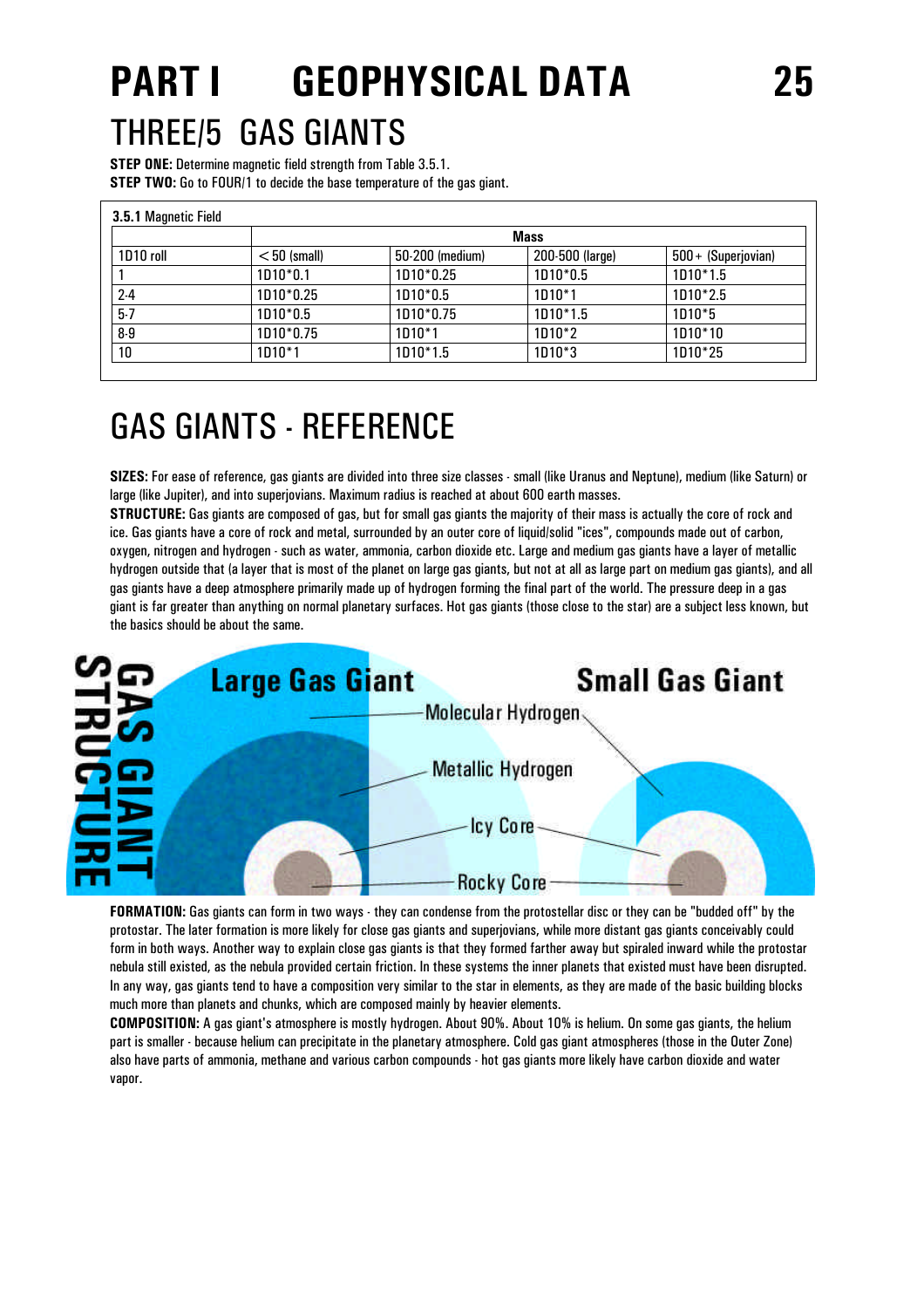## **PART I GEOPHYSICAL DATA 26**

**INTERIOR ENERGY SOURCE:** Most gas giants generate interior energy, either by gravitational contraction (common on large gas giants) or helium precipitation (common on cooler gas giants. This interior energy is important mainly to create the complex cloud patterns on many gas giants - giants with little interior energy will have much less in the way of patterns as there is so little internal convection. However, many gas giants also have distinct east-west bands due to their fast rotation.

**OBLATENESS:** Gas giants tend to rotate fast, and this gives most of them, especially the medium and large ones, a distinct flattened shape, or oblateness. Most planets are oblate, including terrestrial ones, but generally it is significant only on gas giants.

**COLOR:** Gas giants are tinted by their atmosphere, and while this may only be interesting as a note to world generation these are some suggestions:

-Hot gas giants will tend to be bluish, perhaps dark blue, due to atmospheric scattering of sunlight. Sulfuric compounds may form whitish or yellowish clouds, perhaps tinted by phosphorous compounds. -Warm gas giants (Life Zone) will also tend to have a basic bluish color, but water clouds would form notable white systems and they may be tinted by various other chemicals.

-Cool gas giants (outside life zone, but within the Inner zone) will have pale blue clouds of water and carbon dioxide, mostly covered by yellow-orange-brown clouds based upon ammonium hydrosulfide. -Cold gas giants (inner part of the Outer Zone) would have clouds of ammonia covering most of them. Ammonia clouds are white, but they will be stained yellow, red or brown by various other chemicals. Slow rotation or little convection may diminish the bandedness of these worlds.

-Very cold gas giants (further out) will likely have clouds of methane and a bluish color, with whiter clouds of methane ice.

-Extremely cold gas giants will be dark blue and virtually without clouds, as methane freezes out. Still, there are many possibilities. Atmospheric smog, haze, internal convection - all can affect how a gas giant look. Superjovians will also be affected by this, of course, tinted by the clouds that condense in their warmer atmospheres.



Large moons of gas giants in the life zone may well be capable of sustaining life. The potential problems for moons are the rather long day (as the "day" is the orbital period around the planet) which gives the moon itself a weaker magnetic field and distinct diurnal temperature differences, and that some large gas giants and superjovians may have strong magnetic fields which could provide too much dangerous radiation, like the Io's position around Jupiter. Another problem may be that moons of enough size could be rare, though arguably moons of gas giants in the inner zone have the potential to become rather big.

### **ROGUE PLANETS**

Although planets probably can't form on their own (except for superjovians and maybe the largest gas giants) it is likely to be a large amount of rogue worlds out between the stars, worlds that have been lost. Some superjovians may have formed on their own, but most will have been ejected from their systems by close encounters and gravitational action. *Chunks*: Most of the chunks are

likely to have been ejected from systems early in formation. As all systems must lose some planetesimals in this way these must be fairly common in interstellar space but very hard to detect.

*Planets*: Planets can also have been ejected, of course. These worlds will be very cold, though interior heat sources may still be active of course.

*Gas giants*: These will also have been ejected from systems. It is quite possible that at least some of their moon systems survive, and moons heated by tidal action may stay active.

*Superjovians*: These can have been ejected or formed separately. Old superjovians don't generate much heat, but the younger ones may provide some heating though not enough to heat a moon it its own to life zone status.

*Abundance*: Any estimate of how common these rogue worlds are is bound to be very hypothetical. Still, if we don't count the smallest chunks but only consider the larger chunks, planets, gas giants and superjovians, we can have several such bodies per 10LY cube, perhaps 1D5-1. (Remember, a lot of these worlds will end up in the much sparser halo). Roll 1D10:

1-4: Large Chunk (1000km+) 5-6: Planet 7-8: Gas Giant 9-10: Superjovian These bodies will be very cold but

otherwise much as normal worlds. Finding them will be very hard, though.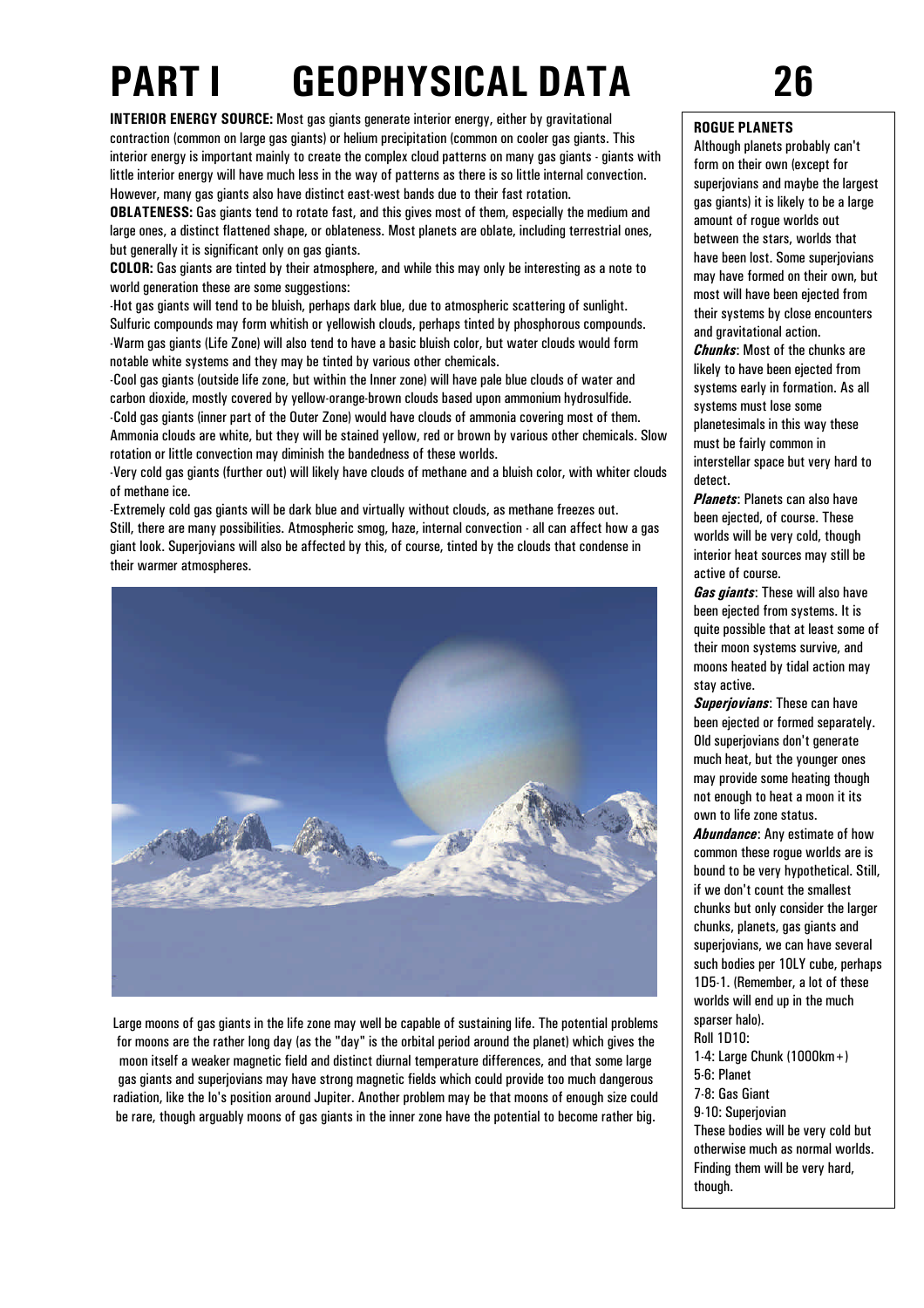## **PART I ATMOSPHERIC DATA 27** FOUR/1BASE TEMPERATURE

**STEP ONE:** Calculate base temperature from 4.1.1. If you are not generating a terrestrial world or chunk, you are through. Otherwise, continue to FOUR/2.

**4.1.1** Base Temperature (in Kelvin)

 $T = 255 / (a / L^{0.5})^{0.5}$ 

Where *a* is the orbital distance in AU and *L* is the luminosity of the primary, in solar equivalents. Subtract 273 to get the temperature in Celsius.

### BASE TEMPERATURE - REFERENCE

**BASE TEMPERATURE:** The temperature here is based upon rather earth-like planetary albedo and do not include the greenhouse effect (which raises Earth's temperature by about 33 degrees). This figure (not adjusted for albedo and greenhouse effect) is a decent enough approximate to decide what atmosphere and hydrosphere a world would have. Greenhouse can only warm the world, but the albedo may cool it of or warm it. Earth's base temperature is about 255K.

**SOLAR INFALL:** The temperature also represent solar infall, of course. For stars hotter than the sun, the peak frequency will be shifted towards the ultraviolet, while for coolers star it shift toward the infrared.

**PEAK FREQUENCY DETERMINATION:** Wien's law gives us 3000000/*T* as the peak frequency, where *T* is the temperature and the result is in nanometers. A G2-star peaks in 520nm (visible light:green), a FO-star at the border towards UV light while a M0-star peaks in the infrared. Stars emit some radiation at all wavelengths, however. The sun heat Earth by about 8% in the UV band, the rest in visible light and IR. But for a world in the life zone a K or M-star will provide far less UV light (and far more IR) of the total reaching the planet, while an A or F-star will provide much more UV which will break down the atmosphere and increase dangerous radiation at the surface. Thus, cooler stars will be less effective in breaking down atmospheres. Note that the peak frequency isn't the same as the color of a star, but it is important for atmosphere and biosphere.



Near IR extends from 700 to 1300nm, mid-IR from 1300 to 3000nm and thermal IR (heat) beyond 3000nm. Water vapor absorbs energy to a certain degree between 900 and 2100nm, while ozone absorbs strongly in the UV-bands of 200-350nm.

**STELLAR VARIABILITY:** All stars vary slightly in luminosity. For normal main-sequence stars of G and K types, variability is usually only 0.1-0.3%, and not enough to do any huge impact on climate. More variable main sequence stars may vary by up to 1 percent. Instable stars, such as subgiants and giants can vary much more. Small red flare stars (see chapter ONE) can also increase briefly in luminosity. For worlds without a thick atmosphere these flares may be a hazard and raise temperature significantly. Another possible source of exceptional stellar variability could be a close companion or even a large gas giant in very close orbit, whose magnetic fields interact to provide extreme flare activity for brief periods. This would require both a gas giant with a significant magnetic field and a close orbit (within 0.5 AU, preferably even closer).

**ECCENTRIC ORBITS:** If a planet has a significantly eccentric orbit its base temperature will vary greatly during a year. This variation may in turn affect what the atmosphere looks like and the greenhouse effect. For instance, a world may be cold enough to deposit carbon dioxide as ice during "winter" and then turn it to gas during "summer", thus increasing the already big seasonal differences. On the other hand, increased cloud cover may increase albedo and thus regulate the temperature…

**GAS GIANTS:** Many gas giants have internal heat which raise the temperature by up to 20 degrees. Not all have it, though, particularly some small gas giants may be without internal heat source.

**COMPLEXITY:** This and the following four sections are a simplified way of generating temperature. On real planets there are complex heat exchange system between various types of terrain, between oceans and air, between clouds and ground, reflection and absorption etc.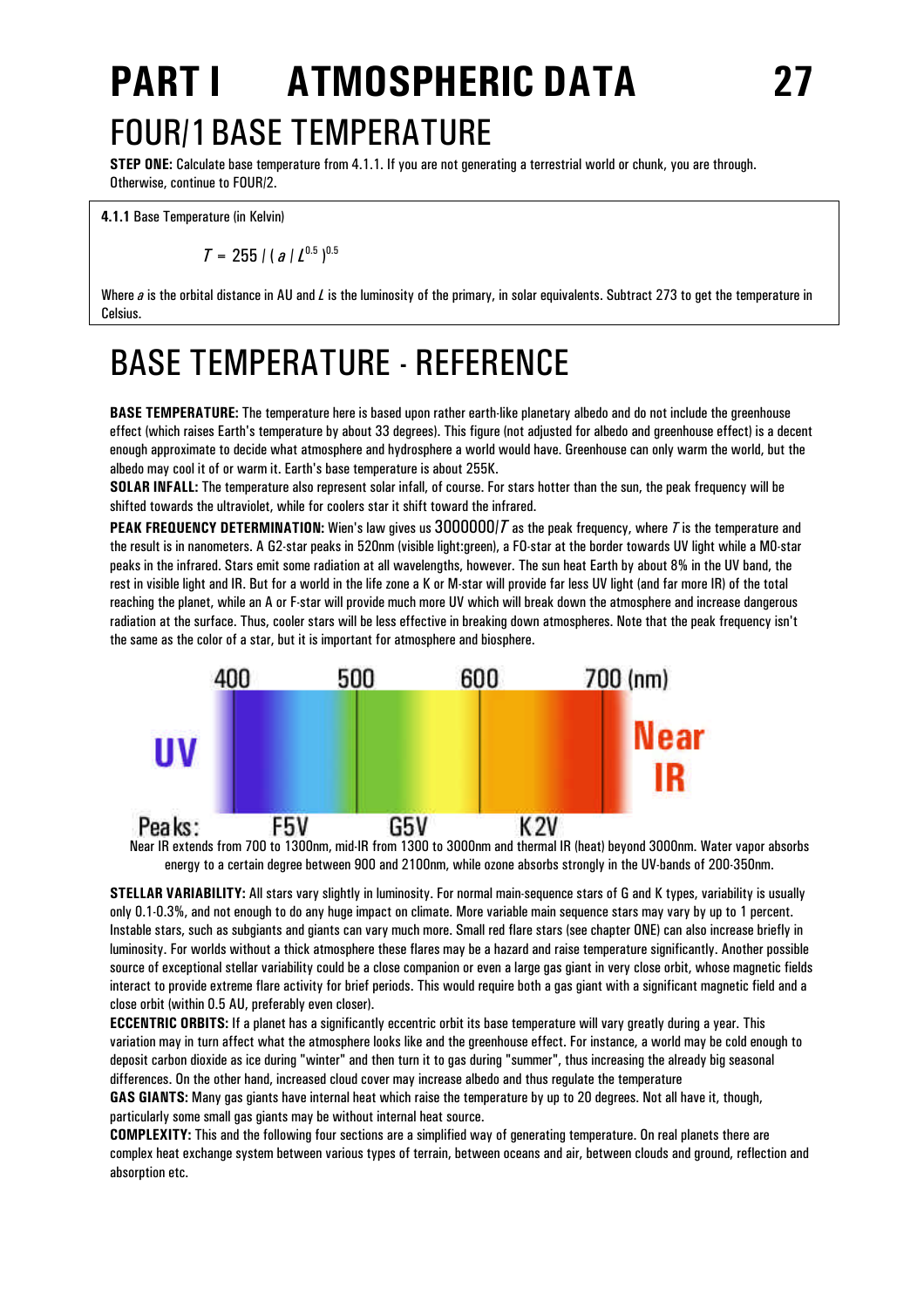## **PART I ATMOSPHERIC DATA 28** FOUR/2 HYDROSPHERE

**STEP ONE:** Check if the world has a hydrosphere on 4.2.1. If it has none, skip to FOUR/3. **STEP TWO:** Determine the extensiveness of the hydrosphere by rolling on 4.2.2, if 4.2.1 gave a result of "Liquid" or "Ice Sheet". **STEP THREE:** Determine the water vapor factor of the atmosphere, if a liquid or ice sheet hydrosphere is present.

| 4.2.1 Hydrosphere Determination |                  |  |  |  |  |
|---------------------------------|------------------|--|--|--|--|
| Base Surface Temp.              | <b>Type</b>      |  |  |  |  |
| > 500                           | None             |  |  |  |  |
| 370-500                         | Vapor            |  |  |  |  |
| 245-370                         | Liquid           |  |  |  |  |
| < 245                           | <b>Ice Sheet</b> |  |  |  |  |
| <b>Outer Zone</b>               | Crustal          |  |  |  |  |

**4.2.3** Water Vapor Factor

*Wv* = (*T*-240)/100 \* *h* \* D10

Where *T* is the base temperature and *h* is the hydrosphere percentage. Treat negative *W*v as 0.

|                |                   |                   | Radius (km)  |              |
|----------------|-------------------|-------------------|--------------|--------------|
| Roll(1D10)     | < 2000            | 2000-4000         | 4000-7000    | >7000        |
|                | None              | None              | None         | None         |
| 2              | None              | None              | 2D10%        | 2D10%        |
| 3              | None              | 1D10 <sup>%</sup> | $20 + D10%$  | $20 + 2D10%$ |
| 4              | None              | 1D10%             | $30 + 010%$  | $40 + 2D10%$ |
| 5              | None              | $10 + D10%$       | $40 + 010%$  | $60 + 1010%$ |
| 6              | 1D10%             | $20 + D10%$       | $50 + D10%$  | $70 + 1D10%$ |
| $\overline{7}$ | 1D10 <sup>%</sup> | $30 + D10%$       | $60 + D10%$  | $80 + 1010%$ |
| 8              | $10 + D10%$       | $40 + D10%$       | $70 + D10%$  | $90 + 1010%$ |
| 9              | 5D10%             | $50 + D10%$       | $80 + 2D10%$ | 100%         |
| 10             | $10 + 10D10%$     | $10 + 10D10%$     | 100%         | 100%         |

Modification: If in Inner Zone but outside the Life Zone, add +1 to the 1D10 roll.

### HYDROSPHERE - REFERENCE

**HYDROSPHERE-GENERAL:** This only considers *water*. Other liquids may form pools or oceans on cold or hot worlds. Methane on cold worlds, for instance, or sulfur on hot worlds. High pressure can be a prerequisite for non-water oceans. If you see that temperatures are within a range that would allow a common enough material to be liquid, it can form pools, lakes or even oceans. **HYDROSPHERE TYPE:** 4.2.1 lists five different kinds of hydrospheres:

**None:** The world has no water at all. There may be small deposits of ice in polar locations on an airless worlds.

**Vapor**: The world has water in the form of water vapor only. As water vapor seldom is very stable in an atmosphere, this is likely a small part.

**Liquid**: The world has a potential for liquid water.

**Ice Sheet:** The world can have water on the surface, but generally only in solid state. Some water may be permafrost, but ice sheets and ice caps are a definite possibility on worlds with more than 5% hydrosphere. Thick enough ice sheets may cover unfrozen oceans heated by tectonics.

**Crustal**: The world is an outer zone world that has not endured lunar density separation, and ice is a major part of the moon, mixed with silicates and other ices/frozen gasses. These worlds do not have a normal "hydrosphere".

**LOW PRESSURE:** If a world has low atmospheric pressure, liquid water cannot exist. (0.006 atm is the approximate limit). This means that liquid water is not possible on airless or near-airless worlds. The atmospheric pressure is determined in 4.2.3. Modify hydrospheres on these worlds - water may be as permafrost or ice caps if they are cold enough.

**CHANGES IN FURTHER CALCULATIONS:** Further developments will affect the base temperature of a world, and that means that a ice sheet world can become a ocean one. Or vice versa.

**SIZE OF WORLD:** According to theories how atmospheres and hydrospheres form, they are generated by 1) cometary infall in the early system and 2) volcanic outgassing. A larger world can generate more atmosphere and water, and thus larger worlds have more extensive hydrospheres. In general.

**IMPACTS:** Large impacts on icy worlds may melt the icy crust. In the same way, a large impact may bring dust into the atmosphere and cool off the world.

**WATER VAPOR & ECCENTRICITY:** In extreme cases, the eccentricity of a world may be enough to boil water at closest separation and freeze it at farthest separation. The vapor itself will add to both greenhouse effect and modify the albedo, so this can get complex.

**OUTER ZONE WORLDS:** These icy worlds seldom have real hydrospheres unless they are density-separated moons.

**SPECIAL CASES:** Ammonia-rich worlds may sustain liquid water below 273K, down to about 180K. The ammonia mixes with the water and acts as a defrosting agent. This is most likely around cool stars.

**WATER ON WORLDS WITHOUT HYDROSPHERE:** Small amounts of water can be found in polar locations on hot airless worlds. Water can also be chemically bound to rock, or exist in subsurface strata.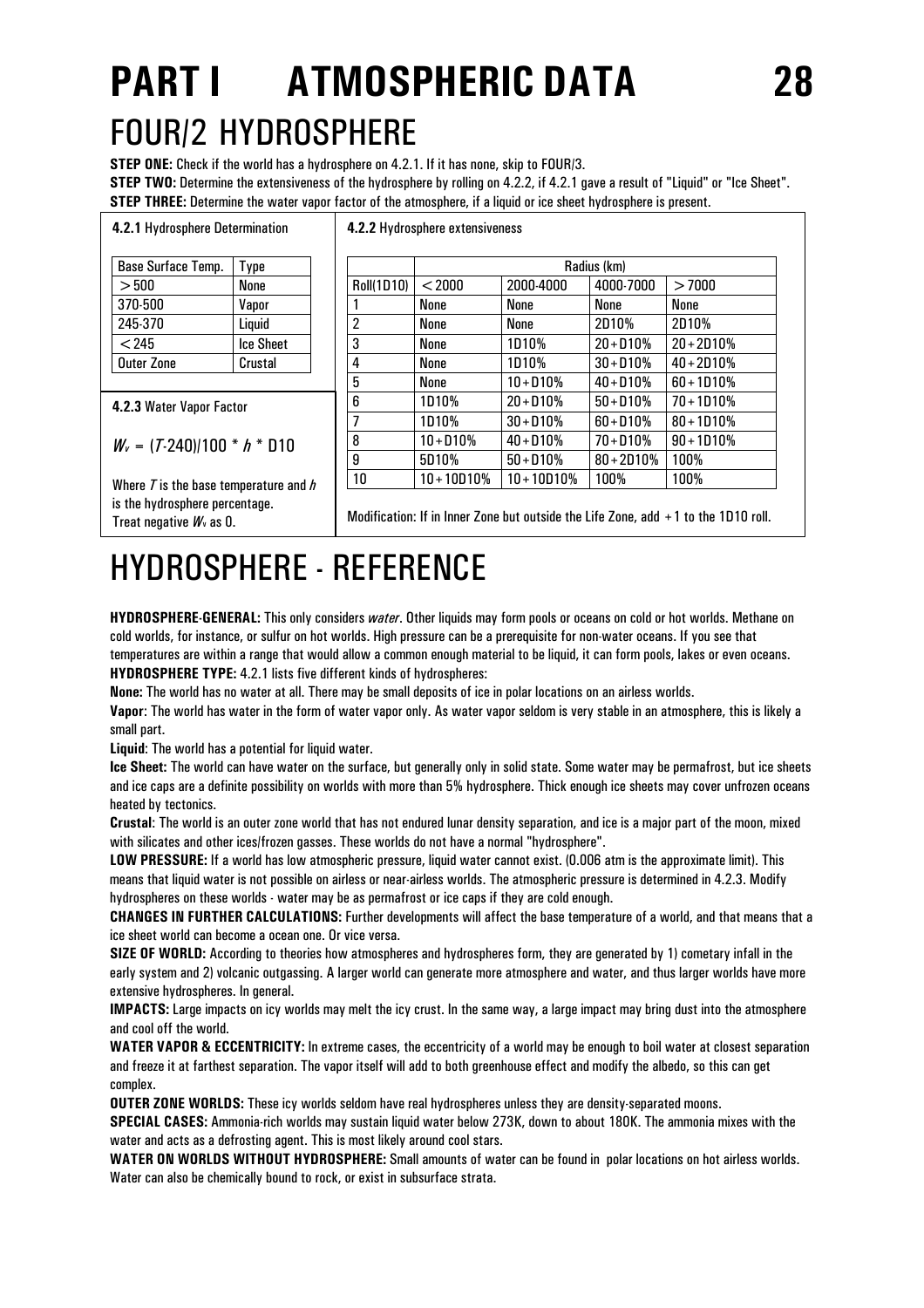## **PART I ATMOSPHERIC DATA 29** FOUR/3 ATMOSPHERIC COMPOSITION

**STEP ONE:** Roll on the column on 4.3.1 which correspond to the base temperature of the world.

**STEP TWO:** Consult 4.3.2 and 4.3.3 and remove the gasses that aren't retained by a world of this size and temperature.

**STEP THREE:** Modify the composition based upon UV infall and other effects as described in 4.3.4.

**STEP FOUR:** Determine fractions of the involved gasses by checking 4.3.5.

**STEP FIVE:** Determine the atmospheric pressure on 4.3.6.

### **4.3.1** Atmospheric Basic Composition

|                         | <b>Roll (1D10)</b> |                 |                |                      |                |  |  |
|-------------------------|--------------------|-----------------|----------------|----------------------|----------------|--|--|
| <b>Base Temperature</b> | 1-4                | $5-6$           | 7-8            |                      | 10             |  |  |
| >400                    | N2, CO2            | CO <sub>2</sub> | NO2, SO2       | <b>SO2</b>           | <b>Special</b> |  |  |
| 240-400                 | N2, CO2            | C <sub>02</sub> | N2, CH4        | <b>CO2, CH4, NH3</b> | <b>Special</b> |  |  |
| 150-240                 | N2, CO2            | C <sub>02</sub> | <b>N2, CH4</b> | H <sub>2</sub> , He  | <b>Special</b> |  |  |
| 50-150                  | N2, CH4            | H2, He, N2      | N2, CO         | He, H <sub>2</sub>   | <b>Special</b> |  |  |
| < 50                    | Н2                 | He              | <b>He, H2</b>  | Ne                   | <b>Special</b> |  |  |

**4.3.2** Retained gasses

Calculate  $\,$  0.02783  $^*$   $\,$   $\!$  /  $\rm v^2$  where  $\tau$  is the base surface temperature and  $\rm v$  is the escape velocity, compared to Earth. Any gas with a higher molecular weight above this value is stable, while any lighter will escape over long enough time. Lighter gasses that are constantly renewed may still be a part of the atmosphere, but in general you should remove any gasses not permanently retained. Worlds where the main gasses (above) cannot be retained will have trace atmospheres, so don't roll for pressure on 4.3.5.

**4.3.4** Atmospheric Modifications

Modify Atmosphere as follows:

and H2O in the atmosphere will break down and the hydrogen may **UV Infall:** If the primary has high enough UV output, NH3, CH4, H2S escape if the world is small enough. Thus, remove these gasses as a major part of atmosphere if the primary is

**BA-class** and **T>150K, F-class** and **T>180K, G-class** and **T>200K, K-class** and **T >230K, M-class** and **T > 260K**. See Reference for more suggestions.

**Volcanism:** Volcanic activity replenish atmospheres. This will primarily modify the pressure of the world, but a dead world will not typically have sulfur dioxide and hydrogen sulfide.

Life: If a world has life, such life may affect the atmosphere. Methane and ammonia may be replenished, or carbon dioxide (partly) replaced by oxygen. Worlds with liquid water may have oxygen-based life on a roll on 1-3 on 1D10, replacing carbon dioxide (or part of it) with oxygen. Such worlds should be at least 1GY old.

**4.3.3** Gas Data

| <b>Name</b>          | Mol. Weight | BoilingPoint(1atm) |
|----------------------|-------------|--------------------|
| Hydrogen (H2)        | 2           | 20                 |
| Helium (He)          | 4           | 4                  |
| Methane (CH4)        | 16          | 109                |
| Ammonia (NH3)        | 17          | 240                |
| Water (H2O)          | 18          | 373                |
| Neon (Ne)            | 20          | 27                 |
| Nitrogen (N2)        | 28          | 77                 |
| Carbon Monox (CO)    | 28          | 82                 |
| NitrogenOxide(NO)    | 30          | 121                |
| Oxygen (02)          | 32          | 90                 |
| HydrogenSulfide(H2S) | 34          | 212                |
| Argon (Ar)           | 40          | 87                 |
| Carbon Dioxide (CO2) | 44          | 195                |
| NitrogenDiox (NO2)   | 46          | 294                |
| Sulfur Dioxide (SO2) | 64          | 263                |

### **4.3.5** Atmospheric Pressure

The base atmospheric pressure is based upon the mass (*m*) of the planet. Multiply *m* with an atmospheric pressure factor from the chart below to get the final pressure. Remember that worlds that don't retain main gasses only have trace atmosphere.

| (1D10)<br>Roll | and<br>below | к. д     | n.,             |                 | c<br>×. | $10 +$  |
|----------------|--------------|----------|-----------------|-----------------|---------|---------|
| ractor         | 1D10*0.01    | 1D10*0.1 | 1D10*0.2<br>v.z | 1D10*0.5<br>υ.ο | 1D10*2  | 1D10*20 |

| Modify the first roll as follows: Dead volcanism: -1. Extreme Volcanism: +1. One (but not all) main atmospheric gasses removed in 4.3.2: - |  |
|--------------------------------------------------------------------------------------------------------------------------------------------|--|
|                                                                                                                                            |  |

### **4.3.6** Specifying Composition

| Roll                        | --<br>. .                          | ס-ט        | $\sim$<br>1 U            |
|-----------------------------|------------------------------------|------------|--------------------------|
| Maior<br>(first)<br>part is | 400<br>. AF<br>้งบ<br>1 U / U<br>™ | 2D10%<br>ᄁ | 10/2%<br><b>OL</b><br>u. |

This shows how large part the main (first listed gas) is of the atmosphere.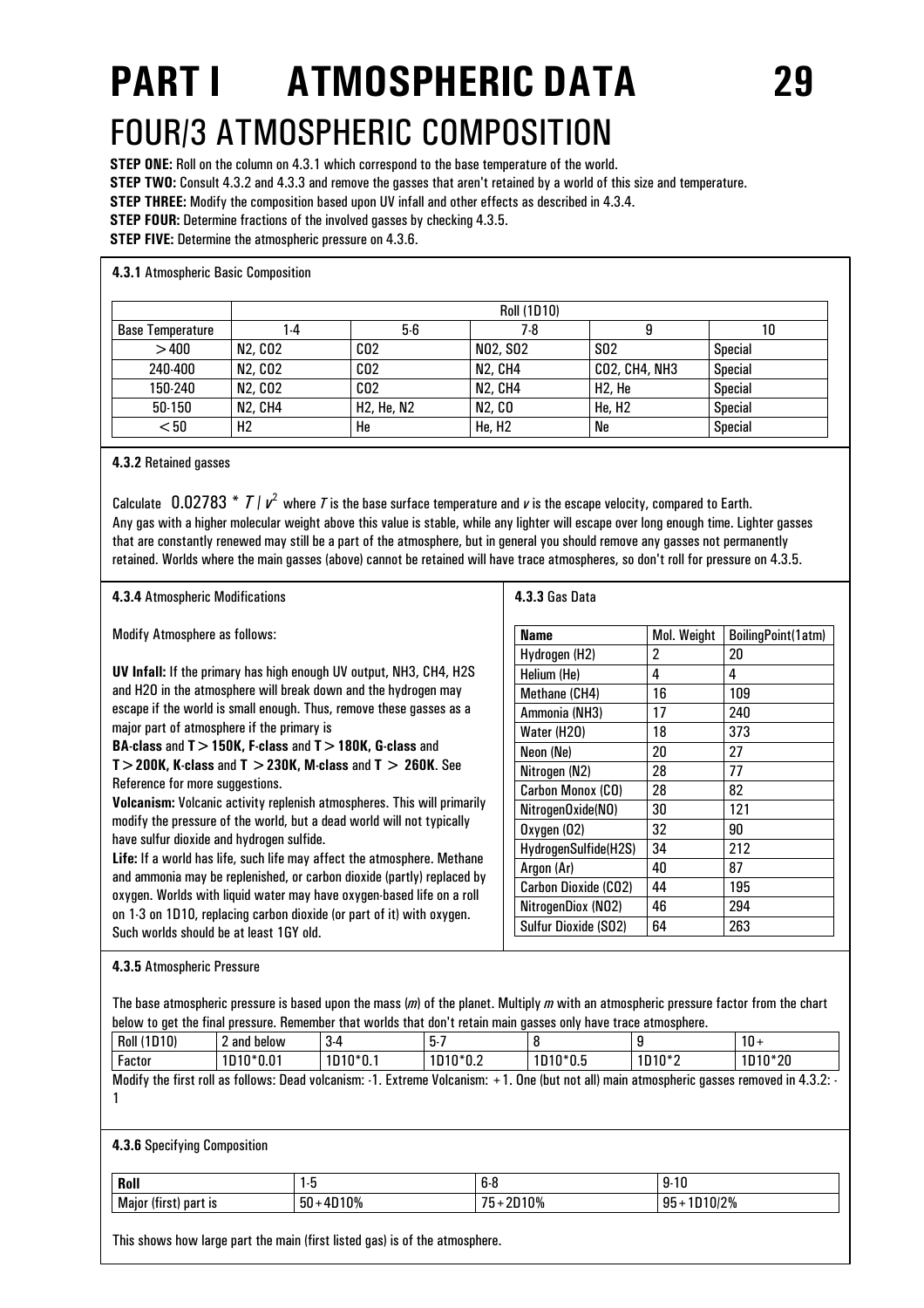## **PART I ATMOSPHERIC DATA 30** ATMOSPHERIC COMPOSITION - REFERENCE

**TYPICAL ATMOSPHERES:** The most common basic gasses to form a majority of planetary atmospheres are nitrogen and carbon dioxide. Very dense atmospheres are generally rich in carbon dioxide. Very hot atmospheres may have parts of sulfur trioxide, sodium and other more exotic elements. High-G worlds may retain helium and hydrogen to a large degree - this is especially important in the outer system where there was an abundance of these gasses to begin with. (In the inner system the proto-planets were not rich in helium and hydrogen) Ammonia tend to mix with any present water - this is especially typical on cool N2/CH4 worlds (*T* between 200K and 240K). Carbon dioxide can be bound up by geological activity and also locked up in water. Cold water under normal and high pressure can dissolve carbon dioxide at an 1-1 basis. Interestingly, warm water does not dissolve carbon dioxide nearly as well. Ice-ball planets that lose atmosphere continuously tend to lose mass as well. They can keep a very thin atmosphere for as long as there are gasses to lose.

**SPECIAL ATMOSPHERES:** There are many variants of special atmospheres. They may signify an unusual amount of some rarer gas, perhaps because alien life utilize it, or an unusual mix of gasses.

**Nitrous Oxides & Sulfur Compounds:** These may be available on hot volcanic worlds or as smaller parts on very volcanic worlds. Such atmospheres would be hostile. Sulfur-rich environments may be able to sustain very alien life. (See Chapter Five) These compounds would add to greenhouse effect.

**Halogens:** The atmosphere has an important (typically less than a few percent, but still far more than normal) of chlorine, fluorine, bromine or perhaps iodine. These elements are highly reactive and much of them may be in liquid acid form. Halogens could also theoretically support life. Halogen compounds could add to the greenhouse effect strongly. A world rich in chlorine or fluorine would be a very strange and deadly (to Earth life) place.

**Hydrogen:** Explosive combined with oxygen and reactive. Hydrogen-rich atmospheres are called *reducing* but most terrestrial worlds don't retain hydrogen.

**Carbon Monoxide:** Also mainly found in reducing hydrogen-rich atmospheres. Carbon monoxide is very unhealthy.

**Noble Gasses:** Helium, neon and argon are the most common noble gasses. Argon is most common on terrestrial worlds where it may amount to a pair of percent or even more in rare low-pressure worlds, but neon and helium are common in the universe. These gasses do not react with other materials.

**Water Vapor:** Water vapor can also be a significant part of an atmosphere, but this is fairly rare as UV infall break up the water and the hydrogen escapes. Still, on massive ocean worlds water could be a major part of the atmosphere.

**Very Dense:** This is a world dead in volcanism which still has a very dense atmosphere, perhaps due to extreme infall or history of dense atmosphere. It could also be a world which retains an atmosphere it probably should have lost under 4.3.2 - perhaps it is on the border to keep/lose some of the gasses, but still rolls for normal atmospheric composition and pressure.

**ADDITIONAL GASSES:** A lot of gasses are found in the atmosphere, but most only in miniscule fractions. Several of these gasses may be important in cloud formation (H2SO4, ammonium compounds, various photochemical organic smog compounds etc) however, so their importance should not be underestimated. Small amounts of certain fairly common gasses are enough to kill humans.

**PRIMORDIAL ATMOSPHERES:** In a young system, before UV has broken down molecules, atmosphere has escaped and volcanism have settled down, atmosphere *may* have basic building blocks like methane and ammonia even within the Inner Zone. Planets may have denser atmospheres than they can retain over a longer time. Carbon dioxide may also be an important part of primordial atmospheres.

**PRESSURE:** Pressure may vary significantly over a year or even day on worlds with sparse atmospheres, if some atmospheric gas freezes out during cold periods and vaporizes during warmer ones. Carbon dioxide could have this effect on cool worlds, and thus pressure could vary by perhaps 50% over time, regularly. We know that the atmosphere on Mars varies like this.

**UV INFALL:** UV infall breaks down molecules, and if part of the molecule can get lost into space (hydrogen, generally) the compound cannot be recreated. This is what happened to water on Venus, and to the possible ammonia and methane on Earth. Ozone layer (which needs free oxygen to reach a decent size) can protect from some of this radiation, but this is only a slowing-down – radiation slowly depletes all atmospheres. UV radiation also serve to create more complex compounds and organic smog. Worlds orbiting brown dwarves (which have very low UV radiation) would not be affected much at all.

**VOLCANISM:** Volcanic activity replenish the atmosphere. Bound water, carbon dioxide and other compounds can be brought back into the atmosphere. Thus, a world without volcanism is slowly losing atmosphere and faces a shortage of critical building blocks for life.

**LIFE:** The presence of life tend to influence the atmosphere. Most importantly right now, it can create free oxygen. This takes time, however, and all forms of life do not need or produce oxygen. A young world may have oxygen-producing life but the oxygen is removed by geological processes (On Earth, it took perhaps 3 GY to produce free atmospheric oxygen). Thus, worlds with low tectonic activity may get oxygen-rich faster. Some miniscule amount of oxygen is also likely to be present in any carbon dioxide or water-rich atmosphere. Other types of life may sustain methane and/or ammonia levels, or perhaps sulfur or nitrogen oxides. Oxygen levels also vary over time – Earth's oxygen level have been higher hundreds of millions of years ago, for instance.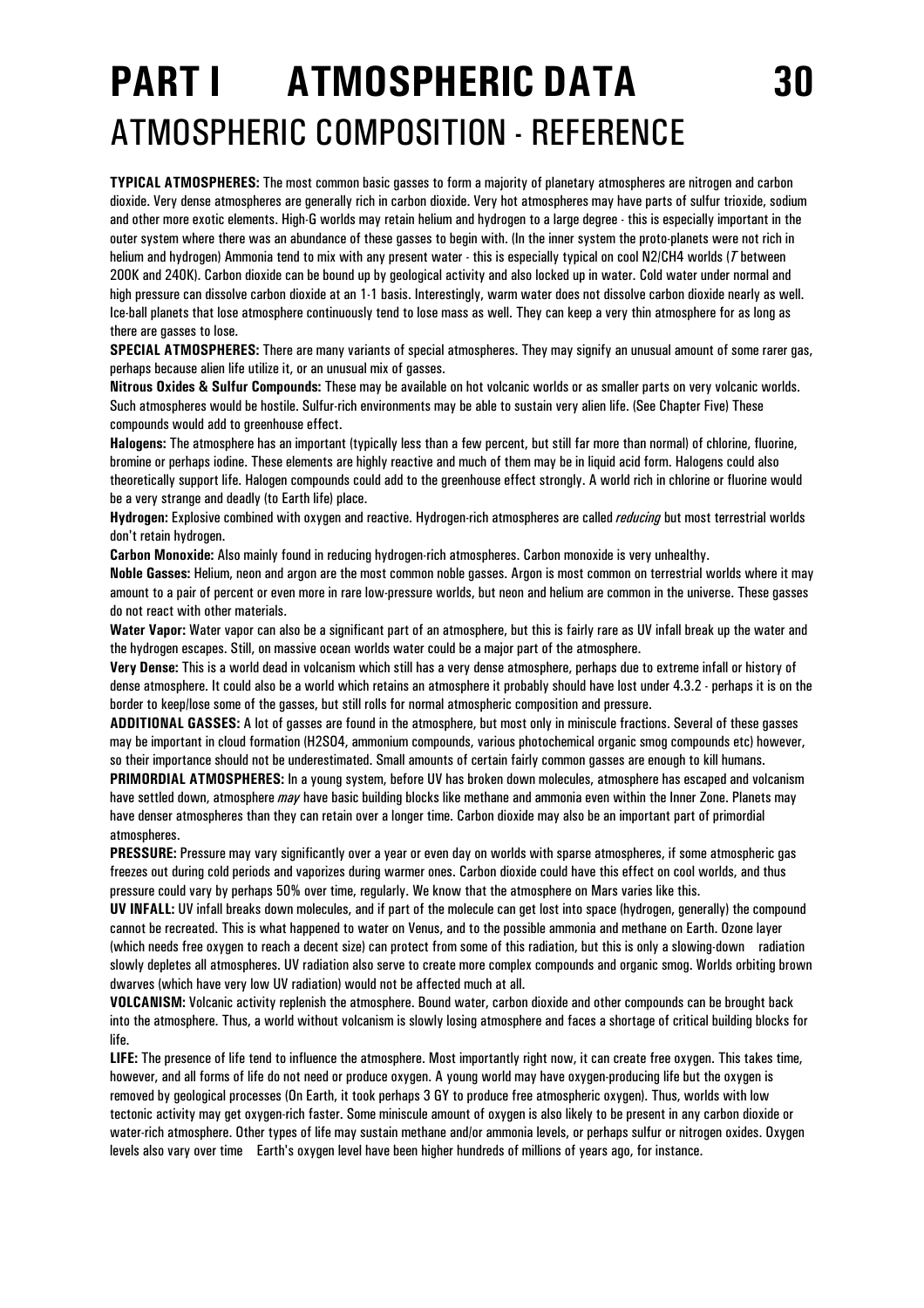## **PART I ATMOSPHERIC DATA 31**

The amount of free oxygen may vary depending on how abundant and advanced local life is, but in general a world with large warm oceans could produce more oxygen. This is easiest to simulate by tweaking the generated oxygen level upwards or downwards. For Earth-like worlds this can be a guideline

Oxygen percentage = (*T*-240)/200 \* *h* \* (5+1D10) \* 10

where *T* is the surface temperature calculated from FOUR/5 (*not* the base temperature) and *h* is the hydrosphere. Oxygen levels will be discussed further in chapter EIGHT, and you may consider deciding oxygen levels by the more detailed rules there. Free oxygen will react with hydrogen, ammonia, carbon monoxide and methane, thus limiting the extent of such gasses. Free oxygen is also important in the creation of any serious ozone (O3) layer. Life based upon the more exotic types of molecular building stones, such as sulfur, silicone or halogens does not necessarily produce free oxygen.

**ODDITIES:** Cometary infall on planets can serve to provide more gasses or shift the balance of existing ones. On small worlds, impacts usually strip away more atmosphere than they provide, so here the infall has the opposite effect.

**VARIABILITY:** The atmospheric composition may change distinctly over time, not only because of outgassing, freezing and overheating but also because of life and geological processes. If erosion becomes less effective gasses generated from tectonic activity will build up, for instance. This can form a regulatory process to keep worlds form freezing over. More on long-term climate change is in Part II.

**SCALE HEIGHT:** The scale height is a measure of how extended an atmosphere is. Heavy gasses and low temperatures give a more compact atmosphere, while hot and light atmospheres are much deeper. Scale height is calculated from

$$
H = kT \, mg
$$

where *k* is Boltzmann's constant (1.38\*10<sup>-23</sup> J/degree), *T* is the temperature of the atmosphere, *m* is the mean molecular mass of the gas (4.3.3.shows molecular weight, to get the mass multiply by  $1.66*10^{27}$ ) and *g* is surface gravity. Scale height is an approximation, as the temperature tend to vary within an atmosphere too.

**PRESSURE ABOVE SEA LEVEL:** Pressure decrease with altitude, and on some worlds this may be important, especially if they have distinct topography. Liquid water needs a certain pressure, and high levels of oxygen and nitrogen can be dangerous. To calculate this, we need the scale height (*H*) from before. At a certain point above sea level the pressure is

$$
P = p * 2.718^{(.h|H)}
$$

where *p* is the base atmospheric pressure, *h* is the altitude and *H* is the scale height.

Sea level may be rather uninteresting on a world without oceans. In such cases, use the lowest land as reference. **ATMOSPHERIC MASS:** The mass of an atmosphere (in Earth atmospheric masses) is related to pressure as follows:

$$
M = 2.46*10^{8} * p * R^{2} / g
$$

where *p* is the base atmospheric pressure, *R* is the radius of the planet (in kilometers) and *g* is the surface gravity (in Earths). **BREATHABLE?**

**Pressure:** High atmospheric pressure is not healthy to humans. Very dense atmospheres are not breathable due to the pressure alone. **Oxygen:** To humans and Earth's animal life, oxygen is absolutely necessary. Oxygen pressure should be less than 0.3 atm and more than 0.05 atm for humans. Too little oxygen and brain damage due to oxygen depravation and troubles breathing will occur. Too high oxygen will destroy eyes and lungs and send people into fits. High oxygen levels are also increasing flammability and attack materials. Plants, bacteria and alien forms of animal life may not need free oxygen or not at all as much.

**Nitrogen:** Is necessary to plant life and bacteria, but not in the same huge amounts as oxygen is to animals. High levels of nitrogen is unhealthy to humans - anything beyond 2.0-3.0 atm of nitrogen induces nitrogen narcosis and dense nitrogen atmospheres can be outright dangerous. The long-term effects of living in a higher-than-normal nitrogen environment is unknown.

**Carbon Dioxide:** Carbon dioxide is not lethal in small amounts, but more than 0.05 atm of CO2 can lead to unconsciousness and higher amounts to suffocation.

**Methane:** Methane is flammable in any larger amounts (above 0.06-0.08) and can cause explosions.

**Hydrogen:** Like methane, flammable. Hydrogen is not toxic, but it will not be found in larger amounts with free oxygen.

**Ammonia:** Toxic to humans in even small concentrations.

**Helium, Noble Gasses:** These are not toxic.

**Other Gasses:** Virtually all other gasses are dangerous to humans. Carbon monoxide (which could be common in young systems before it has reacted with other elements) and halogens are toxic in small concentrations.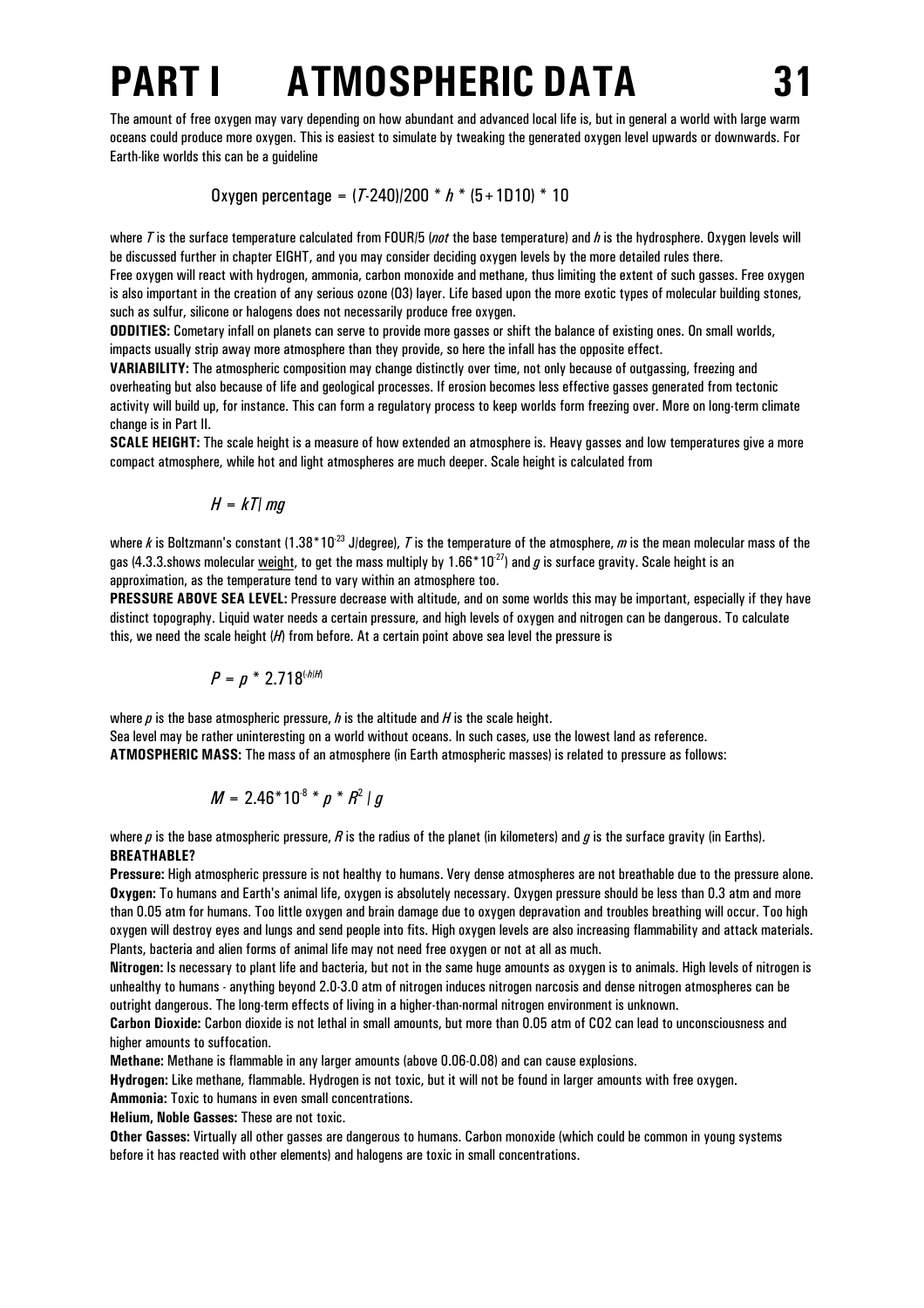## **PART I ATMOSPHERIC DATA 32** FOUR/4 ALBEDO

| 4.4.1 Albedo Factor |                    |                    |                    |                    |                      |
|---------------------|--------------------|--------------------|--------------------|--------------------|----------------------|
| <b>Roll (1D10)</b>  | l (and below)      | $2-3$              | 4-6                | 7.9                | 10 (and above)       |
| Inner Zone          | $0.75 + 1D10*0.01$ | $0.85 + 1D10*0.01$ | $0.95 + 1D10*0.01$ | $1.05 + 1D10*0.01$ | $1.15 + 1D10 * 0.01$ |
| <b>Roll (1D10)</b>  | $1-3$              | 4.5                | $6 - 7$            | 8.9                | 10 (and above)       |
| Outer Zone          | $0.75 + 1D10*0.01$ | $0.85 + 1D10*0.01$ | $0.95 + 1D10*0.01$ | 1.05+1D10*0.01     | $1.15 + 1D10*0.01$   |

### **Modifications for Inner Zone Worlds:**

No or trace atmosphere: Add 2.

Heavy atmosphere (5atm+): Subtract 2.

Extremely heavy atmosphere (50atm+): Subtract 4.

Ice sheet world (50% of world surface is ice sheet): Subtract 2\*

Frozen over world (90%+ of world surface is ice sheet): Subtract 4\*

\* not cumulative with modifications for atmosphere. Use the lowest modification.

**Modifications for Outer Zone Worlds:**

Dense Atmosphere (1atm+): Add 1.

Density Separated Moons: Roll on Inner Zone row.

### ALBEDO - REFERENCE

**ALBEDO FACTOR:** There are several different ways to measure a planet's *albedo* or *reflectivity*, and the albedo factor used here is purely a rough estimate to generate surface temperatures. Here, an albedo factor of 1 is Earth-like. A lower albedo factor actually represents a *higher* albedo, as it will in FOUR/5 generate a lower temperature. In effect, more of the solar infall is reflected. A high albedo factor represents a lower albedo, or a more effective energy absorption.

**VARIOUS ALBEDO FACTORS:** Albedo factors can provide additional information about a world. Take a world very similar to Earth, but with a higher albedo factor. This world could have much more plant life, more rocky surfaces or perhaps much less clouds. A lower albedo factor could indicate large polar ice caps or much clouds, or perhaps large deserts of sand.

**Low Albedo Factors:** Common for worlds that either are covered in ice (very common in the outer system) or have an extensive cloud cover. Sand may also explain such albedo.

**Moderately Low Albedo Factors:** This could be a world with a fairly extensive cloud cover, large ice caps, large deserts or a dirty ice satellite.

**Moderate Albedo Factors:** These worlds may have varied surfaces, including clouds, oceans or fairly reflective rocks. **Moderately High Albedo Factors:** These worlds could be cloudless worlds, all-ocean or jungle worlds but more commonly rocky worlds with some clouds or volcanic rocky worlds.

**High Albedo Factors:** This may be an atmosphere rich in photochemical compounds (typical in outer system worlds), a world with a dark organic-compound surface (C-class asteroid relatives - these would have very high albedo factors), or a typical rocky world (common on in inner system airless worlds).

**CHANGING ALBEDO FACTOR:** Albedo factors can change. Over a year, perhaps, on a world with temporary cloud or ice cover. Over long time if a world freezes over by expanding ice or loses atmosphere. Impacts could trigger cloud covers that could trigger ice ages. **ALBEDO FACTOR AND SURFACE TEMPERATURES:** Worlds with little greenhouse effect, and varying albedo factors on the surface, can thus vary in temperature significantly depending on the albedo at a particular spot. This can generate weather effects and is more discussed in Part II.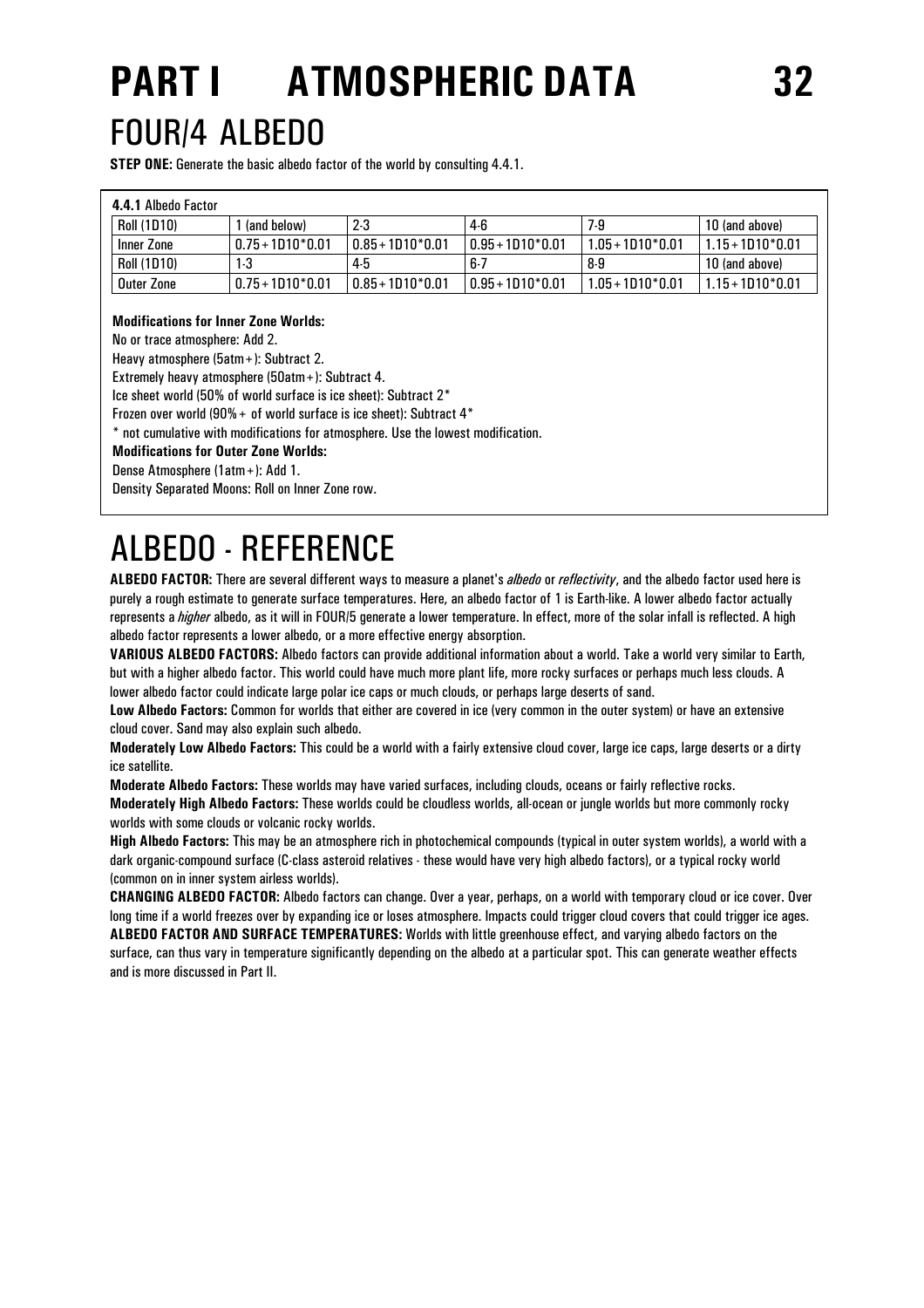## **PART I ATMOSPHERIC DATA 33** FOUR/5 SURFACE TEMPERATURE

**STEP ONE:** Calculate greenhouse effect, if any, from 4.5.1.

**STEP TWO:** Modify base temperature by greenhouse effect and albedo to get the surface temperature of the world, on 4.5.2.

### **4.5.1** Greenhouse Effect

The Greenhouse gas pressure is the combined pressure, in atm, of the greenhouse gasses carbon dioxide, methane, sulfur dioxide and nitrous dioxide. Water vapor is also included if it is a major part of the atmosphere. Note this combined pressure, *Pgr*.

**Final Greenhouse Effect**

*Greenhouse Factor* = 1 + *p* 0.5 \*0.01 \* 1D10 + *Pgr* 0.5 \* 0.1 + *W<sup>v</sup>* \* 0.1

Where *p* is the atmospheric pressure,  $P_{gr}$  is the greenhouse gas pressure and  $W<sub>r</sub>$  is the water vapor factor from 4.2.3.

**4.5.2** Surface Temperature

*Surface T* = *Base T* \* *albedo factor* \* *greenhouse factor*

Resulting surface temperature is in Kelvin. Subtract 273 to get the temperature in Celsius.

### SURFACE TEMPERATURE - REFERENCE

**GREENHOUSE EFFECT:** The greenhouse effect of certain gasses prevent heat from escaping the atmosphere. Gasses like carbon dioxide, water vapor, CFC's and methane are highly effective for this. The small parts of greenhouse gasses likely to be present on all worlds with an atmosphere is simulated by the  $\rho^{0.5*}$ 0.01\*1D10 factor (such as the small amounts of greenhouse gasses on Earth). Large amounts of greenhouse gasses do not add up to produce an arithmetically higher greenhouse effect.

**SPECIAL CASES:** Certain gasses, like CFC's, are very effective greenhouse gasses. Small amounts can have a strong effect. If a greenhouse gas freezes out during the cooler periods and vaporizes during the warmer ones, this could amplify normal seasonal temperature variations.

**CHECKING BACK:** The final surface temperature should be back-checked towards hydrosphere and atmospheric composition. It is possible that the world is significantly cooler or warmer than it began. This can affect a hydrosphere (freezing it). If a hydrosphere is heated so much it would boil, it is lost and contributes to the greenhouse effect by heating the planet further. If gasses are cooled enough to freeze out or become liquid, they may still be a part of the atmosphere. After all, on warmer spots on a world temperatures may be high enough to vaporize them. The Surface Temperature is an average. Equator region will be warmer. **VARIATIONS:** This is discussed in more detail in SIX/1. But these are some basics.

**VARIATIONS WITH DAY:** Temperatures rise during the day and fall during the night. The longer the rotation period, the greater differences.

**VARIATIONS WITH LATITUDE:** High latitudes are cooler and equatorial regions warmer. Solar infall falls in at an angle that decreases towards the poles, and this means stellar radiation must heat a larger surface than in the equatorial regions.

**VARIATIONS WITH SEASONS:** Axial tilt of a world makes solar infall on a given area vary with which pole is tilted towards the primary. Low axial tilt give small effects, but extreme axial tilts (close to 90 degrees) may give very strong effects as one pole is in perpetual "day" during a full season.

**VARIATIONS WITH ECCENTRICITY:** Eccentric orbits produce variations in solar infall. These are easy to calculate, assuming albedo and greenhouse effects will be the same. If not, it gets more complicated. Very eccentric orbits may give very strong effects a low albedo factor and low greenhouse effect at furthest separation, and a higher albedo factor and greenhouse effect when closer. **MODERATING FACTORS:** Thick atmospheres, preferably cloudy and greenhouse-effective, moderate temperature. A strong enough greenhouse effect could moderate even very long days. Oceans also moderate temperature as they "store" heat. This is further discussed in Part II.

**GAIA?:** Some people believe that a living ecosphere could regulate itself. I.e., the life adjusts greenhouse levels (and perhaps albedo) to allow a world to have an optimal or at least decent temperature. This has *not* been considered here at all. If you feel "habitable" or "Earth-like" worlds are too uncommon, just tweak the equations/rolls a bit.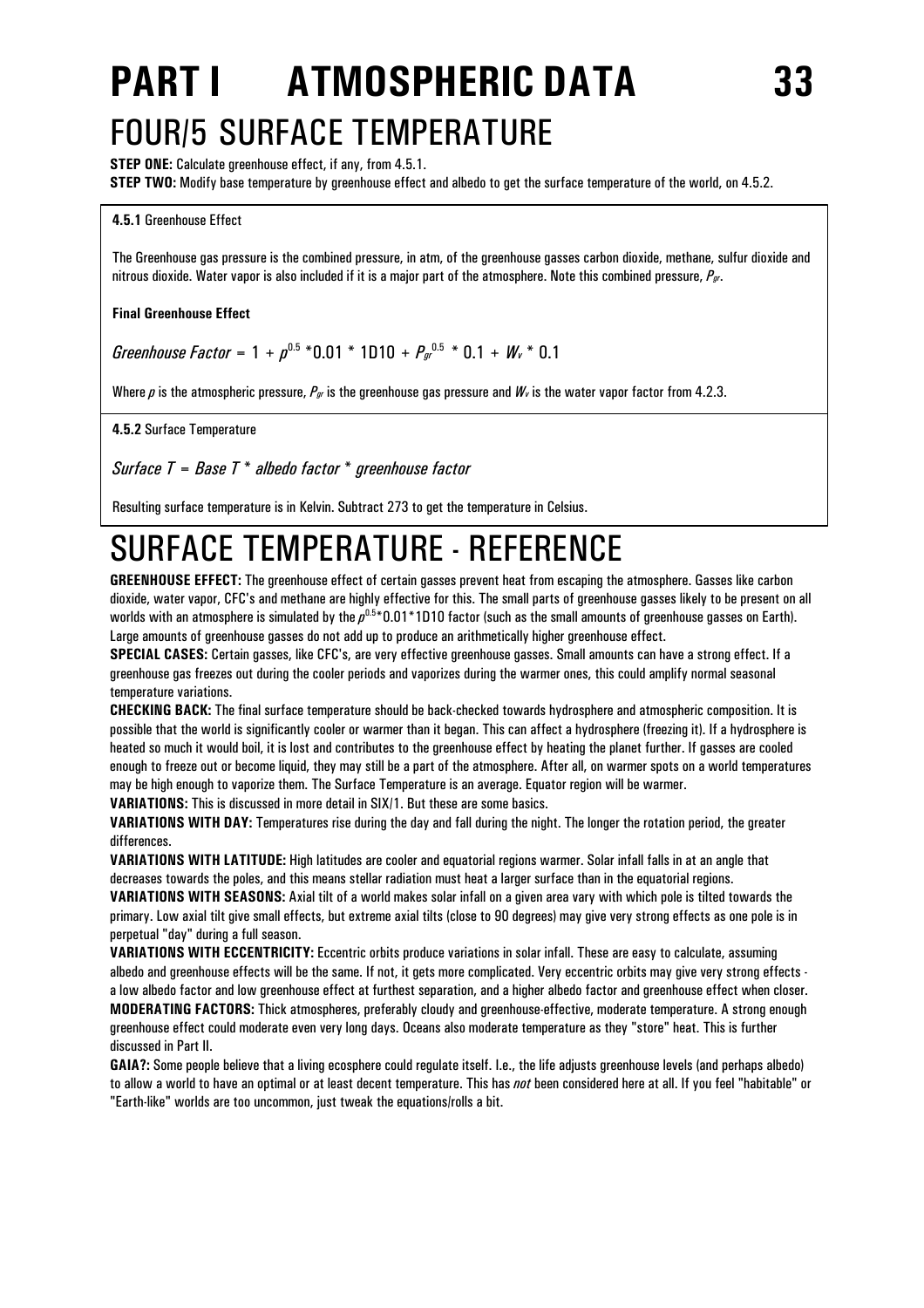## **PART I ADDITIONAL DATA 34** FIVE/1 CONVERSION DATA

### **Comparative Data**

*1 Solar Mass = 1.989\*10<sup>30</sup> kg = 333 000 Earth Masses = 1050 Jupiter Masses 1 Solar Luminosity Unit = 3.83\*10<sup>26</sup> W 1 Solar Radius = 6.960\*10<sup>8</sup> m = 696 000 kilometers = 109 Earth radii = 0.0046 AU 1 AU = 149 600 000 km = 1/63240 LY 1 Earth Radius = 6380 kilometers = 1/11.2 Jupiter radii Earth's Density = 5.52 g/cm<sup>3</sup> Earth's Mass = 5.977\*10<sup>24</sup> kg = 1/318 Jupiter Masses Mass of Earth's atmosphere = 5.14\*10<sup>18</sup>kg Earth's Escape Velocity = 11.2 km/s*

### **Other Units used:**

*1 atm = the average Earth atmospheric pressure (100000 Pa) 1 AU = Astronomic Unit, the semimajor axis of Earth's orbit around the Sun (1.496\*10<sup>11</sup> m) 1 g =1 Earth Gravity (9.81 m/s<sup>2</sup> ) 1 GY = One Billion Years (1 000 000 000 years) 1 LY = 1 Light Year, the distance light travels in vacuum in one year (9.461 \* 1015 m)*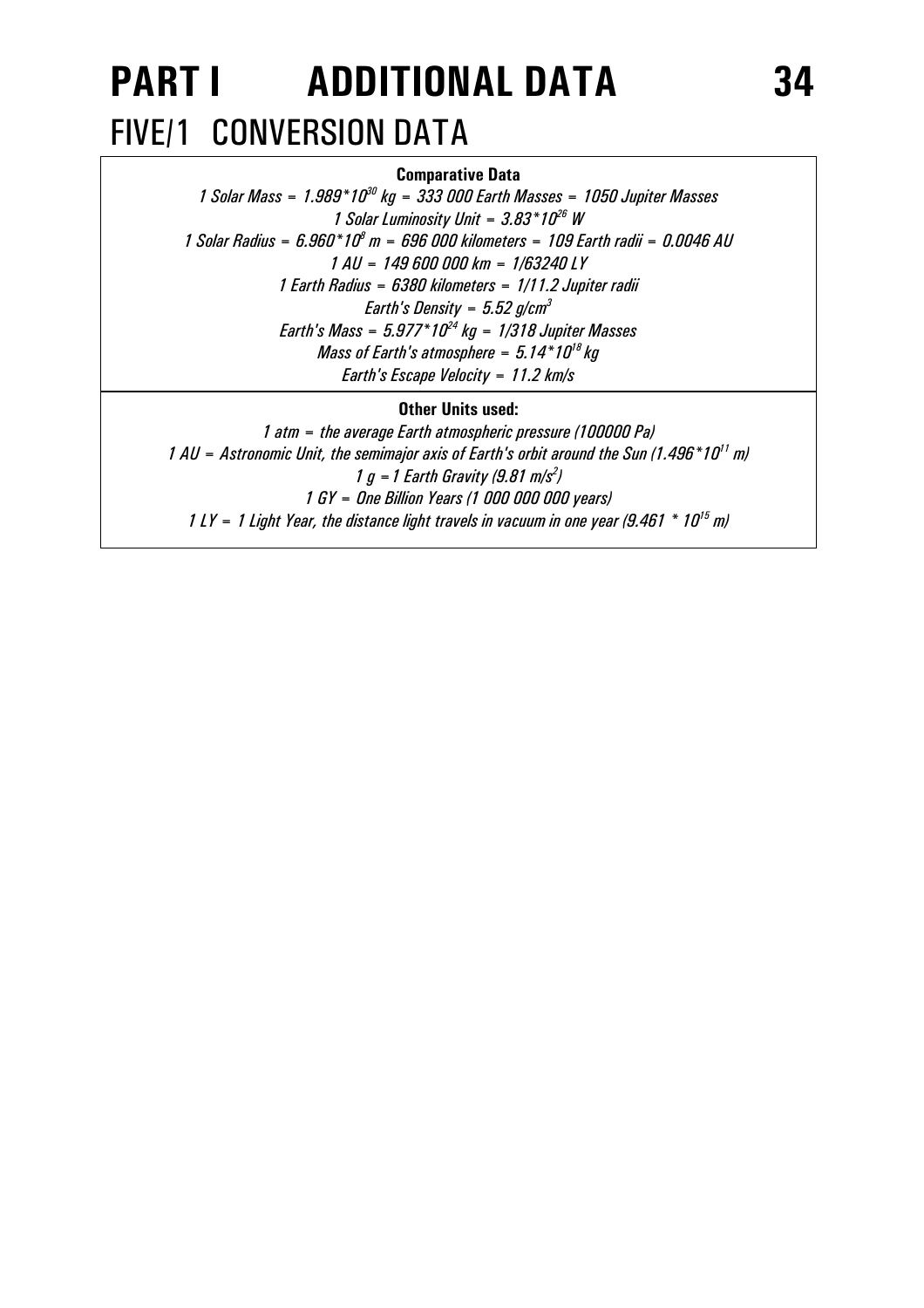## **PART I ADDITIONAL DATA 35** FIVE/2 RARE STARS

The chart below details certain types of stars that were left out in ONE/1, such as bright giants and supergiants. These stars are very rare compared to the main sequence stars, and just as common giants their mass and luminosity vary within the class.

|                 | 0                            |                              | $\overline{2}$              | 3            | 4                           | 5                           | 6                          | 7                           | 8                           | 9                          |
|-----------------|------------------------------|------------------------------|-----------------------------|--------------|-----------------------------|-----------------------------|----------------------------|-----------------------------|-----------------------------|----------------------------|
|                 |                              | 1200000 / 70                 | 700000 / 60                 | 400000 / 50  | 285000 / 45                 | 200000 / 40                 |                            |                             | 40000 / 25                  | 20000 / 20                 |
| 0 <sub>V</sub>  | 2000000 / 80<br>50000 / 19.0 | 48000 / 16.0                 | 46000 / 13.3                | 44000 / 11.0 | 42000 / 10.2                | 40000 / 9.4                 | 125000 / 35<br>37500 / 8.7 | 75000 / 30<br>35000 / 8.0   | 32500 / 6.6                 | 30000 / 5.3                |
|                 |                              |                              |                             | 600000 / 55  |                             |                             | 250000 / 40                |                             |                             |                            |
| 0 <sup>1</sup>  | 2500000 / 80<br>48000 / 23.1 | 1500000 / 70<br>46000 / 19.5 | 900000 / 60<br>44000 / 16.5 | 42000 / 14.8 | 500000 / 50<br>40000 / 14.9 | 340000 / 45<br>38500 / 13.3 | 36000 / 13.0               | 160000 / 35<br>33500 / 12.0 | 110000 / 30<br>31000 / 11.6 | 80000 / 25<br>29000 / 11.3 |
|                 | 60000 / 20                   | 30000 / 18                   | 15000 / 16                  | 8000 / 14    | 4000/12                     | 2000 / 10                   | 1500 / 9.4                 | 1000 / 8.6                  | $500$ $/ 7.8$               | 250/7.0                    |
| <b>B</b> IV*    | 27000 /11.3                  | 24000 / 10.1                 | 21500 / 8.9                 | 19600 / 7.8  | 16700 / 7.6                 | 14800 / 6.9                 | 13800 / 6.8                | 12800 / 6.5                 | 11800 / 5.4                 | 10800 / 4.6                |
|                 | 3000000 / 80                 | 1800000 / 70                 | 1400000 / 65                | 1050000 / 60 | 800000 / 55                 | 600000 / 50                 | 400000 / 45                | 300000 / 40                 | 200000 /35                  | 125000 / 30                |
| $0$ III $^*$    | 47000 / 26.4                 | 45000 / 22.3                 | 43000 / 21.5                | 41000 / 20.5 | 39000 / 19.8                | 37500 / 18.5                | 35000 / 17.4               | 32500 / 17.4                | 30000 / 16.7                | 28000 / 15.2               |
|                 | 100000 / 25                  | 55000 / 23                   | 30000 / 21                  | 18000 / 19   | 10000 / 17                  | 6500 / 15                   | 3700/14                    | 1900 / 13.5                 | 800 / 13                    | 360 / 12.5                 |
| B III*          | 26000 / 15.7                 | 23000 / 14.9                 | 21000 / 13.2                | 19200 / 12.2 | 16400 / 12.5                | 14600 / 12.7                | 13600 / 11.1               | 12600 / 9.2                 | 11600 / 7.1                 | 10600 / 5.7                |
|                 | 3500000 / 80                 | 2600000 / 75                 | 2000000 / 70                | 1550000 / 65 | 1200000 / 60                | 900000 / 55                 | 650000 / 50                | 430000 / 45                 | 320000 / 40                 | 230000 / 35                |
| 0 <sup>1</sup>  | 46000 / 30                   | 44000 / 28                   | 42000 / 27                  | 40000 / 26   |                             | 36500 / 24                  | 34000 / 23                 | 31500 / 22                  | 29000 / 23                  | 27000 / 22                 |
|                 | 170000 / 30                  | 130000 / 27                  | 95000 / 25                  | 60000 / 23   | 38000 / 26<br>32000 / 21    | 18600 / 19                  | 13500 / 18                 | 9400 / 17                   | 6800 / 16                   | 4000 / 15                  |
| $B II^*$        |                              |                              |                             | 18800 / 23   |                             |                             |                            |                             |                             |                            |
|                 | 25000 / 22                   | 22000 / 25                   | 20000 / 26                  |              | 16100 / 23                  | 14400 / 22                  | 13400 / 22                 | 13200 / 21                  | 11400 / 21                  | 10400 / 20                 |
| A II*           | 2200/14                      | 1900 / 13                    | 1650 / 12.5                 | 1400/12      | 1150 / 11.5                 | 850/11                      | 800/10.8                   | 750 / 10.6                  | 700 / 10.4                  | 650 / 10.2                 |
|                 | 9300 / 18                    | 9100 / 18                    | 8900 / 17                   | 8700 / 17    | 8450 / 16                   | 8200 / 15                   | 7950 / 15                  | 7750 / 15                   | 7550 / 16                   | 7300 / 16                  |
| FII*            | 600 / 10                     | 575/9.5                      | 550/9.0                     | 525/8.5      | 500 / 8.0                   | 510/8.1                     | 520/8.3                    | 530/8.5                     | 540/8.7                     | 550 / 8.9                  |
|                 | 7100 / 16                    | 7000 / 16                    | 6850 / 17                   | 6700 / 17    | 6550 / 18                   | 6400 / 19                   | 6250 / 20                  | 6100 / 21                   | 5950 / 22                   | 5800 / 23                  |
| G II*           | 560 / 9.1                    | 590 / 9.3                    | 620/9.5                     | 660 / 9.7    | 700 / 9.9                   | 740 / 10.1                  | 770 / 10.3                 | 740 / 10.5                  | 830 / 10.7                  | 860 / 10.9                 |
|                 | 5700 / 25                    | 5650 / 26                    | 5600 / 27                   | 550/28       | 5500 / 29                   | 5400 / 31                   | 5200/35                    | 4950 / 39                   | 4700 / 44                   | 4500 / 49                  |
| KII*            | 900 / 11                     | 1200 / 11.5                  | 1500 / 12                   | 1800 / 13    | 2100 / 14                   | 2450 / 14                   | 2800 / 14                  | 3200 / 14                   | 3600 / 14                   | 4100 / 14                  |
|                 | 4300 / 55                    | 4150 / 68                    | 4000 / 81                   | 3850 / 96    | 3750 / 111                  | 3650 / 125                  | 3550 / 141                 | 3450 / 160                  | 3350 / 180                  | 3250 / 205                 |
| $M II^*$        | 4600 / 14                    | 7400 / 14                    | 10100 / 14.5                | 12000 / 15   | 14500 / 15.5                | 14900 / 16                  | 15200/16.5                 | 15500 / 17                  | 15800 / 17.5                | 16200 / 18                 |
|                 | 3100 / 240                   | 2900 / 350                   | 2750 / 450                  | 2600 / 545   | 2500 / 650                  | 2400 / 710                  | 2300 / 780                 | 2200 / 865                  | 2150 / 915                  | 2100 / 970                 |
| 0 <sup>h</sup>  | 3750000 / 80                 | 2700000 / 75                 | 2200000 / 70                | 1700000 / 65 | 1450000 / 60                | 1200000 / 55                | 750000 / 50                | 475000 / 45                 | 350000 / 40                 | 320000 / 37                |
|                 | 45000 / 32                   | 43000 / 30                   | 41000 / 30                  | 39000 / 29   | 37000 / 30                  | 35500 / 29                  | 33000 / 27                 | 30500 / 25                  | 28000 / 25                  | 26000 / 28                 |
| $B*$            | 270000 / 35                  | 185000 / 32                  | 130000 / 30                 | 97000 / 27   | 61000 / 25                  | 47000 / 23                  | 38500 / 21                 | 31000 / 19                  | 24000 / 18                  | 19000 / 17                 |
|                 | 24000 / 30                   | 21000 / 33                   | 19500 / 32                  | 18200 / 32   | 15800 / 33                  | 14300 / 36                  | 13300 / 37                 | 12300 / 39                  | 11300 / 41                  | 10300 / 44                 |
| $A$ $Ib^*$      | 15000 / 16                   | 14400 / 15                   | 13800 / 14.5                | 13200 / 14   | 12500 / 13.5                | 11700 / 13                  | 10800 / 12.8               | 9950 / 12.6                 | 9100 / 12.4                 | 8250 / 12.2                |
|                 | 9100 / 50                    | 8900 / 51                    | 8700 / 52                   | 8500 / 53    | 8300 / 55                   | 8100 / 55                   | 7850 / 57                  | 7600 / 58                   | 7450 / 58                   | 7200 / 59                  |
| $F^{\dagger}$   | $\overline{7400}$ / 12       | 6800 / 11.6                  | 6200 / 11.2                 | 5600 / 10.8  | 5000 / 10.4                 | 5100 / 10                   | 5300 / 10                  | 5500 / 10                   | 5700 / 10                   | 5900 / 10                  |
|                 | 7000 / 59                    | 6900 / 58                    | 6750 / 58                   | 6600 / 58    | 6450/57                     | 6300 / 61                   | 6150/65                    | 6000 / 69                   | 5850 / 74                   | 5700 / 80                  |
| $G$ lb*         | 6100 / 10                    | 6500 / 10.4                  | 6900 / 10.8                 | 7300/11.2    | 7700 / 11.6                 | 8100 / 12                   | 8800 / 12.2                | 9500 / 12.4                 | 10200 / 12.6                | 10900 / 12.8               |
|                 | 5600 / 84                    | 5450/91                      | 5300 / 99                   | 5150/108     | 5000 / 118                  | 4850 / 129                  | 4700 / 143                 | 4550 / 158                  | 4400 / 175                  | 4250 / 195                 |
| $K^{\parallel}$ | 11700 / 13                   | 13500 / 13.5                 | 15100 / 14                  | 16900 / 14.5 | 18900 / 15                  | 20400 / 16                  | 25300 / 16                 | 30200 / 16                  | 35000 / 16                  | 40500 / 16                 |
|                 | 4100 / 215                   | 4000 / 245                   | 3900 / 270                  | 3800 / 300   | 3650 / 350                  | 3500 / 390                  | 3400 / 460                 | 3300 / 540                  | 3200 / 615                  | 3050 / 730                 |
| $M lb*$         | 46000 / 16                   | 53000 / 17                   | 61000 / 18                  | 71000 / 19   | 80000 / 20                  | 89000 / 21                  | 95000 / 22                 | 101000 / 23                 | 108000 / 24                 | 115000 / 25                |
|                 | 2900 / 860                   | 2800 / 990                   | 2650 / 1200                 | 2500 / 1400  | 2350 / 1700                 | 2200 / 2100                 | 2150 / 2250                | 2100 / 2400                 | 2050 / 2600                 | 2000 / 2850                |
| $0 la*$         | 4000000 / 80                 | 3250000 / 75                 | 2800000 / 70                | 2000000 / 65 | 1600000 / 60                | 1350000 / 55                | 900000 / 50                | 800000 / 47                 | 700000 / 45                 | 640000 / 42                |
|                 | 44000 / 35                   | 42000 / 34                   | 40000 / 35                  | 38000 / 33   | 36000 / 33                  | 34500 / 33                  | 32000 / 31                 | 29500 / 35                  | 27000 / 39                  | 25000 / 43                 |
| B la*           | 560000 / 40                  | 511000 / 37                  | 463000 / 35                 | 310000 / 32  | 251000 / 30                 | 204000 / 27                 | 184000 / 25                | 165000 / 23                 | 146000 / 21                 | 126000 / 19                |
|                 | 22000 / 52                   | 20000 / 60                   | 18500 / 67                  | 16400 / 70   | 15200 / 73                  | 14200 / 75                  | 13200 / 83                 | 12200 / 92                  | 11200 / 102                 | 10200 / 115                |
| A la*           | 107000 / 18                  | 101000 / 17                  | 96000 / 16                  | 91000 / 16   | 86000 / 15                  | 81000 / 15                  | 77000 / 14                 | 73000 / 14                  | 69000 / 14                  | 65000 / 13                 |
|                 | 9000 / 136                   | 8800 / 138                   | 8600 / 141                  | 8400 / 144   | 8200 / 147                  | 8000 / 150                  | 7800 / 153                 | 7600 / 157                  | 7400 / 161                  | 7150 / 168                 |
| F la*           | 61000 / 13                   | 59000 / 13                   | 57000 / 12                  | 55000 / 12   | 53000 / 12                  | 51000 / 12                  | 51000 / 12                 | 55000 / 12                  | 59000 / 12                  | 63000 / 12                 |
|                 | 6900 / 175                   | 6750 / 179                   | 6600 / 184                  | 6450 / 190   | 6300 / 195                  | 6100 / 204                  | 5950 / 215                 | 5800 / 235                  | 5650 / 256                  | 550 / 280                  |
| G la*           | 67000 / 12                   | 71000/12                     | 75000 / 13                  | 79000 / 13   | 84000 / 13                  | 89000 / 13                  | 91000 / 14                 | 93000 / 14                  | 95000 / 14                  | 96000 / 14                 |
|                 | 5400 / 300                   | 5250 / 325                   | 5100 / 350                  | 4950 / 390   | 4800 / 420                  | 4700 / 450                  | 4550 / 490                 | 4400 / 530                  | 4250 / 570                  | 4100 / 620                 |
|                 | 97000 / 14                   | 99000 / 15                   | 101000 / 15                 | 103000 / 16  | 105000 / 17                 | 107000 / 18                 | 109000 / 18                | 111000 / 19                 | 113000 / 19                 | 115000 / 20                |
| K la*           | 4000 / 650                   | 3850 / 720                   | 3700 / 780                  | 3550 / 860   | 3400 / 940                  | 3300 / 1000                 | 3200 / 1080                | 3100 / 1160                 | 3000 / 1250                 | 2900 / 1350                |
|                 | 117000 / 20                  | 119000 / 21                  | 121000 / 22                 | 123000 / 23  | 126000 / 24                 | 129000 / 25                 | 132000 / 26                | 135000 / 27                 | 138000 / 28                 | 141000 / 30                |
| M la*           | 2800 / 1450                  | 2650 / 1650                  | 2500 / 1850                 | 2350 / 2100  | 2200 / 2500                 | 2000 / 3000                 | 1975 / 3100                | 1950 / 3250                 | 1925 / 3400                 | 1900 / 3500                |

**\*Randomizing subgiants (IV). Roll 1D10: 1-2 use listed value, 3: decrease mass 10%, 4: -20%, 5: -30%, 6: -40%, 7: +10%, 8: +20%, 9: +30% and 10: +40%. Luminosity is affected at double that rate. Recalculate radius as shown in ONE/1. Randomizing Giants (III, II, Ib, Ia) see 1.1.4.**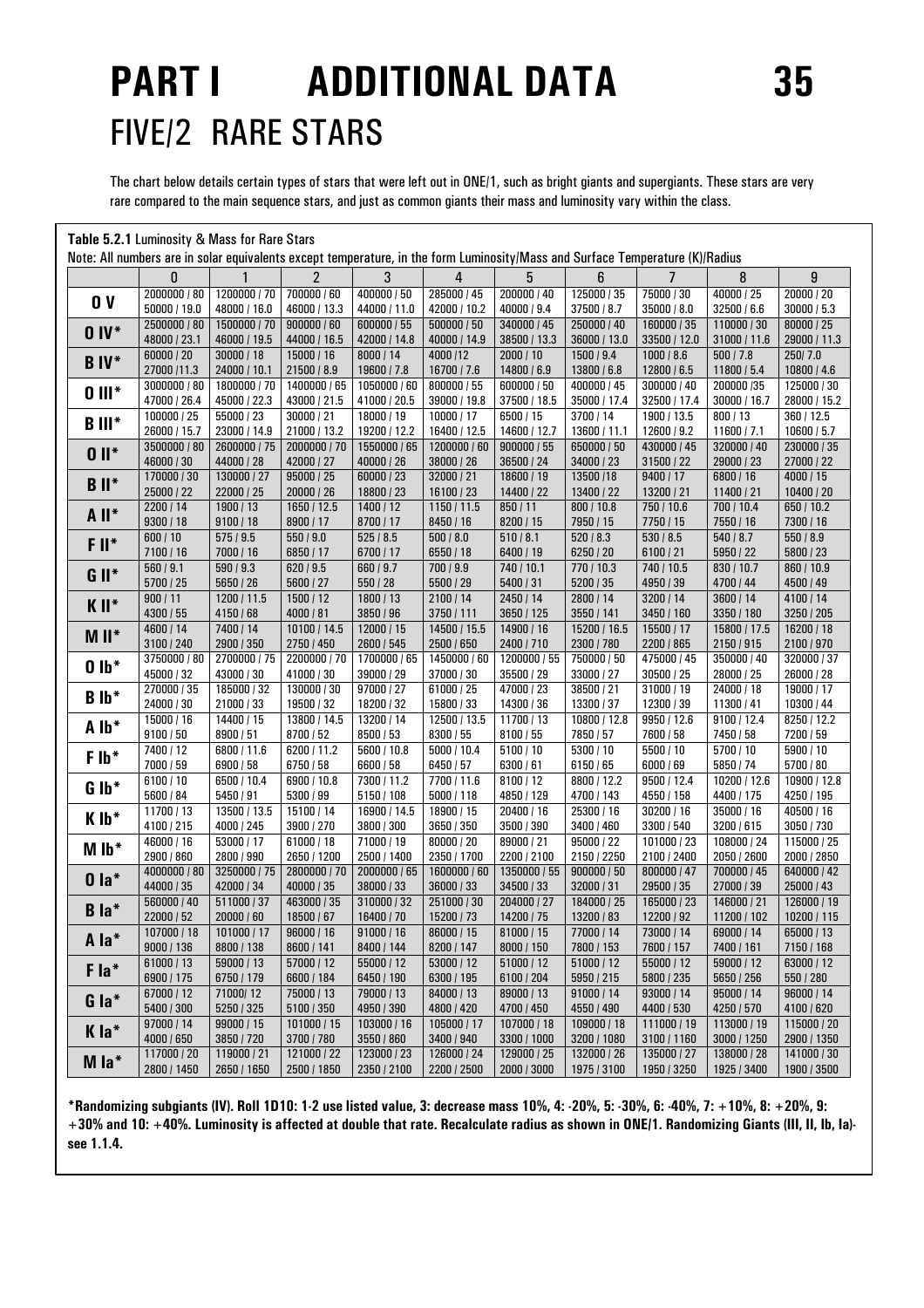## **PART I ADDITIONAL DATA 36** FIVE/3 COORDINATE SYSTEMS

**OUR PLACE IN THE GALAXY:** Our galaxy is a giant "pinwheel" of stars, with a close-to spherical core (the "bulge") and a flat disc containing the spiral arms. This disc is about 100 000 LY in diameter and 1000 LY thick, and rotates slowly. Outside the disc (above, below and beyond) is the galactic halo extending perhaps twice as far as the disc from the galactic core and in a sphere surrounding it. The bulge is something like 7000 LY across. For the Sun it takes about 250 MY to complete one galactic year, as we are about 28 000 LY from the center. The Sun lies about 50 LY above the plane of the galaxy, near the edge of a 15 000 LY short spur (a small spiral arm) often called the *Orion* spur. There are four big spiral arms: *Sagittarius-Carina*, *Perseus*, *Cygnus* and a fourth unnamed arm. The Orion Spur lies between S-C and Perseus, about 6000 LY away from either, and we are on the S-C side of the spur. **COORDINATE SYSTEMS:** It is useful to be able to provide a defined location for star systems in the form of coordinates (X, Y, Z). The coordinates are often based upon Earth's sky, but as Earth's equator isn't the same as the galactic equator the resulting coordinates don't tell how stars are placed relative to the galactic plane and center. Thus, it may be wise to utilize *galactic coordinates*. The easiest way to generate galactic coordinates is to take the "normal" coordinates based upon right ascension, declination and parallax and convert them.

**RIGHT ASCENSION, DECLINATION AND PARALLAX:** These three things (optionally, distance instead of parallax) are necessary to provide coordinates. Right ascension (ra) is the celestial version of longitude, declination (dec) the latitude equivalent and parallax the displacement angle the object shows due to the annual motion of the Earth. Parallax translates into distance as

*distance* = 1/(63115.2 \* tan(*parallax*/206264806))

calculating in radians. Distance is in light years, parallax in milli-arc-seconds (mas). The coordinates of an object, when distance, right ascension and declination are known, are as follows:

> X = *distance*\*cos(*dec*\*pi/180)\*cos(*ra*\*pi/180) Y = *distance*\*cos(*dec*\*pi/180)\*sin(*ra*\*pi/180) Z = *distance*\*sin(*dec*\*pi/180)

Use trigonometry in radians, distance in light years and dec/ra in decimal degrees.

**EPOCHS:** However, the right ascension and declination of an object is subject to change. One reason is that the object actually moves fast enough to make a difference, but the main reason is that Earth itself undergo changes in orbital elements. The rotational axis slowly undergo precession and thus the pole do not face the exact same spot over time. Thus, the astronomical measurements are accompanied by an "epoch", a sort of time-tag. Some star data you may find (Gliese, for instance) are 1950, while Hipparcos (another big data source) is 1991. Depending on how painstakingly precise you decide to place stars (decimal fractions of light years?) this may be more or less important.

**GALACTIC COORDINATES:** For 1991-data (Hipparcos), you can transform the X, Y and Z coordinates above to galactic coordinates (centered on Earth, but with X-Y-Z axis oriented according to the galaxy) by using

> $Xq = -(0.0571 * x) - (0.8733 * y) - (0.4838 * z)$  $Yg = (0.4938 * x) \cdot (0.4458 * y) + (0.7466 * z)$  $Zg = -(0.8677 * x) - (0.1963 * y) + (0.4567 * z)$

**MOVEMENT:** Stars move relative to each other. Over a short enough time, say 500 years, this will be of little importance (0.1 LY or so) unless you need very exact coordinates. (If you do, use the proper motion and radial velocity measurements many star lists provide) But over longer time it will make a difference. 1 million years ago our skies looked different and our stellar neighborhood too. The Alpha Centauri system has not been our closest star for that long (and in only a few thousand years Barnard's Star will be closer) **DISTANCES:** To measure distances between star systems is simple.

$$
distance = ( (X_1 - X_2)^2 + (Y_1 - Y_2)^2 + (Z_1 - Z_2)^2)^{0.5}
$$

where the two sets (1 & 2) of coordinates are those of the two involved stars.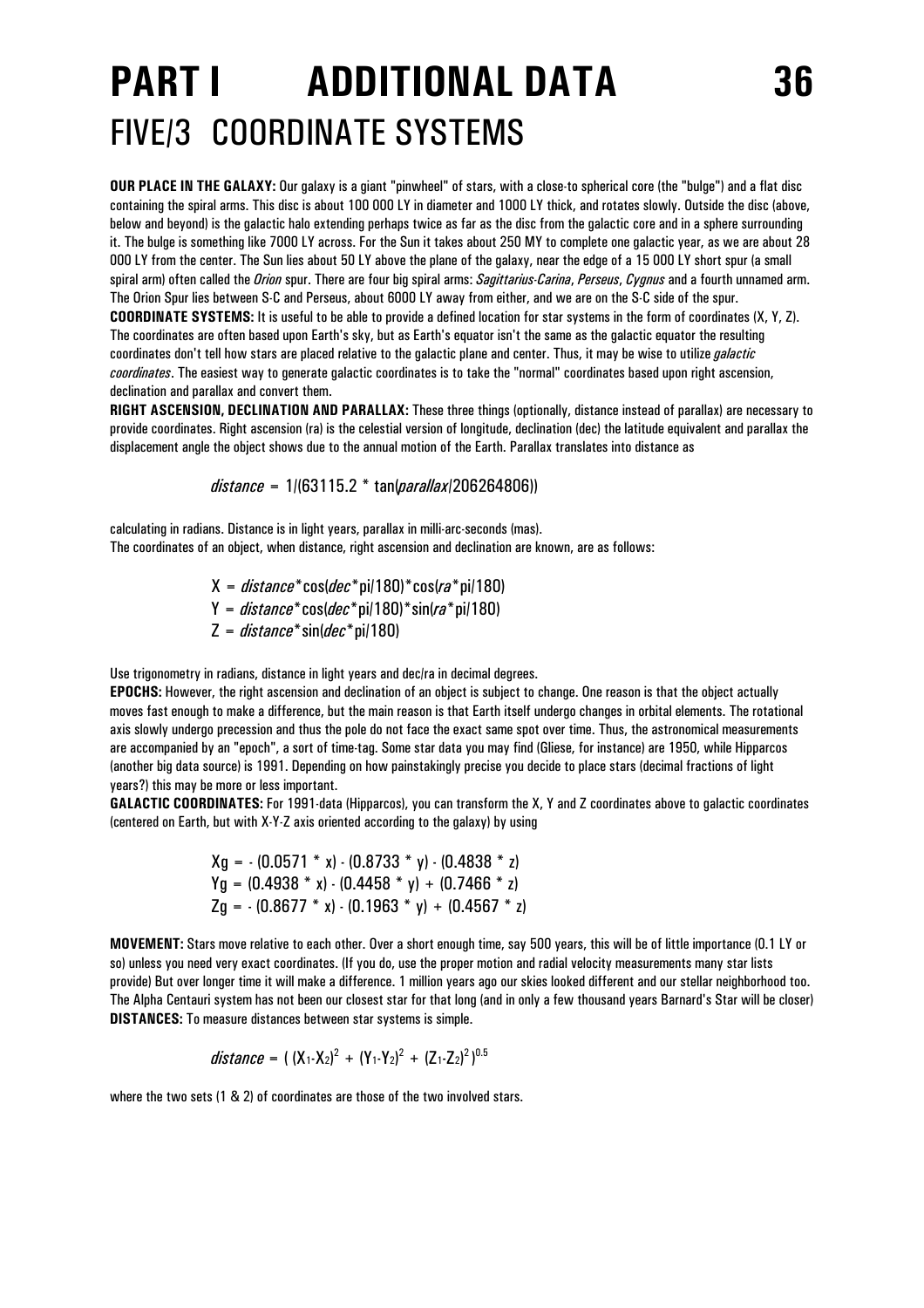## **PART II CLIMATE 37** SIX/1 CLIMATOLOGY

**THE BASICS:** When we talk about *climate* we usually mean the general long-time conditions of temperature and moisture of an area, as opposed to *weather* which is more about clouds, winds and similar shorter-term conditions. In a sense, all worlds have climate regions and the difference between these regions is what we are interested in. Airless worlds, however, have a climate which is solely based upon energy infall (and perhaps hot spots) unmoderated by atmosphere, while hothouse worlds have very similar climate all over the surface.

Climate is usually generated by energy infall from the local primary. As the energy (sunlight) reaches the surface of a world it heats it. In chapter FOUR we calculated the "typical" surface temperature, but the typical surface temperature isn't that useful for a specific region as the temperature varies over the surface. The temperature difference depends primarily on the angle the sunlight hits the ground with. At the areas near the poles (in a case of low axial tilt) there is less light per surface unit, and thus these areas are colder than the areas near the equator. The heated surface in turn radiates energy, to provide an energy balance. The greenhouse effect "traps" some of this outgoing energy, and raises temperatures.

**THE STRUCTURE OF THE ATMOSPHERE:** The atmosphere of a planet can typically be divided into, from surface and upward, a *troposphere*, a *stratosphere* and a *mesosphere*. Beyond the mesosphere the atmosphere is so thin that gas can escape and particles get ionized. FOUR/3 described how the pressure falls with altitude.



The troposphere is the lowest part, where the convection (rise and fall of matter, in this case gas, of various temperatures) take place. The troposphere usually gets colder the farther up one gets, and most clouds tend to form in the troposphere. In some cases the troposphere temporarily disappear due to lack of convection. This is most common on thin atmospheres in nighttime situations. The troposphere otherwise typically extend up to 10-30km. The border between the troposphere and the stratosphere is called *tropospause* (see figure above).

Beyond the troposphere lies the stratosphere. Here is very little convection, and temperatures stop dropping. Sometimes they rise gradually towards the mesosphere. The stratosphere is typically rather clear, but clouds can form here too. On Earth, these clouds are made of ice crystals, on Mars of carbon dioxide. The stratosphere is also the place where the ozone layer is most likely to be found on worlds with free oxygen, though in very thin atmospheres it may be in the troposphere.

Above the stratosphere is the mesosphere. Here, temperatures rise again but the air is very thin and thus the heating effect is very small. Cloud formation in this area is rare, but night glowing (*noctilucent,* see TEN/2) clouds from meteoric dust and aerosols of smog are a possibility.

**THE BIG PATTERN AND THE CORIOLIS FORCE:** The basic pattern generated on a world with non-extreme axial tilt is that the air is heated in the equatorial area and cools off near the poles. Thus, the pattern would be north-south, with cooler surface winds moving towards the equator. On worlds that rotate fairly fast, this is made complex by the *coriolis force*. Due to the rotation, the winds will be deflected, to the right in the northern hemisphere and to the left in the southern hemisphere. The force is stronger towards the poles and zero at the equator, and stronger the higher the velocity of the winds are.

The coriolis force can be calculated from  $2 *$  (angular velocity of spin)  $*$  (wind velocity)  $*$  sin (latitude). We understand that the rotation of the world is very important, a world that rotates half as fast as Earth has only half possible coriolis force. On a world with high wind speeds and fast rotation, like many gas giants, the coriolis force will be so strong as to form bands of east-west winds and no polar-equatorial winds.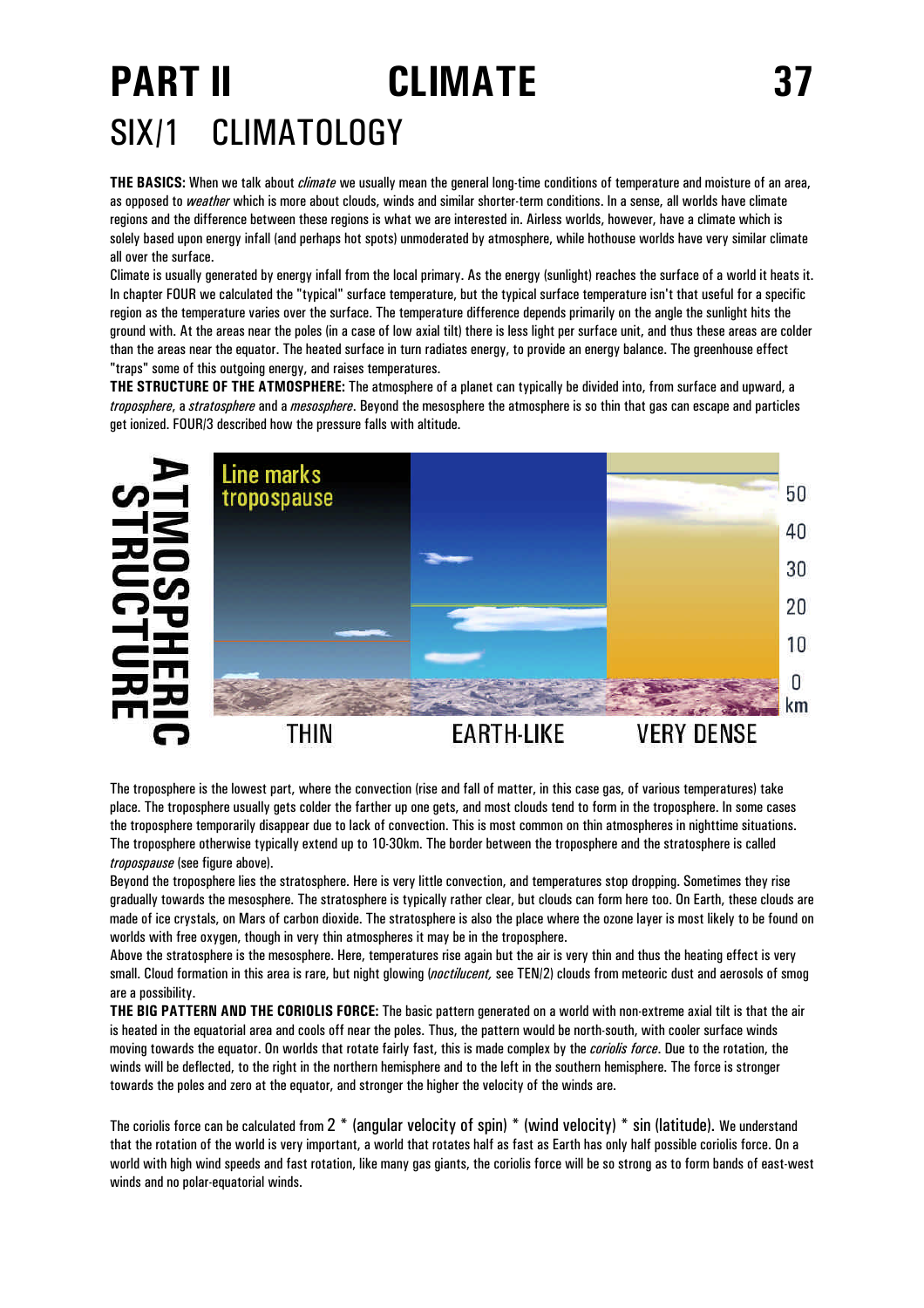On worlds with a large axial tilt the coriolis force still works, but one has to consider that the area which receives the most solar infall seldom is at the equator but closer to the poles.

The basic pattern of surface winds is very important to climate, as it not only moves cool air from poles and hot air from low latitudes, but also moves moisture from oceans.



On the truly slow rotating (slower than the "Very Long Day" above, worlds the pattern will also be influenced by the large temperature difference between night and day as opposed to not as prominent poles/equator difference. Cool air from the nightside will flow over the surface to the day-side, and heated air will be transported back to the night-side higher up in the troposphere. (In the same way, the "Very Long Day" example above has motion towards the poles in the upper troposphere).

The big pattern is also influenced by land masses, which are heated faster than oceans. This is very apparent on a world like Earth with large continents in one hemisphere. More on continental high pressure zones and ocean low-pressure zones in SIX/3. Note that the figure above relates to *surface* winds, the winds in the upper parts of the atmosphere are another matter.

**TEMPERATURE DIFFERENCES/LATITUDE:** As already mentioned, temperatures drop with lower angles of solar infall (for worlds with low axial tilt this is in the high latitudes). The hottest areas of a world are those with longest amount of sunlight coming in from straight overhead. This mean that the potentially hottest areas of a world are at the tropics, not the equator, as the sun is longer in zenith consecutively at the tropics than the equator. (Of course, for worlds with very low axial tilt this does not matter much). **TEMPERATURE DIFFERENCES/ALTITUDE:** The higher up one goes the thinner the atmosphere gets, and the temperature drops. How fast the temperature drops depends on how much moisture the atmosphere holds and the structure of the atmosphere. For Earth-like atmospheres, temperatures can drop about 6 degrees per kilometer in the troposphere. Cooler atmospheres lose temperature slower, as would denser ones.

**TEMPERATURE DIFFERENCES/DIURNAL:** Naturally, temperatures vary over the local day too. This has little effect on strict climate, but will affect weather. The longer the rotating period is the hotter the day will be and the cooler the night will be. When the days are long enough (a planet rotating slowly) the diurnal difference may be the distinct one, like our seasons.

**SEASONAL DIFFERENCES:** This depends on how clear-cut seasons a world has, of course. There are two main reasons for seasonal variations, axial tilt and eccentricity. (A third reason can be the radiation from a binary star in eccentric orbit) Axial tilt is rather simple, the more axial tilt the more distinct seasons the world will have. A side-effect is that low axial tilt tend to stabilize climate zones and extend the equatorial and polar ones (larger deserts and ice caps, for instance). Axial tilt has by far the most effect the closer to the poles one get. Eccentricity, on the other hand, affects the entire planet and unlike axial tilt the entire world gets cooler or hotter, so moderation is less effective. In extreme-eccentricity cases, the atmosphere may undergo significant changes over a year, if for instance water vapor reinforce greenhouse effect at closest separation while frozen oceans increase albedo on furthest separation. These effects can both moderate and amplify temperatures. (Water vapor also increase cloudiness which increase albedo, for instance).

**MODERATION BY ATMOSPHERE:** The atmosphere moderates temperatures as it stores heat. It also increase albedo by cloudiness and the circulation of the air redistribute hot and cold air systems. Worlds with fairly thick atmospheres and distinct greenhouse effects have smaller differences between day and night, but also between seasons and latitudes. Cloudiness can vary over the surface, and areas with few clouds have more temperature difference (deserts tend to fall in this category). If the atmosphere is dense enough, it will effectively counter almost all differences, axial tilt, rotation-based and latitudes. However, such worlds are also likely to have runway greenhouse effects.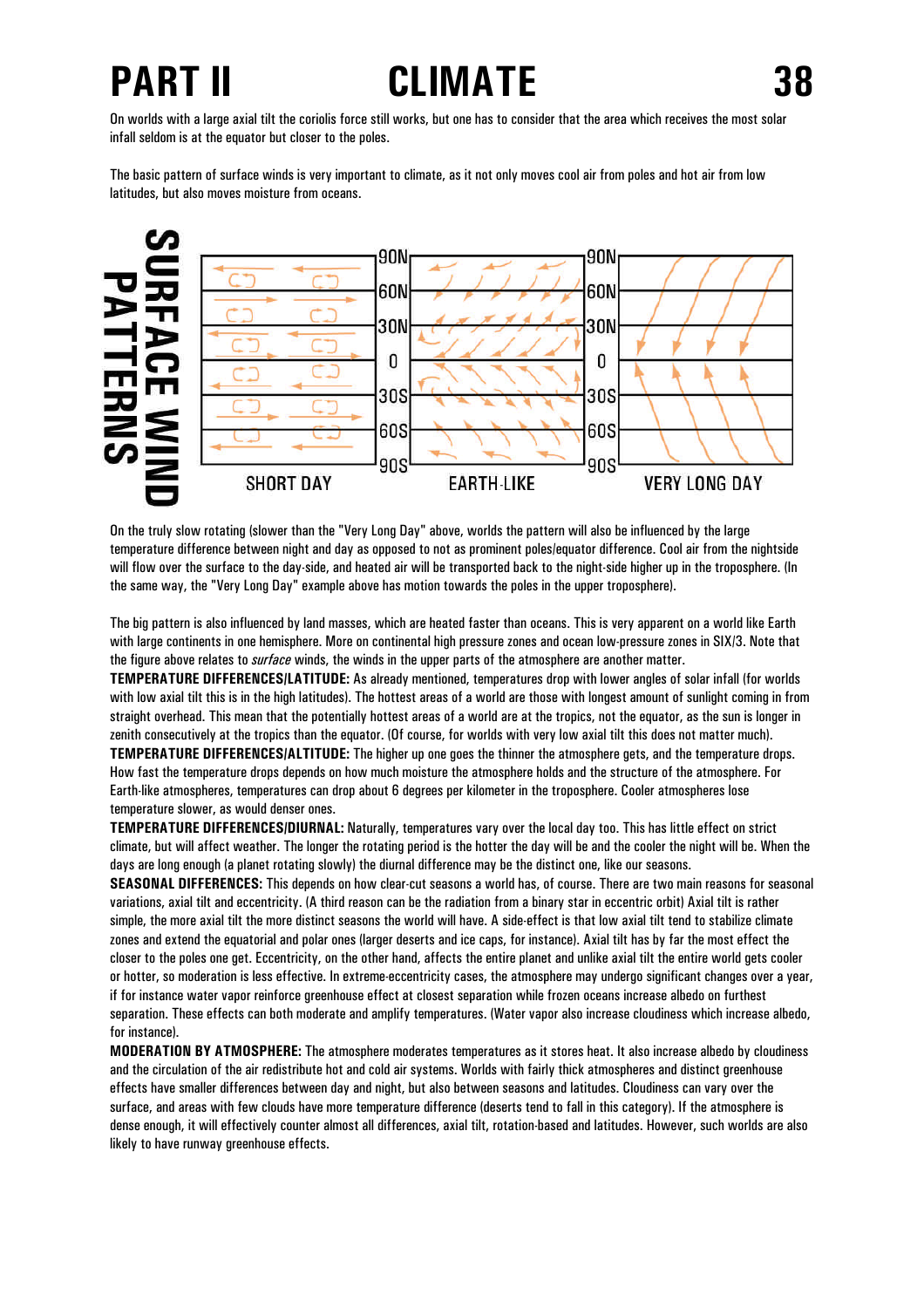**MODERATION BY OCEANS:** Oceans are very effective for heat storage, and the currents also moderate latitude differences. Thus, worlds with large oceans (and locations near such oceans) will have less temperature differences. Currents can modify global climate extensively. On Earth, the difference between polar and equatorial climate would be 10-15 degrees higher if the oceans and air masses didn't moderate. (A world with fast rotation and little oceans thus would have more extreme polar and equatorial climates) Oceans also serve to produce clouds, which in themselves moderate climate. Local climate is also strongly affected by oceans – the further from an ocean one gets the larger the amplitude in temperature gets, especially on a seasonal basis.

**MODERATION BY AXIAL TILT:** If a world undergo seasonal change due to axial tilt, this will moderate temperatures. Worlds with low axial tilt have – in general – larger temperature differences than those with a significant tilt.

**MODERATION BY SURFACE:** While the solid surface is less good than oceans as heat storage, it still can store heat and the difference in surface structure is also important for local climate. Vegetation in particular moderate climate, the denser the better, by absorbing energy and slowly radiating excess heat and water vapor. On the other hand, ice caps serve to decrease the temperature by cooling the air, so they amplify temperature differences instead of moderating them.

**CALCULATING SURFACE TEMPERATURES:** This is an issue of severe complexity as there are so many factors to consider. I strongly suggest using these as a guideline only, not as some way of calculating exactly how cold or warm a specific place is. And to remember that there always are differences from day to day and over longer periods. The first step is to calculate the temperature for different latitudes. For simplicity, we use ten ranges of latitudes:

| Range                         |       |        | 3       |       | b     | 6     |       |       |       | 10    |
|-------------------------------|-------|--------|---------|-------|-------|-------|-------|-------|-------|-------|
| Latitude                      | 0.5   | $5-15$ | $15-25$ | 25-35 | 35-45 | 45-55 | 55-65 | 65.75 | 75-85 | 85.90 |
| <b>Modification (Low)</b>     | l.10  | .07    | 1.5     | .03   | .00   | 0.97  | 0.93  | 0.87  | 0.78  | 0.68  |
| <b>Modification (Average)</b> | l.O5  | .04    | .03     | .02   | .00   | 0.98  | 0.95  | 0.90  | 0.82  | 0.75  |
| <b>Modification (High)</b>    | 02. ا | .02    | .02     | . 01  | .00   | 0.99  | 0.98  | 0.95  | 0.91  | 0.87  |

The three different modifications signify different planetary moderation potential. The Low Mod is intended for worlds with very little moderation (no oceans, fast rotation giving east-west weather patterns, low axial tilt, thin atmospheres), the Average Mod for worlds roughly Earth-like (part ocean, average rotation, average axial tilt, normal atmosphere) and the High Mod for worlds with large moderation (ocean worlds, dense atmospheres, slow rotation giving north-south weather patterns). Worlds with dense enough atmospheres (like Venus) would not moderate temperatures at all, just use 1.0 all over. Of course, you may want to extrapolate modifications for a world that is slightly less moderated than Earth, or perhaps which has very different hemispheres like one land and one ocean.

For every latitude use the surface temperature (in Kelvin) from 4.5.2 and multiply with the modification. Subtract 273 to get the temperature in Celsius. This is the base temperature for the latitude. For a specific location in the latitude, temperatures may be higher or lower, though. Ocean currents can raise or lower temperatures by up to ten degrees or even more in polar locations. Ice caps can cause a drop in temperatures of ten degrees as well, and highlands will be cooler due to elevation.

The next step is to find the seasonal effects. Seasonal effects based upon eccentricity are easiest to calculate by recalculating the average surface temperature (section 4) for closest and furthest separation. This temperature difference can be reduced on worlds with dense atmospheres and oceans, and if the eccentricity is small it can be ignored. Note however that in extreme cases of eccentricity the atmosphere and albedo of the world may differ with season.

The same sort of calculation can be done for binaries, thus part of the solar infall depends on how distant the other star is. The exact effects of binary systems can be very complex, the binary may well be eccentric and thus give longer "great seasons". The binary heat at closest separation is also likely to fall on the "night", so it will not only raise overall temperatures but also moderate night and day differences. The largest potential effects exists when a world orbits a fairly faint star which has a brighter companion, but even a fairly small change in solar infall in binaries could possibly trigger complex climatological effect – growing ice caps, longer daylight period etc.

### **GAS GIANT CLIMATE**

Unlike terrestrial planets, gas giants do not really have the same kind of climate, more of "weather" with large-scale convection. Nevertheless, weather patterns on gas giants are rather stable as there is no friction with the surface to slow them down, though the "bands" may move with time. Gas giants with strong convection (interior heat) have more violent weather, including large cyclones and anticyclones. Lighter regions on gas giants are usually those where air rises to form high clouds of ices, while the darker regions are those where air subsides and one can see down to lower clouds.

The dense atmospheres of gas giants are very good at absorbing and moderating heat. Thus, seasons play a much less significant role except perhaps in the uppermost regions of the atmosphere, and so does latitude and day length. Then, gas giants tend to rotate very quickly and this creates the typical banded pattern or winds in east-west direction and gas rising from the interior in some areas and sinking in others. The jet streams of gas giants can reach supersonic speeds, and the weather systems can certainly be far more violent than on almost all terrestrial planets, with immense storms and electrical discharges. The closest analogy to "climate zones" of gas giants are directly attributed to depth into the atmosphere – in other words the structure, pressure, moisture and heat. In some altitudes, gas giants may seem almost tolerable with water vapor and average temperatures and a more tranquil general environment. The lack of a true surface still leads to longer-lasting weather effects. Gas giants without a significant interior heat source will have far less convection and far less features.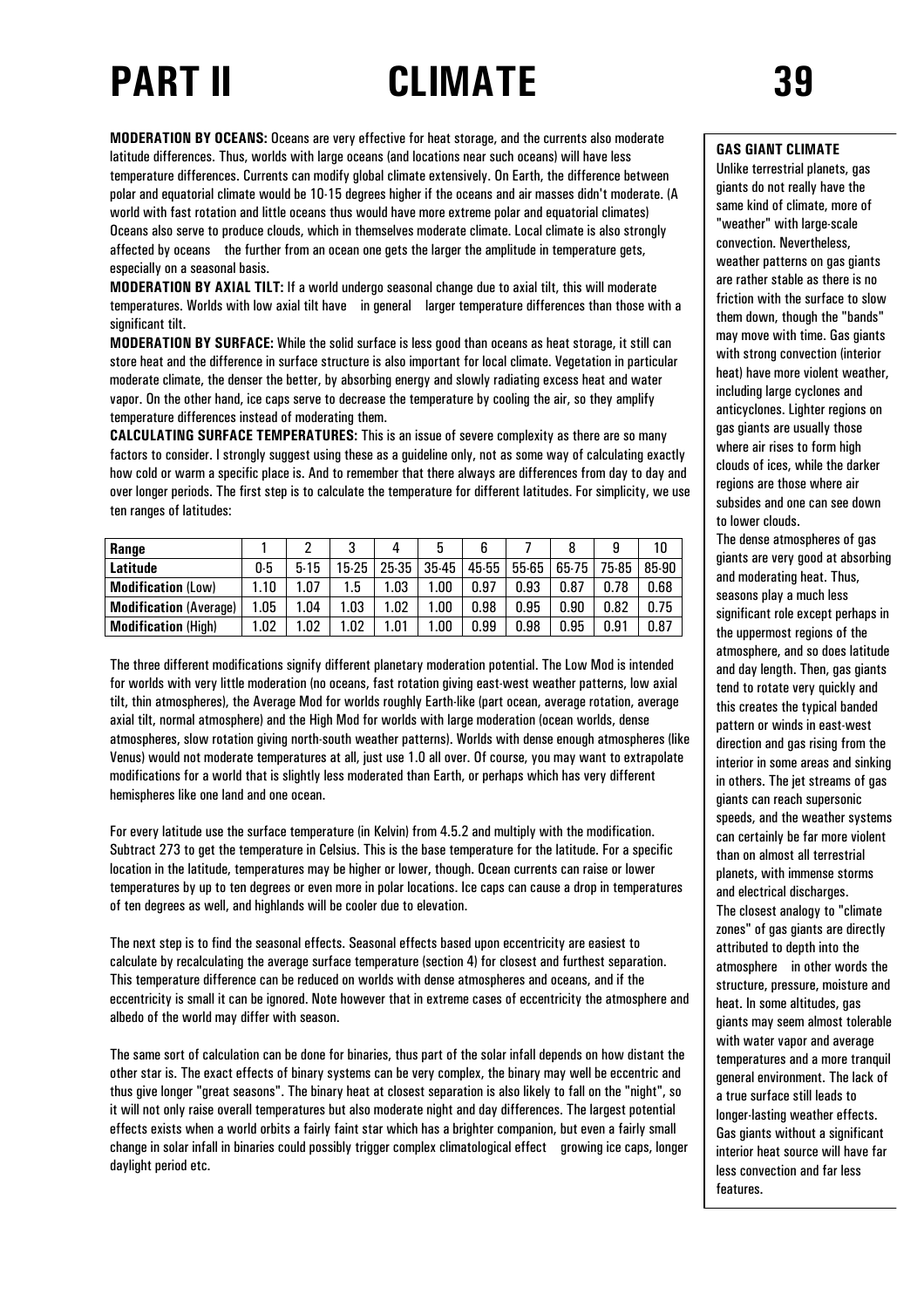

Example of "great seasons" in a binary system. The world orbits a smaller main sequence star, while a larger brighter companion is in an elliptical orbit many times longer than the planetary year. In **A** the other star is at almost furthest separation, and aside from the bright nights the effect on the world is not big. In **B** , closest separation, the star would have a much larger influence on local climate, and one of the suns would be up almost constantly.

For the axial tilt-based seasons, the simplest way is to recalculate the "effective" latitude and then modify it. Lets assume that we are at 40 degrees latitude on a world with 20 degrees axial tilt. Thus, in the summer (when the sun is higher in the sky) the effective latitude is  $40-20 = 20$  degrees, while in the winter the latitude is  $40+20$  degrees = 60 degrees. Use the same moderation modifier as before for basic latitude temperature. Then, calculate the temperature difference for summer (by taking summer temperatureaverage temperature) and winter (by taking winter temperature-average temperature). These differences should be modified further depending on location and specifics of the world.

- If the location is one with much moderation due to oceans and wind patterns, you should diminish the differences by up to 50%. On the other hand, if there is very little moderation (for the world), like an interior desert, you should increase the difference by up to the same amount.
- If the location is within the tropics of a world with axial tilt below 30 degrees, you should diminish the differences by up to 75%. On the other hand, if the location is within the polar circles of a world with above 30 degrees axial tilt you should increase the differences by up to 100%, depending on how long the location is in "polar day" or "polar night", that is the sun does not set or never rises. For worlds with very large axial tilt and long years it may be advisable to use even higher modifications, though there will probably be moderating weather systems.
- If the local year is short (compared to Earth) and the world has a decently moderating atmosphere/hydrosphere (as per "average mod" for latitude), you should diminish the seasonal differences by up to 75%, depending on how short the year is and how moderated the world is. This simulates that the world hasn't had enough time to adjust to the seasons fully.
- It is possible that the area may have different on summer and winter. Ocean currents may shift with season, and so could weather patterns.

The rough summer and winter averages actually occur for a longer consequent time than the "averages", the equinoxes. It is easy to understand if one thinks how the "effective" latitude is at turning points at both summer and winter solstices. For calculating average temperatures on a location at a specific point, you have to extrapolate. If you will detail the world very thoroughly, it may be useful to create a basic temperature matrix like this one:

| I LATITUDE             | 90S | <b>80S</b> | 70S | 60S | <b>50S</b> | <b>40S</b> | 30S | <b>20S</b> | 10S | <b>10N</b> | 20N | 30N | 40N | <b>50N</b> | 60N | 70N | <b>80N</b> | 90N |
|------------------------|-----|------------|-----|-----|------------|------------|-----|------------|-----|------------|-----|-----|-----|------------|-----|-----|------------|-----|
| BASIC TEMPERATURE      |     |            |     |     |            |            |     |            |     |            |     |     |     |            |     |     |            |     |
| I MAX SUMMER MOD.      |     |            |     |     |            |            |     |            |     |            |     |     |     |            |     |     |            |     |
| <b>MAX WINTER MOD.</b> |     |            |     |     |            |            |     |            |     |            |     |     |     |            |     |     |            |     |

For worlds with truly dense atmospheres, axial tilt will not matter. The surface will keep the same temperature regardless of season.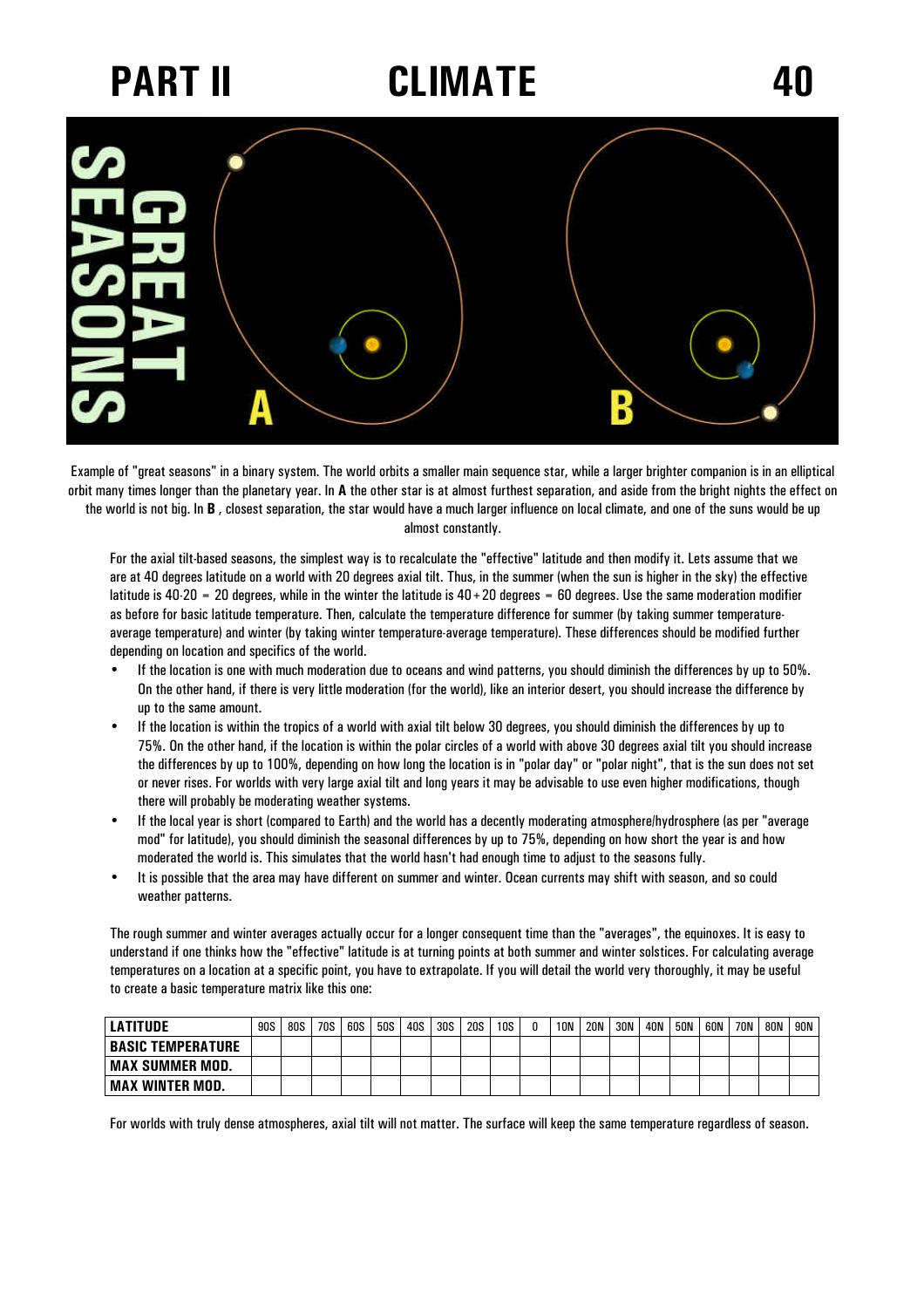The third calculation is the effect of day length. This is not really affected by seasons and axial tilt *except* in one specific case – large axial tilt that would cause extended sunlight periods at high latitudes. As the extended sunlight falls in at high angles, the heating is not that effective unless the axial tilt is very large. Otherwise, temperatures go up during the day and fall during the night. Worlds with very dense atmospheres ignore the effects of day and night temperatures just as they ignore latitude and axial tilt.

| <b>DAY LENGTH</b>              |              | Up to 20h        | <b>20h to 50h</b>   | 50h to 250h        | Above 250h          | <b>Maximum</b> |
|--------------------------------|--------------|------------------|---------------------|--------------------|---------------------|----------------|
|                                | Day          | $1.035 + 0.02/h$ | $1.435 + 0.0005$ (h | $1.45 + 0.00025/h$ | $1.5 + 0.0002/h$    | 1.75x          |
| <b>No Moderation Mod.</b>      | <b>Night</b> | $0.965 - 0.02/h$ | $0.565 - 0.0005/h$  | $0.55 - 0.00025/h$ | $0.5 - 0.0002/h$    | 0.25x          |
|                                | Day          | $1.0 + 0.0035/h$ | $1.07 + 0.002/h$    | $1.13 + 0.0006/h$  | $1.25 + 0.0002/h$   | 1.6x           |
| <b>Low Moderation Mod.</b>     | <b>Night</b> | $1.0 - 0.0035/h$ | $0.93 - 0.002/h$    | $0.87 - 0.0006/h$  | $0.75 - 0.0002/h$   | 0.4x           |
|                                | Day          | $1.0 + 0.0009/h$ | $1.018 + 0.0007/h$  | $1.039 + 0.0003/h$ | $1.099 + 0.0001/h$  | 1.4x           |
| <b>Average Moderation Mod.</b> | <b>Night</b> | $1.0 - 0.0009/h$ | $0.982 - 0.0007/h$  | $0.961 - 0.0003/h$ | $0.901 - 0.0001/h$  | 0.6x           |
| <b>High Moderation Mod.</b>    | Day          | $1.0 + 0.0003/h$ | $1.006 + 0.0002/h$  | $1.012 + 0.0001/h$ | $1.032 + 0.00005/h$ | 1.2x           |
|                                | Niaht        | $1.0 - 0.0003/h$ | $0.994 - 0.0002/h$  | $0.988 - 0.0001/h$ | $0.968 - 0.00005/h$ | 0.8x           |

The table gives the typical maximum day temperature and the typical minimum night temperature, as a modification factor to apply to the normal temperature for the region (in Kelvin). Obviously, the longer the day is the warmer it will become and the colder the nights will be. The hourly modification is calculated by seeing how many hours above the minimum for a particular column a world's day is, *not* the total hour length.

*Example:* A world has a rotation period of 34 hours, a surface temperature of 294K (+21 degrees Celsius) and average moderation. This means the 20-50h column, 14 hours above the minimum of 20 of the column. Day temperature maximum is 294 \* (1.018+0.0007\*14) = 302K (+29 degrees Celsius). Night temperature minimum is 294 \* (0.982-0.0007\*14) = 286K (+13 degrees Celsius).

Worlds with **No** moderation have no atmosphere and no real way of "storing" heat. Most airless worlds fall into this category. They can cool and heat slightly differently depending on the surface rocks, though.

Worlds with **Low** moderation have thin atmospheres with small greenhouse effect, little cloud cover and likely small or no oceans. Worlds with **Average** moderation have normal atmospheres, fair amount of cloud cover, some greenhouse effect and/or oceans. Worlds with **High** moderation have dense atmospheres, extensive cloud cover, significant greenhouse effect and/or huge oceans. **Maximum** value shows that regardless how long the rotation period of a world is, it won't get warmer or cooler than this. Worlds with moderation will have lower maximums and minimums as some sort of circulation will exist.

Just as for latitude, it is certainly possible to interpolate moderation (Average-High, etc). There will also probably be regional differences – inland areas on a world with few clouds and low moisture will have greater day/night temperature differences than cloudy, moist coasts.

It should be noted that maximum temperature isn't necessarily at noon, but slightly later as the moderation of the world delays the heating somewhat. For Earth, we are talking a delay of one or two hours. Worlds with denser atmospheres would have more delay – in extreme cases at nightfall. The minimum temperature is just before dawn, not at midnight.

**MOISTURE:** The presence of humidity in an atmosphere is very important for climate, and thus for landscape, ecology and landforms. It is also very important for weather, as high moisture content creates a more variable weather due to cloud formation, precipitation etc. When the air cools off, by moving over a cooler surface, for instance, or by being forced upward at a mountain range, or just by nightfall, the moisture will fall out as rain or snow. The warmer it is the more moisture will also evaporate from the surface. While I with moisture primarily mean water vapor, it can certainly be any cloud-forming component – like methane on cooler worlds. Moisture will not always be spread equally over a world's surface, but it will be moved by weather systems so it can fall as precipitation. More about that in SIX/3. For now, we need to remember that the moisture on Earth-like worlds is dependant upon evaporation from the land, from plants, from ice caps and in particular, from oceans. How it is transported after evaporating decides how the climate zones will look. Mountain ranges often create "rainshadows", drier areas, as the moisture content drops when the air passes a mountain range and much fall as precipitation. The height and orientation of such mountain ranges decide just how dry the interior gets. **POLAR CAPS:** Many non-hothouse worlds will have polar caps of some kind. The low solar infall at the poles makes them

significantly colder and often cool enough to have frozen water, ammonia, carbon dioxide or similar compounds. The exact composition of polar caps depend on the general coolness of the world. Very cold worlds could have methane or nitrogen-ice caps-Polar caps can be permanent (they exist year-round) or seasonal (they only exist in the cooler seasons). Seasonal polar caps are decimeters or meters thick only and highly depending on moisture.

Worlds with low axial tilt has potential for bigger polar caps than worlds with average tilt, and oceans at the poles tend to diminish the size of polar caps (as the water moderates the temperatures), while land at the poles tend to provide for bigger polar ice caps. Note that a warm Earth-like world may not have any polar caps at all, temperatures at the poles must fall significantly below 273K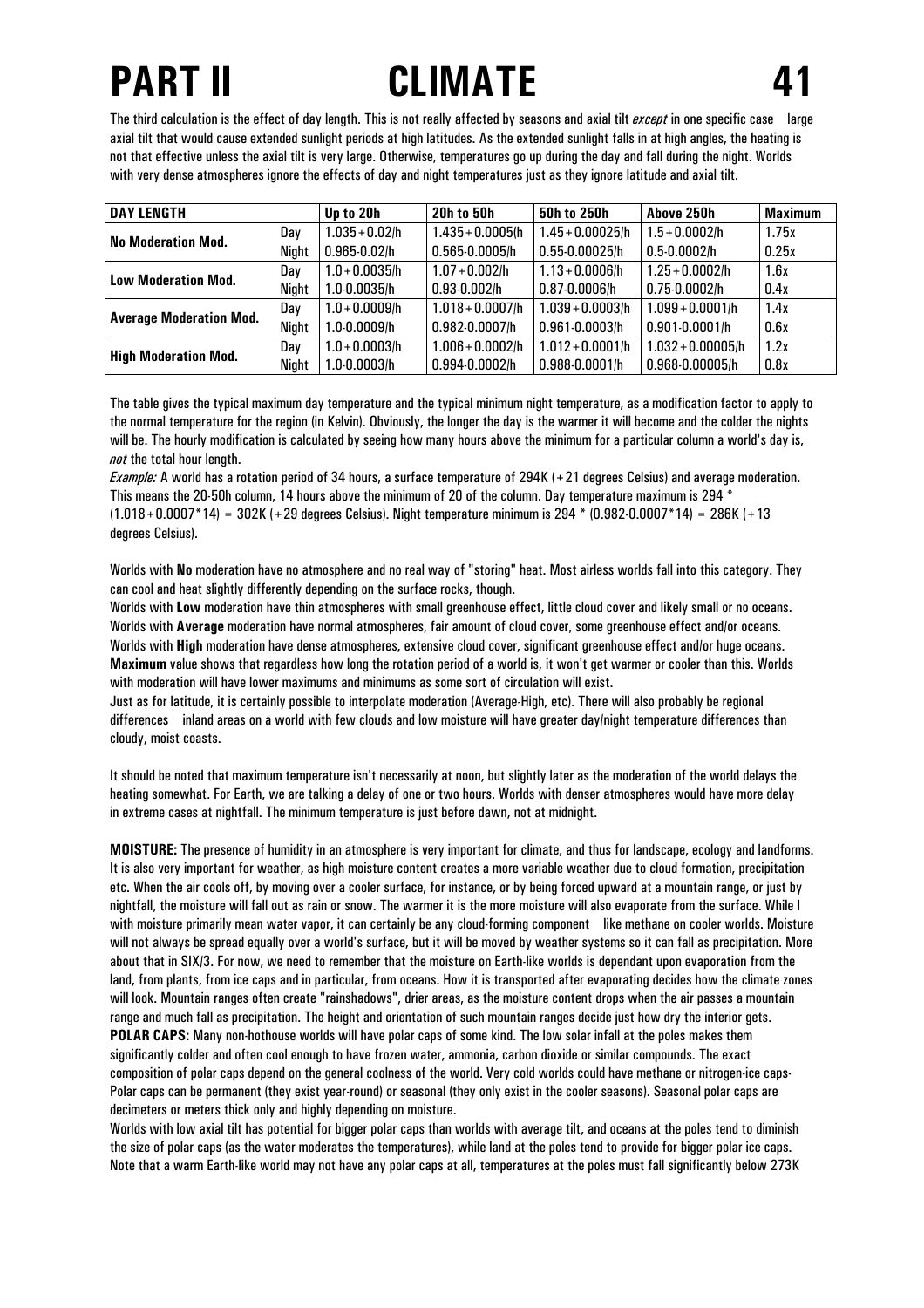(O degrees C) for an extended time to create polar caps based upon ice and the summers cannot be warm enough to melt the ice in entirety.

Polar caps of all kinds lower temperatures (due to the lower albedo and the cooling effect). This is most notable close to the ice caps. **GEOTHERMAL HEAT:** On some worlds the climate may be affect by not only solar infall but also heat from the surface due to volcanism. The biggest global heating effect on volcanism is to provide more greenhouse gasses (which warm the atmosphere) and/or more dust (which cools the atmosphere). On a regional and local level, however, the heat released can affect climate and warm areas to higher temperatures than they should have. This can have distinct effect on local cloud cover and precipitation patterns. On very young worlds, where the surface has not yet cooled off, difference in cooling in various regions will be profoundly affecting climate. **CLIMATE ZONES:** For further development of a world's surface, it is necessary to evaluate the climate zones of a world. There are several systems of climate zones – the *Köppen* system is perhaps the most well known, which divides Earth climate into five basic types and those in turn into several subgroups. It is often used for vegetation, but as we here will use climate for geomorphology we will use another simpler system of nine basic zones. These zones are based upon Earth-climate with moisture based upon water vapor, but will often be applicable to other worlds too. A further discussion of geomorphology for the zones is in chapter SEVEN, and of vegetation in chapter EIGHT/3. The amount of precipitation in an area depends as already have mentioned on presence to oceans, geographical location, wind patterns and how much humidity the atmosphere holds.

| <b>TYPE</b>                | <b>DESCRIPTION</b>                                       | <b>Mean Annual</b> | <b>Mean Annual</b> |  |
|----------------------------|----------------------------------------------------------|--------------------|--------------------|--|
|                            |                                                          | Temperature (K)    | Precipitation (mm) |  |
| <b>I: Hot Humid</b>        | This is the zone dominated by rain-forests on Earth.     | >293               | >1500              |  |
| II: Hot Wet-Dry            | This is savanna-monsoon climate.                         | >293               | 600-1500           |  |
| <b>III: Warm Semi-Arid</b> | This is half-desert and warm Mediterranean climate.      | >293               | 300-600            |  |
| <b>IV: Warm Arid</b>       | This is desert climate, Sahara-style.                    | >293               | $<$ 300            |  |
| V: Moderate Humid          | This is Earth's temperate climate, dominated by forests. | 273-293            | >400               |  |
| <b>VI: Moderate Dry</b>    | This is grasslands and steppes.                          | 273-293            | 100-400            |  |
| <b>VII: Cold Arid</b>      | This is cold desert.                                     | $<$ 293            | < 100              |  |
| <b>VIII: Periglacial</b>   | This is tundra-like climate.                             | < 273              | >100               |  |
| IX: Glacial                | This is icecap climate.                                  | < 273              | <b>Varies</b>      |  |

Mountain climate depends upon their elevation (as temperatures drop with altitude) and location, and how dense the atmosphere is Airless worlds do not have much of climate zones (the effect on geomorphology and vegetation is certainly not mattering much), though they could be classed as glacial, cold arid or warm arid.

**A MODEL CONTINENT:** The picture below shows an idealized and simplified continent on a world with a similar weather/ocean pattern and temperature as Earth. Using the dominant weather patterns, continent shapes (see NINE/2) and the temperatures this can be done for worlds in general.

**IODEL CONTINENT** 



The red arrows show dominant winds (see the Surface Wind illustration earlier in this chapter).

 The Roman numerals refer to climate zone classification.

This continent has no significant mountain ranges which otherwise would affect climate, and is of equal elevation all over.